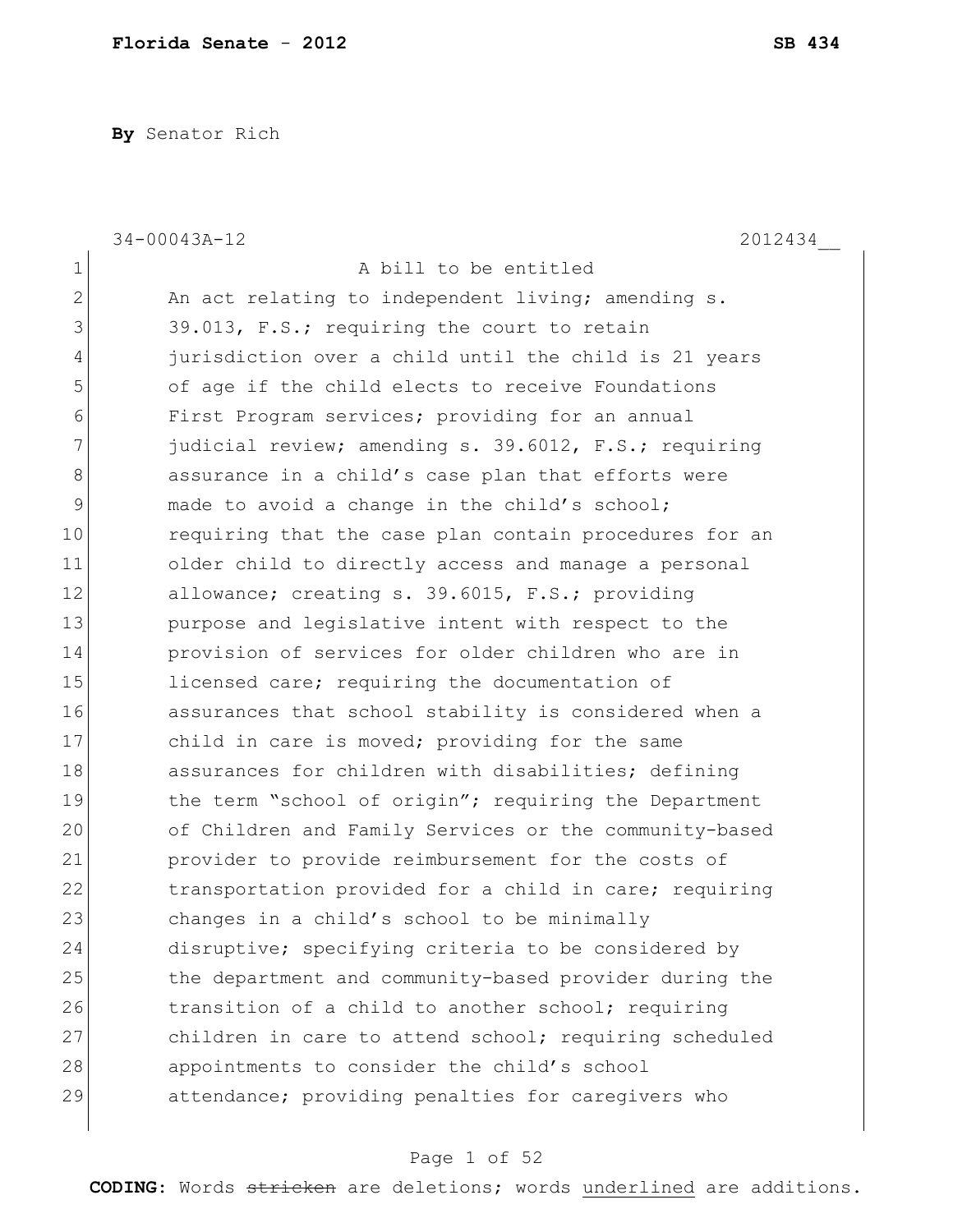34-00043A-12 2012434\_\_

30 refuse or fail to ensure that the child attends school 31 regularly; specifying who may serve as an education 32 advocate; requiring documentation that an education 33 advocate or surrogate parent has been designated or 34 appointed for a child in care; requiring a child in 35 middle school to complete an electronic personal 36 academic and career plan; requiring caregivers to 37 attend school meetings; specifying requirements for 38 individual education transition plan meetings for 39 children with disabilities; requiring that a child be 40 provided with information relating to the Road-to-41 Independence Program; requiring that the caregiver or 42 education advocate attend parent-teacher conferences; 43 requiring that a caregiver be provided with access to 44 school resources in order to enable a child to achieve 45 educational success; requiring the delivery of a 46 curriculum model relating to self-advocacy; requiring 47 documentation of a child's progress, the services 48 **needed, and the party responsible for providing** 49 services; specifying choices for a child with respect 50 to diplomas and certificates for high school 51 **graduation or completion;** providing that a child with 52 a disability may stay in school until 22 years of age 53 under certain circumstances; requiring caregivers to 54 remain involved in the academic life of a child in 55 high school; requiring documentation of a child's 56 **progress, the services needed, and the party who is** 57 responsible for providing services; providing for a 58 child to be exposed to job-preparatory instruction,

### Page 2 of 52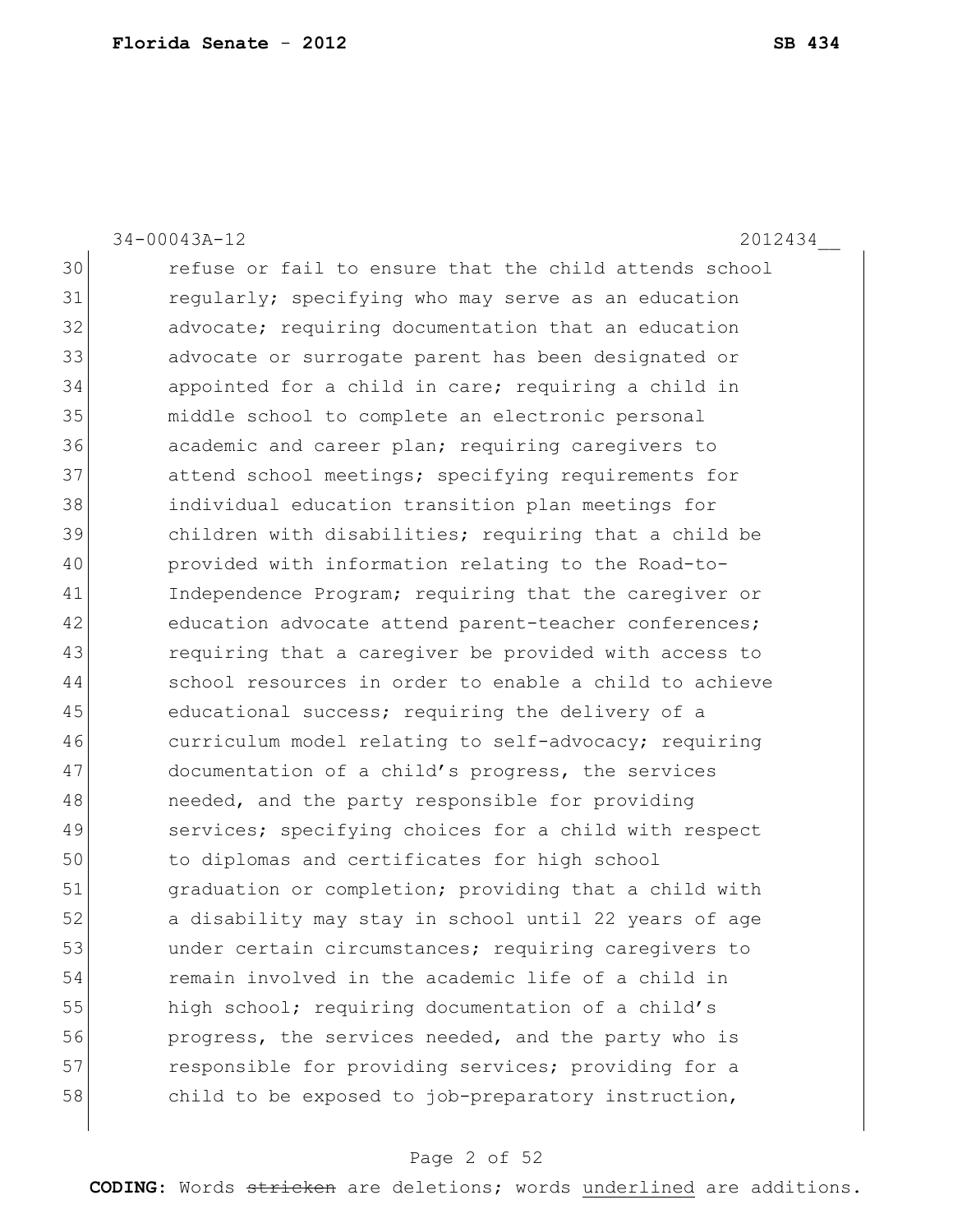34-00043A-12 2012434\_\_

59 enrichment activities, and volunteer and service 60 opportunities, including activities and services 61 offered by the Department of Economic Opportunity; 62 requiring that children in care be afforded 63 opportunities to participate in the usual activities 64 of school, community, and family life; requiring 65 caregivers to encourage and support a child's 66 **participation in extracurricular activities;** requiring 67 bthat transportation be provided for a child; providing 68 for the development of a transition plan; specifying 69 the contents of a transition plan; requiring that the 70 plan be reviewed by the court; requiring that a child 71 be provided with specified documentation; requiring 72 that the transition plan be coordinated with the case 73 plan and a transition plan prepared pursuant to the 74 Individuals with Disabilities Education Act for a 75 child with disabilities; requiring the creation of a 76 notice that specifies the options that are available 77 to the child; requiring that community-based care lead 78 agencies and contracted providers report specified 79 data to the department and Legislature; amending s. 80 39.701, F.S.; conforming terminology; specifying the 81 **1** required considerations during judicial review of a 82 child under the jurisdiction of the court; specifying 83 additional documents that must be provided to a child 84 and that must be verified at the judicial review; 85 **requiring judicial review of a transition plan;** 86 amending s. 409.1451, F.S., relating to the Road-to-87 Independence Program; creating the Foundations First

### Page 3 of 52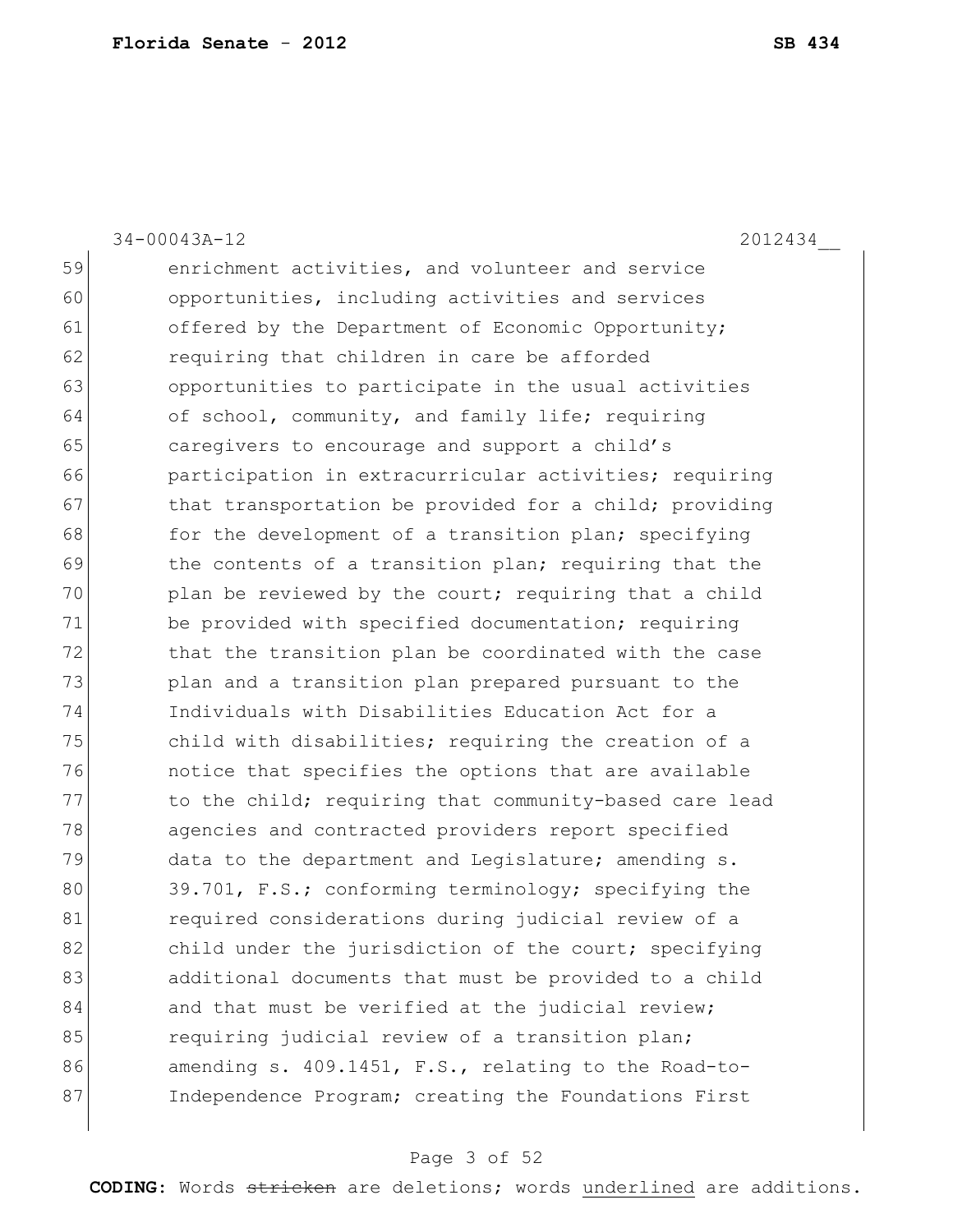34-00043A-12 2012434\_\_ 88 Program for young adults who want to remain in care 89 after reaching 18 years of age; providing eligibility, 90 termination, and reentry requirements for the program; 91 requiring a court hearing before termination; 92 providing for the development of a transition plan; 93 specifying the contents of the transition plan; 94 requiring that a young adult be provided with 95 specified documentation; requiring that the transition 96 plan be coordinated with the case plan and a 97 transition plan prepared pursuant to the Individuals 98 with Disabilities Education Act for a young adult with 99 disabilities; requiring the creation of a notice that 100 specifies the options that are available to the young 101 adult; requiring annual judicial reviews; creating the 102 College Bound Program for young adults who have 103 completed high school and have been admitted to an 104 eligible postsecondary institution; providing 105 eligibility requirements; providing for a stipend; 106 requiring satisfactory academic progress for 107 continuation of the stipend; providing for 108 reinstatement of the stipend; providing for 109 **portability of services for a child or young adult who** 110 moves out of the county or out of state; specifying 111 data required to be reported to the department and 112 Legislature; conforming terminology relating to the 113 Independent Living Services Advisory Council; 114 providing rulemaking authority to the Department of 115 Children and Family Services; amending s. 409.903, 116 F.S.; conforming a cross-reference; requiring the

#### Page 4 of 52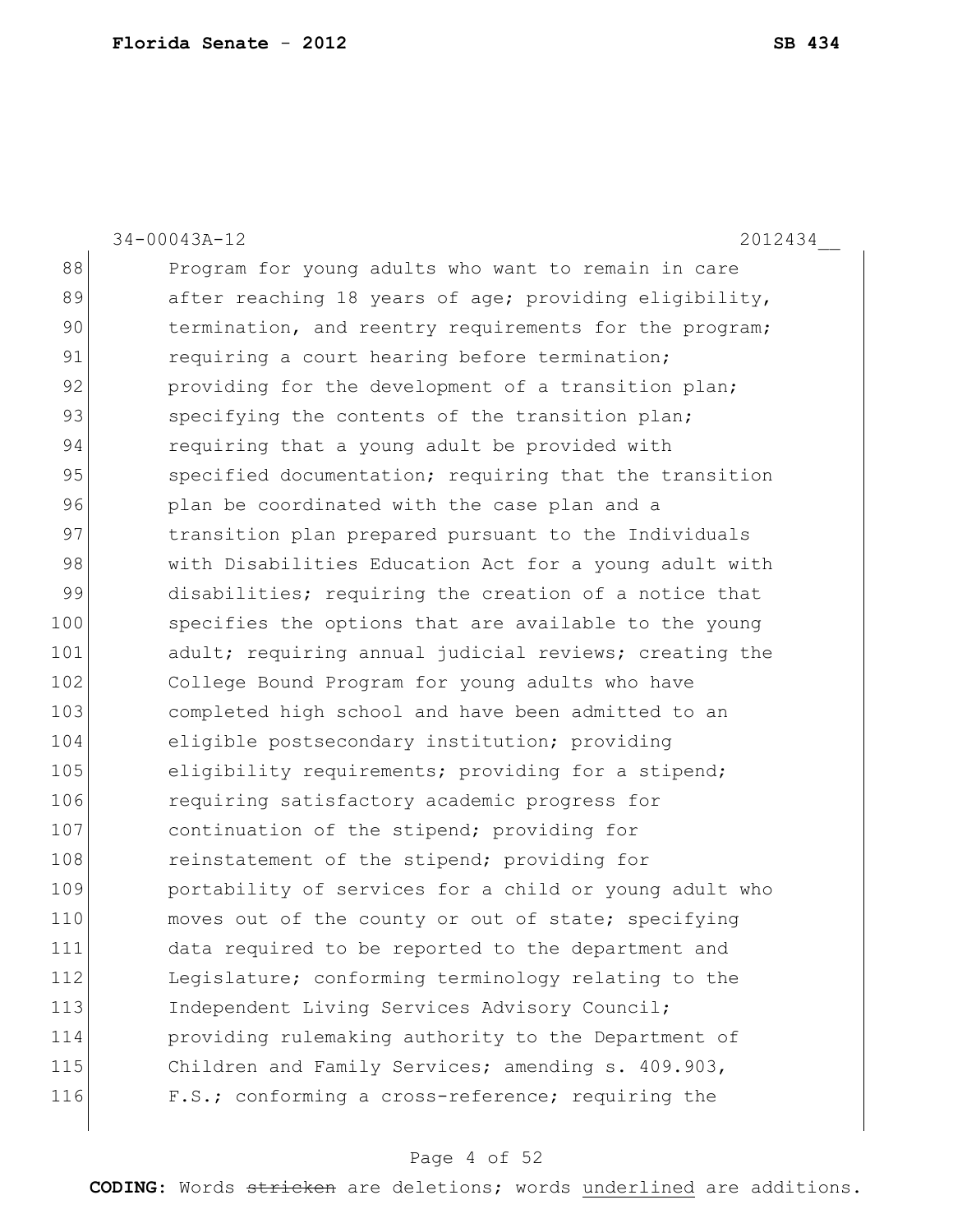|     | 2012434<br>$34 - 00043A - 12$                                    |
|-----|------------------------------------------------------------------|
| 117 | department to amend the case plan and judicial social            |
| 118 | service review formats; providing for young adults               |
| 119 | receiving transition services to continue to receive             |
| 120 | existing services until December 31, 2011; providing             |
| 121 | exceptions; providing an effective date.                         |
| 122 |                                                                  |
| 123 | Be It Enacted by the Legislature of the State of Florida:        |
| 124 |                                                                  |
| 125 | Section 1. Subsection (2) of section 39.013, Florida             |
| 126 | Statutes, is amended to read:                                    |
| 127 | 39.013 Procedures and jurisdiction; right to counsel.-           |
| 128 | (2) The circuit court has exclusive original jurisdiction        |
| 129 | of all proceedings under this chapter, of a child voluntarily    |
| 130 | placed with a licensed child-caring agency, a licensed child-    |
| 131 | placing agency, or the department, and of the adoption of        |
| 132 | children whose parental rights have been terminated under this   |
| 133 | chapter. Jurisdiction attaches when the initial shelter          |
| 134 | petition, dependency petition, or termination of parental rights |
| 135 | petition is filed or when a child is taken into the custody of   |
| 136 | the department. The circuit court may assume jurisdiction over   |
| 137 | any such proceeding regardless of whether the child was in the   |
| 138 | physical custody of both parents, was in the sole legal or       |
| 139 | physical custody of only one parent, caregiver, or some other    |
| 140 | person, or was in the physical or legal custody of no person     |
| 141 | when the event or condition occurred that brought the child to   |
| 142 | the attention of the court. When the court obtains jurisdiction  |
| 143 | of any child who has been found to be dependent, the court shall |
| 144 | retain jurisdiction, unless relinquished by its order, until the |
| 145 | child reaches 18 years of age. However, if a young adult youth   |
|     |                                                                  |

# Page 5 of 52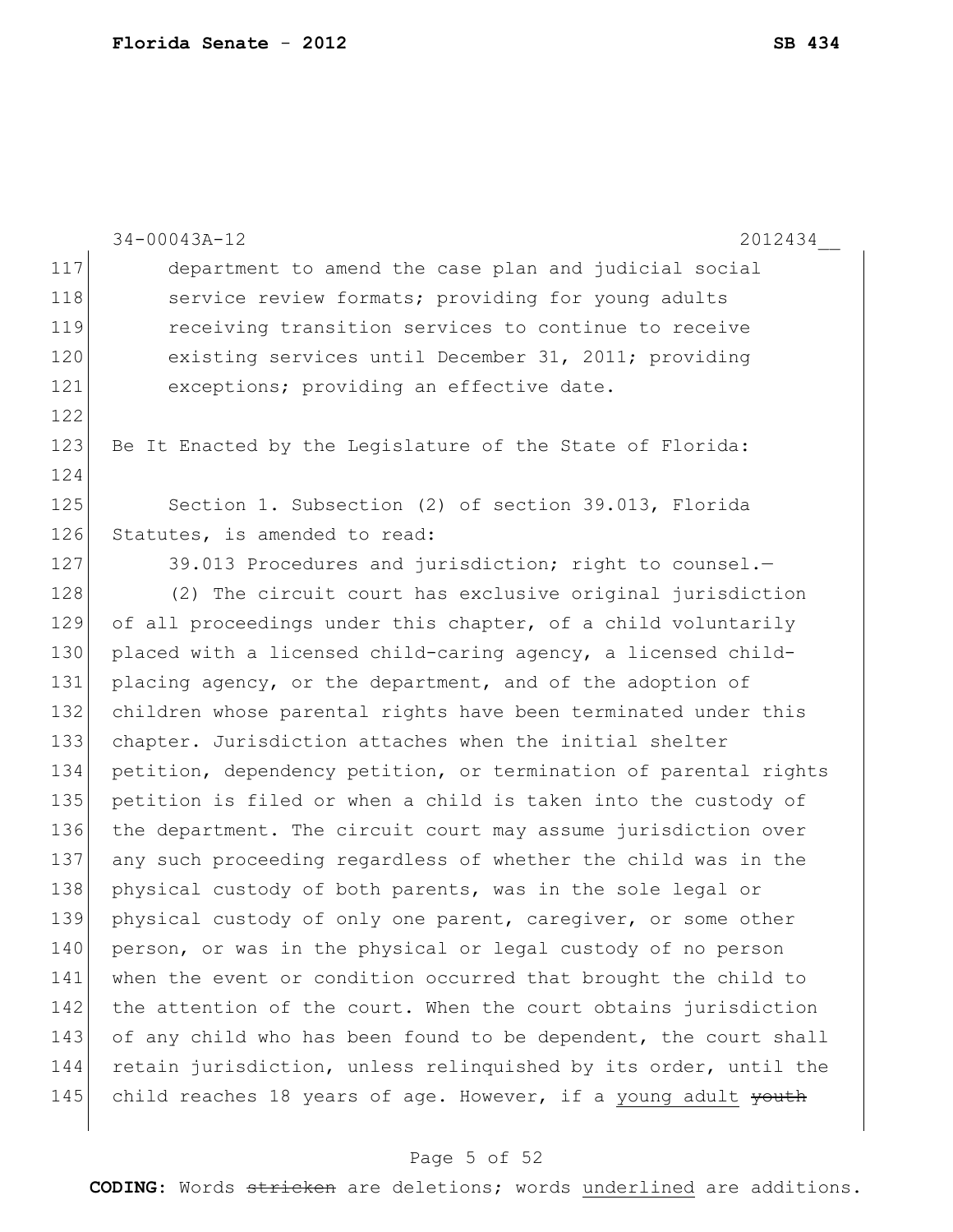34-00043A-12 2012434\_\_ 146 petitions the court at any time before his or her 19th birthday 147 requesting the court's continued jurisdiction, the juvenile 148 court may retain jurisdiction under this chapter for a period 149 not to exceed 1 year following the young adult's youth's 18th 150 birthday for the purpose of determining whether appropriate 151 aftercare support, Road-to-Independence Program, transitional 152 support, mental health, and developmental disability services 153 that were required to be provided to the young adult before 154 reaching 18 years of age, to the extent otherwise authorized by 155 law, have been provided to the formerly dependent child who was 156 in the legal custody of the department immediately before his or 157 her 18th birthday. If a young adult chooses to participate in 158 the Foundations First Program, the court shall retain 159 jurisdiction until the young adult leaves the program as 160 provided for in s. 409.1451(4). The court shall review the 161 status of the young adult at least every 12 months or more 162 frequently if the court deems it necessary. If a petition for 163 special immigrant juvenile status and an application for 164 adjustment of status have been filed on behalf of a foster child 165 and the petition and application have not been granted by the 166 time the child reaches 18 years of age, the court may retain 167 jurisdiction over the dependency case solely for the purpose of 168 allowing the continued consideration of the petition and 169 application by federal authorities. Review hearings for the 170 child shall be set solely for the purpose of determining the 171 status of the petition and application. The court's jurisdiction 172 terminates upon the final decision of the federal authorities. 173 Retention of jurisdiction in this instance does not affect the 174 services available to a young adult under s. 409.1451. The court

### Page 6 of 52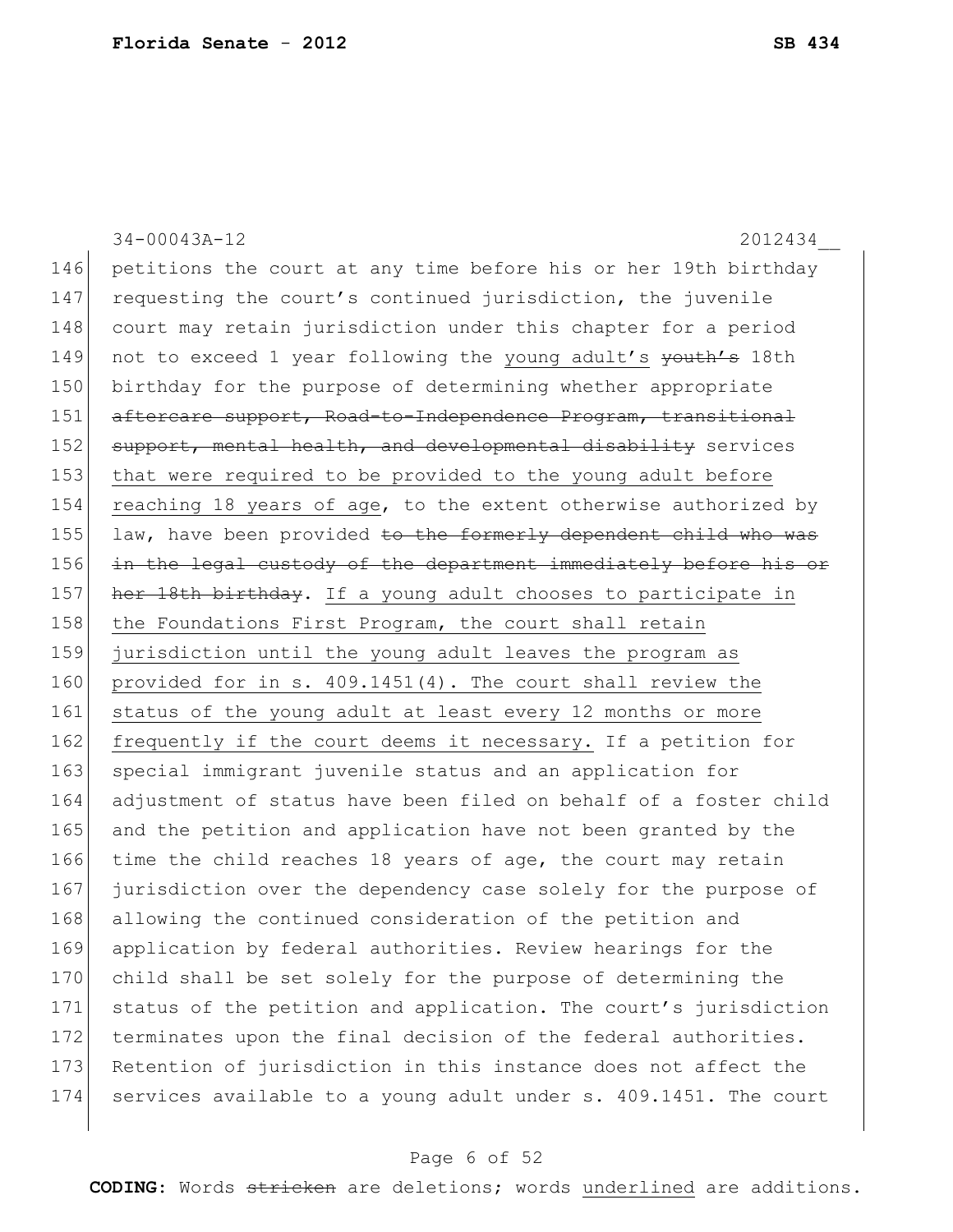|     | $34 - 00043A - 12$<br>2012434                                   |
|-----|-----------------------------------------------------------------|
| 175 | may not retain jurisdiction of the case after the immigrant     |
| 176 | child's 22nd birthday.                                          |
| 177 | Section 2. Subsections (2) and (3) of section $39.6012$ ,       |
| 178 | Florida Statutes, are amended, and subsection (4) is added to   |
| 179 | that section, to read:                                          |
| 180 | 39.6012 Case plan tasks; services.-                             |
| 181 | (2) The case plan must include all available information        |
| 182 | that is relevant to the child's care including, at a minimum:   |
| 183 | (a) A description of the identified needs of the child          |
| 184 | while in care.                                                  |
| 185 | (b) A description of the plan for ensuring that the child       |
| 186 | receives safe and proper care and that services are provided to |
| 187 | the child in order to address the child's needs. To the extent  |
| 188 | available and accessible, the following health, mental health,  |
| 189 | and education information and records of the child must be      |
| 190 | attached to the case plan and updated throughout the judicial   |
| 191 | review process:                                                 |
| 192 | 1. The names and addresses of the child's health, mental        |
| 193 | health, and educational providers;                              |
| 194 | 2. The child's grade level performance;                         |
| 195 | 3. The child's school record;                                   |
| 196 | 4. Assurances that the child's placement takes into account     |
| 197 | proximity to the school in which the child is enrolled at the   |
| 198 | time of placement and that efforts were made to allow the child |
| 199 | to remain in that school if it is in the best interest of the   |
| 200 | child;                                                          |
| 201 | 5. A record of the child's immunizations;                       |
| 202 | 6. The child's known medical history, including any known       |
| 203 | problems;                                                       |
|     |                                                                 |

# Page 7 of 52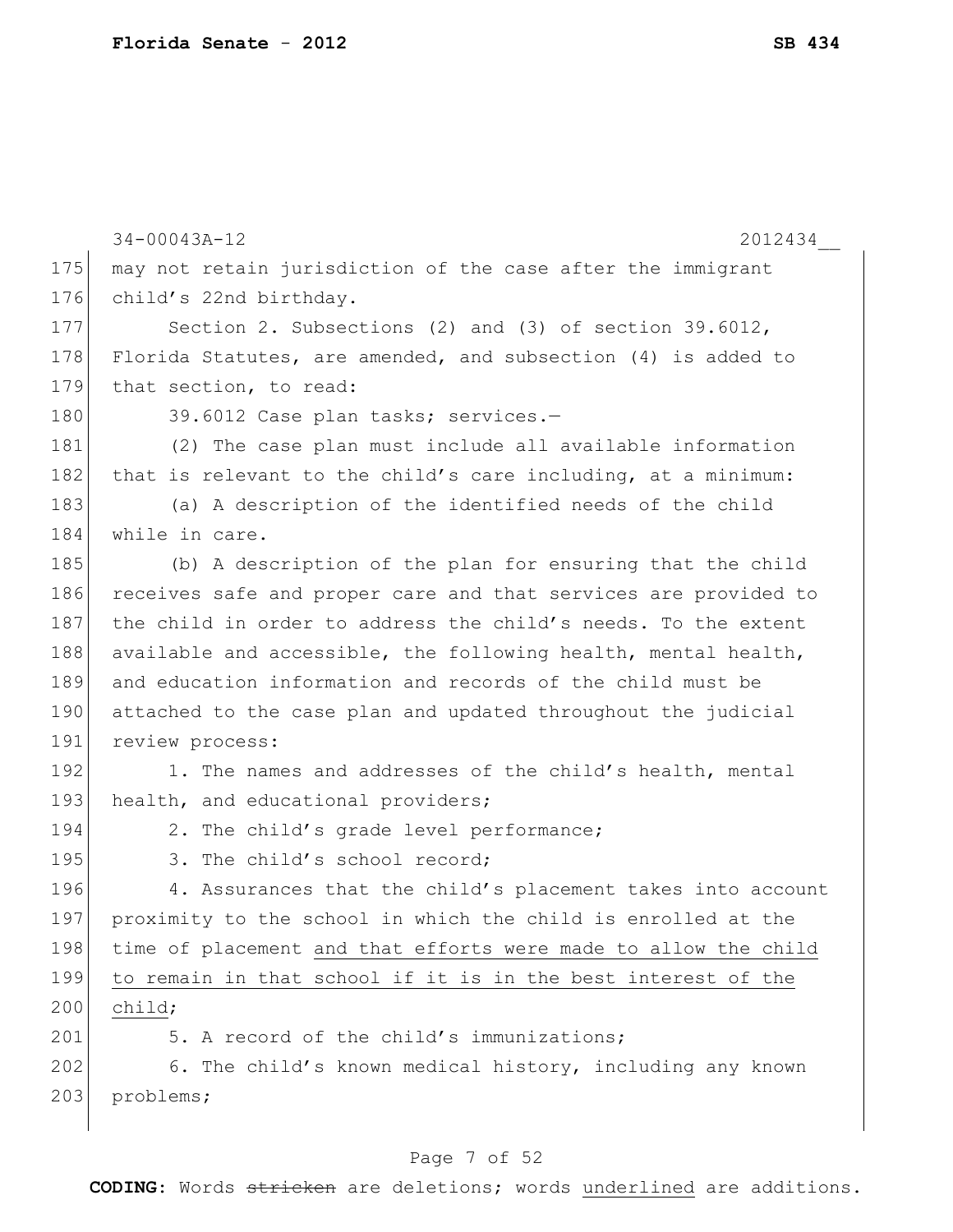|     | $34 - 00043A - 12$<br>2012434                                    |
|-----|------------------------------------------------------------------|
| 204 | 7. The child's medications, if any; and                          |
| 205 | 8. Any other relevant health, mental health, and education       |
| 206 | information concerning the child.                                |
| 207 | (3) In addition to any other requirement, if the child is        |
| 208 | in an out-of-home placement, the case plan must include:         |
| 209 | (a) A description of the type of placement in which the          |
| 210 | child is to be living.                                           |
| 211 | (b) A description of the parent's visitation rights and          |
| 212 | obligations and the plan for sibling visitation if the child has |
| 213 | siblings and is separated from them.                             |
| 214 | (c) When appropriate, for a child who is in middle school        |
| 215 | or high school 13 years of age or older, a written description   |
| 216 | of the programs and services that will help the child prepare    |
| 217 | for the transition from foster care to independent living.       |
| 218 | (d) A discussion of the safety and the appropriateness of        |
| 219 | the child's placement, which placement is intended to be safe,   |
| 220 | and the least restrictive and the most family-like setting       |
| 221 | available consistent with the best interest and special needs of |
| 222 | the child and in as close proximity as possible to the child's   |
| 223 | home.                                                            |
| 224 | The case plan must contain procedures for an older<br>(4)        |
| 225 | child to directly access and manage the personal allowance he or |
| 226 | she receives from the department in order to learn               |
| 227 | responsibility and participate, to the extent feasible, in age-  |
| 228 | appropriate life skills activities.                              |
| 229 | Section 3. Section 39.6015, Florida Statutes, is created to      |
| 230 | read:                                                            |
| 231 | 39.6015 Services for older children in care.-                    |
| 232 | (1) PURPOSE AND INTENT. The Legislature recognizes that          |
|     |                                                                  |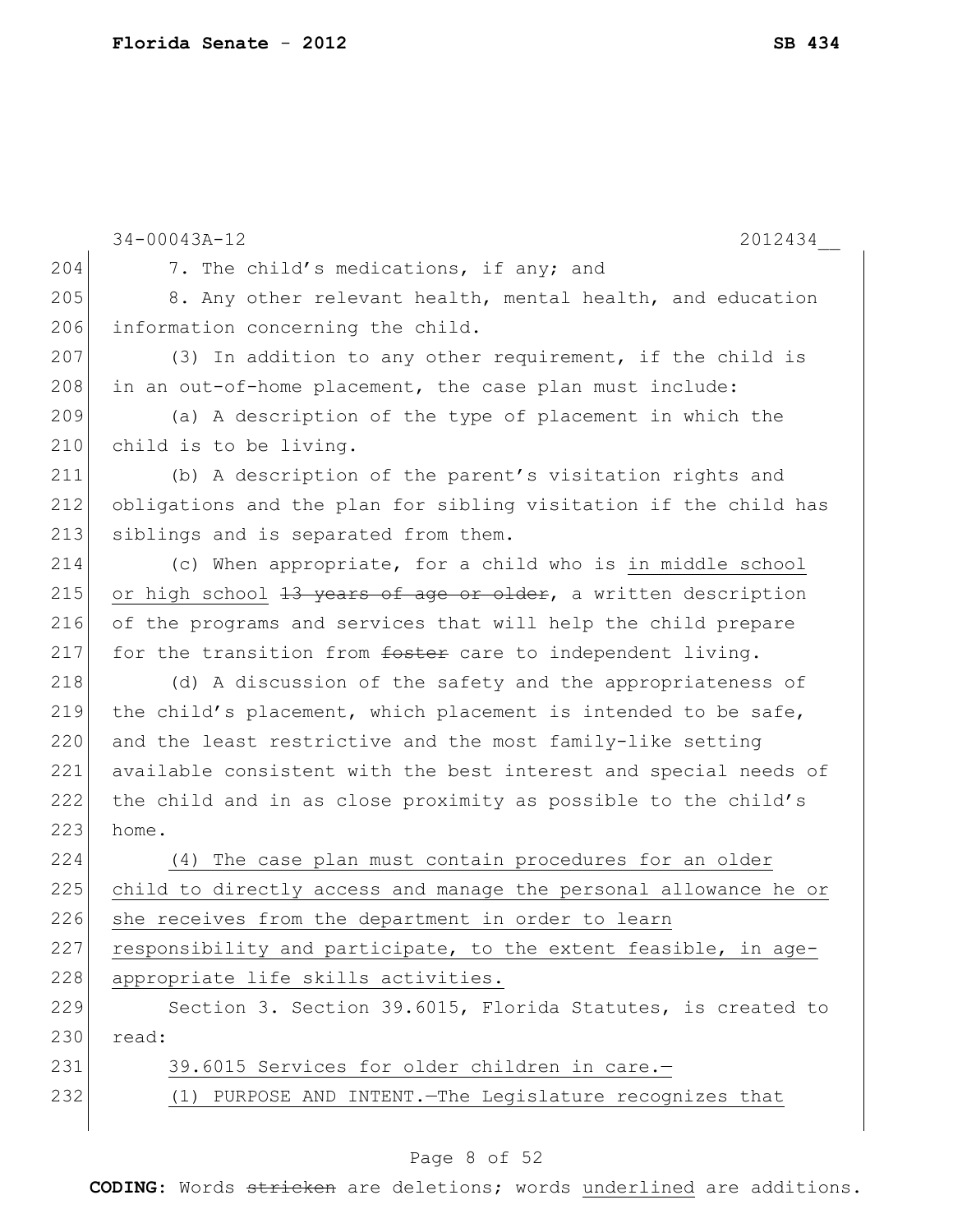34-00043A-12 2012434\_\_ 233 education and the other positive experiences of a child are key 234 to a successful future as an adult and that it is particularly 235 important for a child in care to be provided with opportunities 236 to succeed. The Legislature intends that individuals and 237 communities become involved in the education of a child in care, 238 address issues that will improve the educational outcomes for 239 the child, and find ways to ensure that the child values and 240 receives a high-quality education. Many professionals in the 241 local community understand these issues, and it is the intent of 242 the Legislature that biological parents, caregivers, educators, 243 advocates, the department and its community-based care 244 providers, guardians ad litem, and judges, in fulfilling their 245 responsibilities to the child, work together to ensure that an 246 older child in care has access to the same academic resources, 247 services, and extracurricular and enrichment activities that are 248 available to all children. Engaging an older child in a broad 249 range of the usual activities of family, school, and community 250 life during adolescence will help to empower the child in his or 251 her transition into adulthood and in living independently. The 252 Legislature intends for services to be delivered in an age-253 appropriate and developmentally appropriate manner, along with 254 modifications or accommodations as may be necessary to include  $255$  every child, specifically including a child with a disability. 256 It is also the intent of the Legislature that while services to 257 prepare an older child for life on his or her own are important, 258 these services will not diminish efforts to achieve permanency 259 goals of reunification, adoption, or permanent guardianship. 260 (2) EDUCATION PROVISIONS. - Perhaps more than any other 261 population, an older child in care is in need of a quality

### Page 9 of 52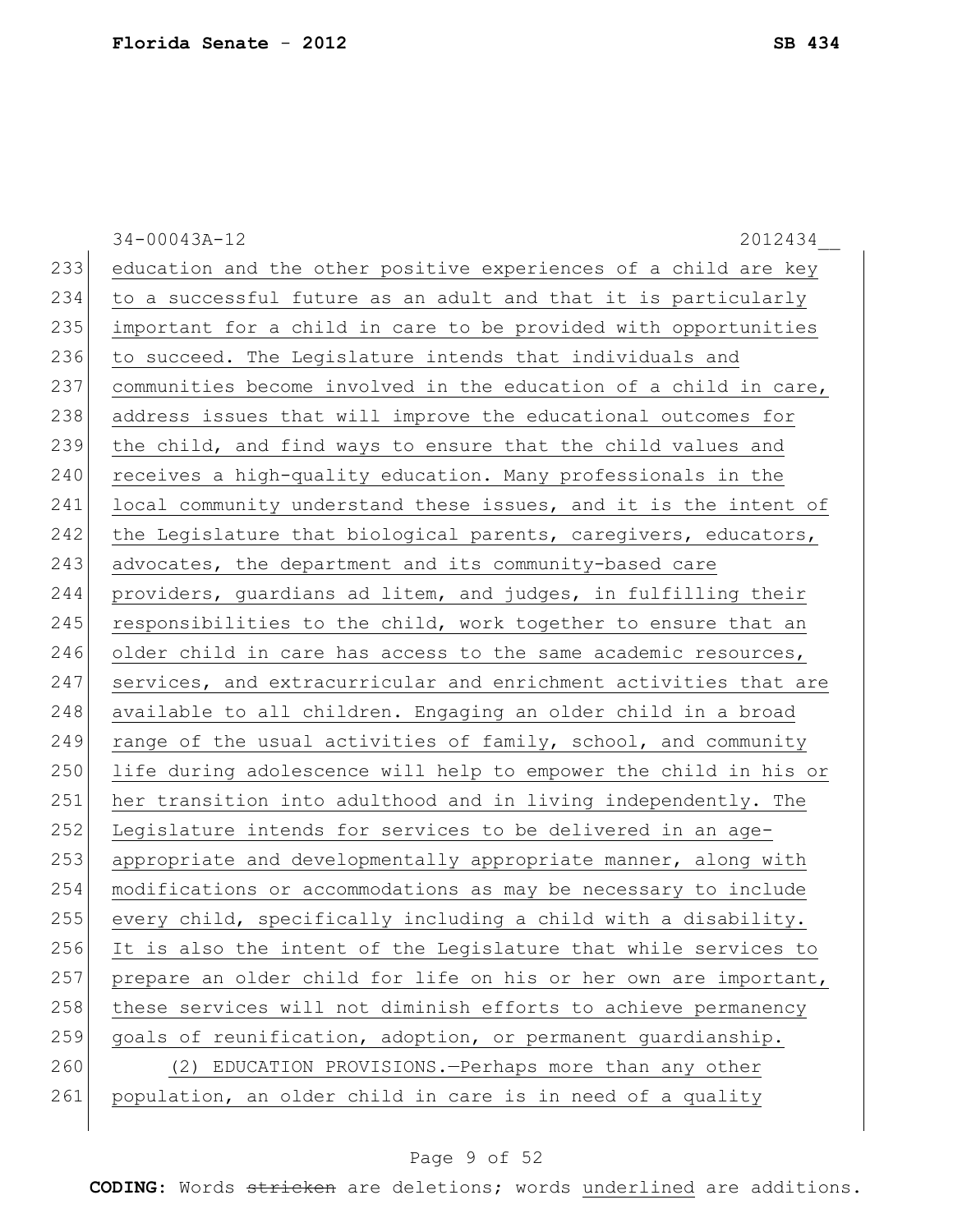|     | $34 - 00043A - 12$<br>2012434                                    |
|-----|------------------------------------------------------------------|
| 262 | education. The child depends on the school to provide positive   |
| 263 | role models, to provide a network of relationships and           |
| 264 | friendships that will help the child gain social and personal    |
| 265 | skills, and to provide the educational opportunities and other   |
| 266 | activities that are needed for a successful transition into      |
| 267 | adulthood.                                                       |
| 268 | (a) Definitions. - As used in this section, the term:            |
| 269 | 1. "Caregiver" has the same meaning as provided in s.            |
| 270 | 39.01(10) and also includes a staff member of the group home or  |
| 271 | facility in which the child resides.                             |
| 272 | 2. "School of origin" means the school that the child            |
| 273 | attended before coming into care or the school in which the      |
| 274 | child was last enrolled. If the child is relocated outside the   |
| 275 | area of the school of origin, the department and its community-  |
| 276 | based providers shall provide the necessary support to the       |
| 277 | caregiver so that the child can continue enrollment in the       |
| 278 | school of origin if it is in the best interest of the child.     |
| 279 | (b) School stability. The mobility of a child in care can        |
| 280 | disrupt the educational experience. Whenever a child enters      |
| 281 | care, or is moved from one home to another, the proximity of the |
| 282 | new home to the child's school of origin shall be considered.    |
| 283 | The case plan must include tasks or a plan for ensuring the      |
| 284 | child's educational stability while in care. As part of this     |
| 285 | plan, the community-based care provider shall document           |
| 286 | assurances that:                                                 |
| 287 | 1. The appropriateness of the current educational setting        |
| 288 | and the proximity to the school in which the child is enrolled   |
| 289 | at the time of coming into care have been taken into             |
| 290 | consideration.                                                   |
|     |                                                                  |

# Page 10 of 52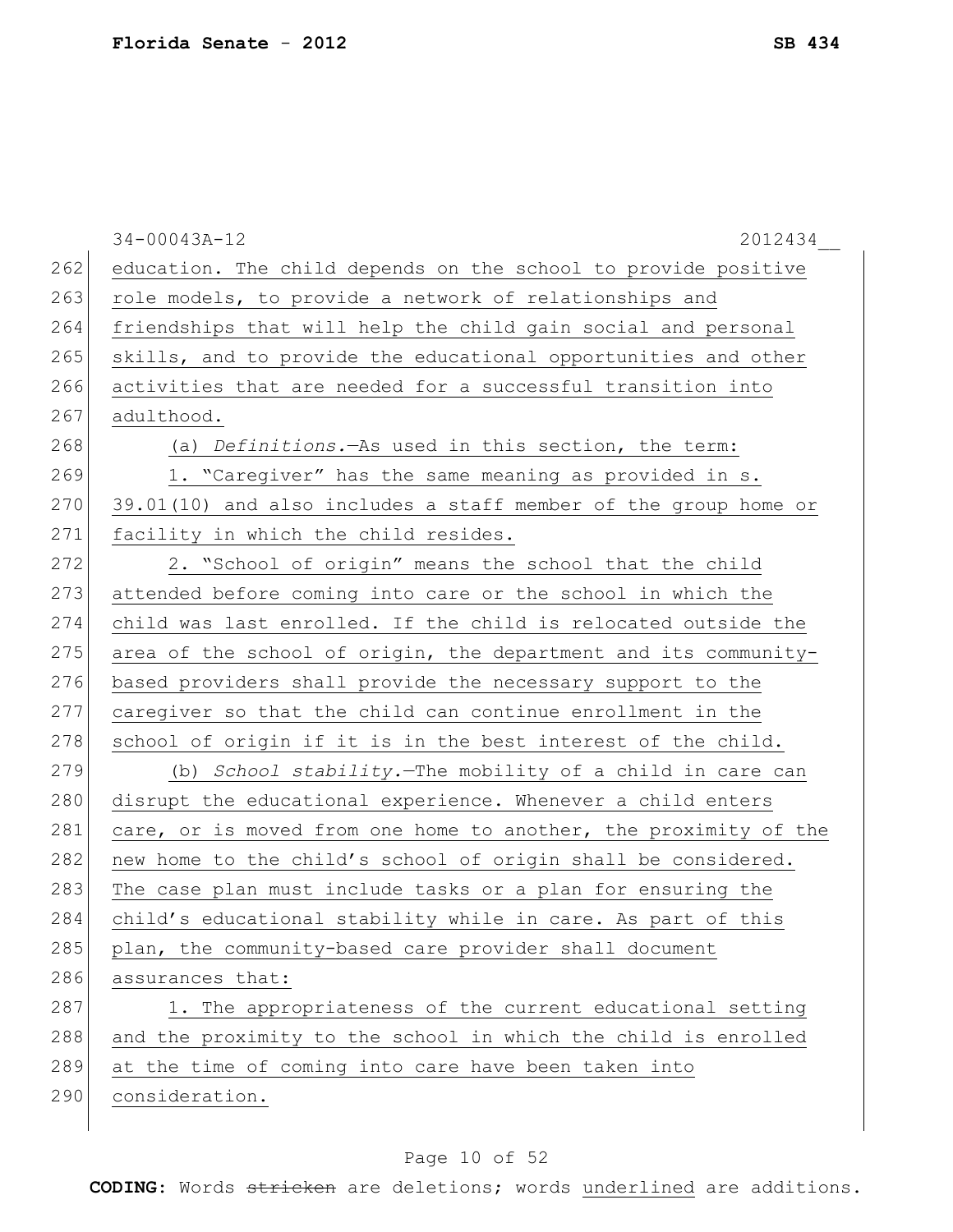|     | $34 - 00043A - 12$<br>2012434                                    |
|-----|------------------------------------------------------------------|
| 291 | 2. The community-based care provider has coordinated with        |
| 292 | the appropriate local school district to determine if the child  |
| 293 | can remain in the school in which he or she is enrolled.         |
| 294 | 3. The child in care has been asked about his or her             |
| 295 | educational preferences and needs, including his or her view on  |
| 296 | whether to change schools when the living situation changes.     |
| 297 | 4. A child with a disability is allowed to continue in an        |
| 298 | appropriate educational setting, regardless of changes to the    |
| 299 | location of the home, and transportation is addressed and        |
| 300 | provided in accordance with the child's individualized education |
| 301 | program. A child with a disability shall receive the protections |
| 302 | provided in federal and state law, including timelines for       |
| 303 | evaluations, implementation of an individualized education plan  |
| 304 | or an individual family service plan, and placement in the least |
| 305 | restrictive environment, even when the child changes school      |
| 306 | districts.                                                       |
| 307 | 5. The department and its community-based providers shall        |
| 308 | provide special reimbursement for expenses associated with       |
| 309 | transporting a child to his or her school of origin if the       |
| 310 | school district does not provide transportation or the           |
| 311 | individualized education plan does not include transportation as |
| 312 | a service. Transportation arrangements shall follow a route that |
| 313 | is as direct and expedient for the child as is reasonably        |
| 314 | possible.                                                        |
| 315 | (c) School transitions. - A change in schools, if necessary,     |
| 316 | shall be as least disruptive as possible, and the support        |
| 317 | necessary for a successful transition shall be provided by the   |
| 318 | department, the community-based provider, and the caregiver. The |
| 319 | department and the community-based providers shall work with     |
|     |                                                                  |

# Page 11 of 52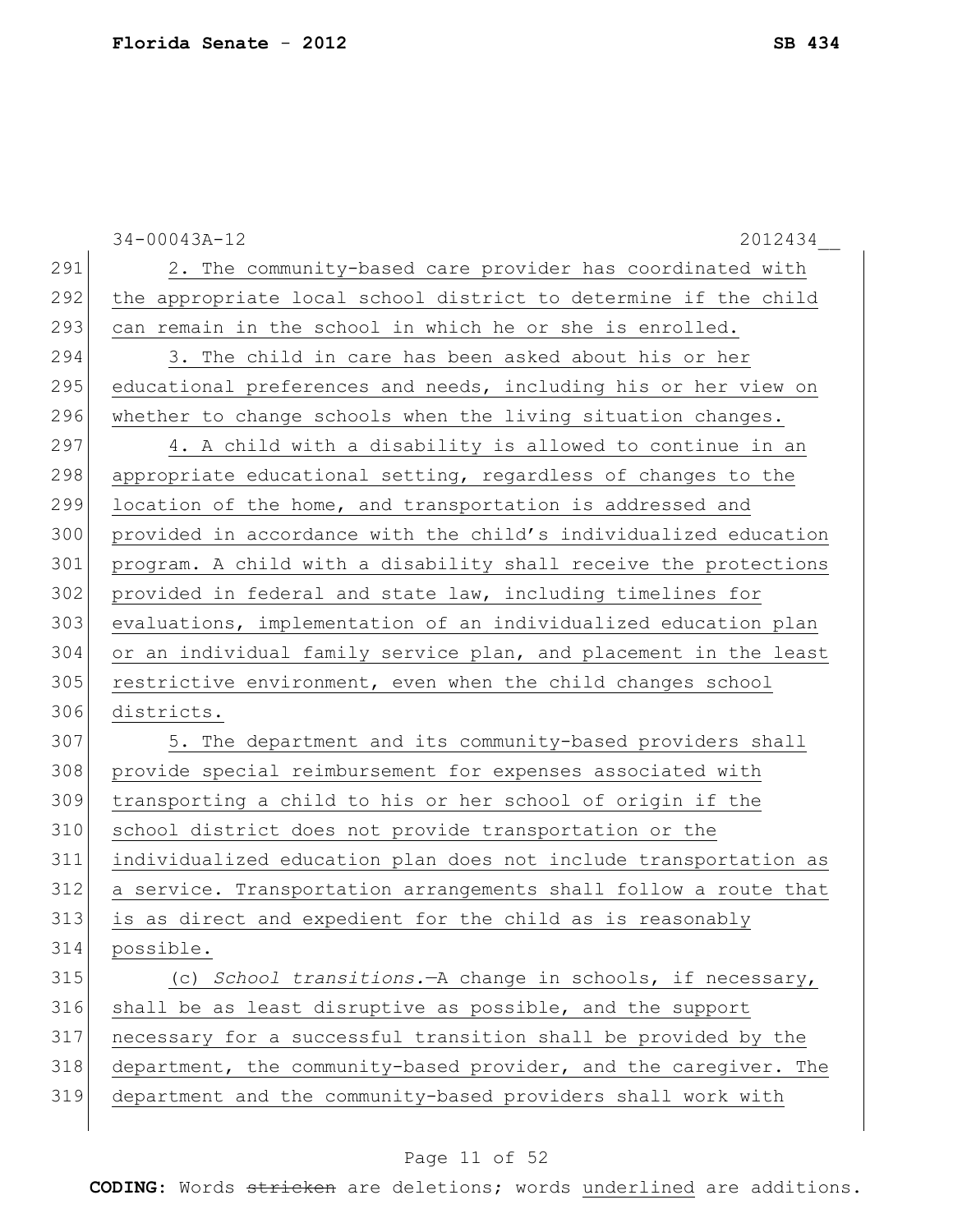|     | $34 - 00043A - 12$<br>2012434                                    |
|-----|------------------------------------------------------------------|
| 320 | school districts to develop and implement procedures to ensure   |
| 321 | that a child in care:                                            |
| 322 | 1. Is enrolled immediately in a new school and can begin         |
| 323 | classes promptly.                                                |
| 324 | 2. Does not experience a delay in enrollment and delivery        |
| 325 | of appropriate services due to school or record requirements as  |
| 326 | required by s. 1003.22.                                          |
| 327 | 3. Has education records that are comprehensive and              |
| 328 | accurate and that promptly follow the child to a new school.     |
| 329 | 4. Is allowed to participate in all academic and                 |
| 330 | extracurricular programs, including athletics, when arriving at  |
| 331 | a new school in the middle of a school term, even if normal      |
| 332 | timelines have passed or programs are full. A district school    |
| 333 | board or school athletic association, including the Florida High |
| 334 | School Athletic Association or its successor, may not prevent,   |
| 335 | or create barriers to, the ability of a child in care to         |
| 336 | participate in age-appropriate extracurricular, enrichment, or   |
| 337 | social activities.                                               |
| 338 | 5. Receives credit or partial credit for coursework              |
| 339 | completed at the prior school.                                   |
| 340 | 6. Has the ability to receive a high school diploma even         |
| 341 | when the child has attended multiple schools that have varying   |
| 342 | graduation requirements.                                         |
| 343 | (d) School attendance. - A child in care shall attend school     |
| 344 | as required by s. 1003.26.                                       |
| 345 | 1. The community-based care provider and caregiver shall         |
| 346 | eliminate any barriers to attendance such as required school     |
| 347 | uniforms or school supplies.                                     |
| 348 | 2. Appointments and court appearances for a child in care        |
|     |                                                                  |

# Page 12 of 52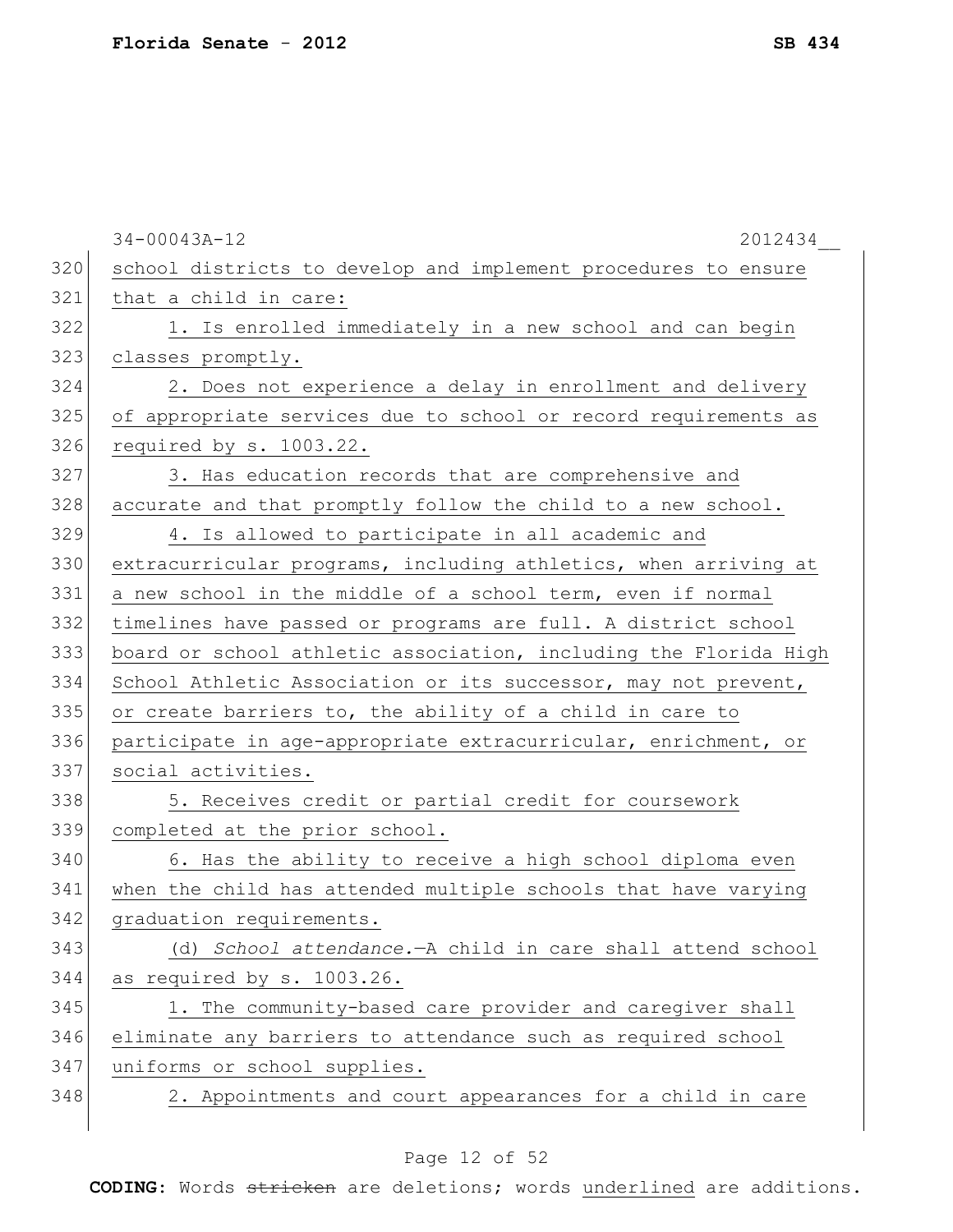|     | 2012434<br>$34 - 00043A - 12$                                    |
|-----|------------------------------------------------------------------|
| 349 | shall be scheduled to minimize the effect on the child's         |
| 350 | education and to ensure that the child is not penalized for      |
| 351 | school time or work missed because of court hearings or          |
| 352 | activities related to the child welfare case.                    |
| 353 | 3. A caregiver who refuses or fails to ensure that a child       |
| 354 | who is in his or her care attends school regularly is subject to |
| 355 | the same procedures and penalties as a parent under s. 1003.27.  |
| 356 | (e) Education advocacy.-                                         |
| 357 | 1. A child in care shall have an adult caregiver who is          |
| 358 | knowledgeable about schools and children in care and who serves  |
| 359 | as an education advocate to reinforce the value of the child's   |
| 360 | investment in education, to ensure that the child receives a     |
| 361 | high-quality education, and to help the child plan for middle    |
| 362 | school, high school, and postschool training, employment, or     |
| 363 | college. The advocate may be a caregiver, care manager, guardian |
| 364 | ad litem, educator, or individual hired and trained for the      |
| 365 | specific purpose of serving as an education advocate.            |
| 366 | 2. A child in care with disabilities who is eligible for         |
| 367 | the appointment of a surrogate parent, as required in s.         |
| 368 | 39.0016, shall be assigned a surrogate in a timely manner, but   |
| 369 | no later than 30 days after a determination that a surrogate is  |
| 370 | needed.                                                          |
| 371 | 3. The community-based provider shall document in the            |
| 372 | child's case plan that an education advocate has been identified |
| 373 | for each child in care or that a surrogate parent has been       |
| 374 | appointed for each child in care with a disability.              |
| 375 | (f) Academic requirements and support; middle school             |
| 376 | students. - A child must complete the required courses that      |
| 377 | include mathematics, English, social studies, and science in     |
|     |                                                                  |

# Page 13 of 52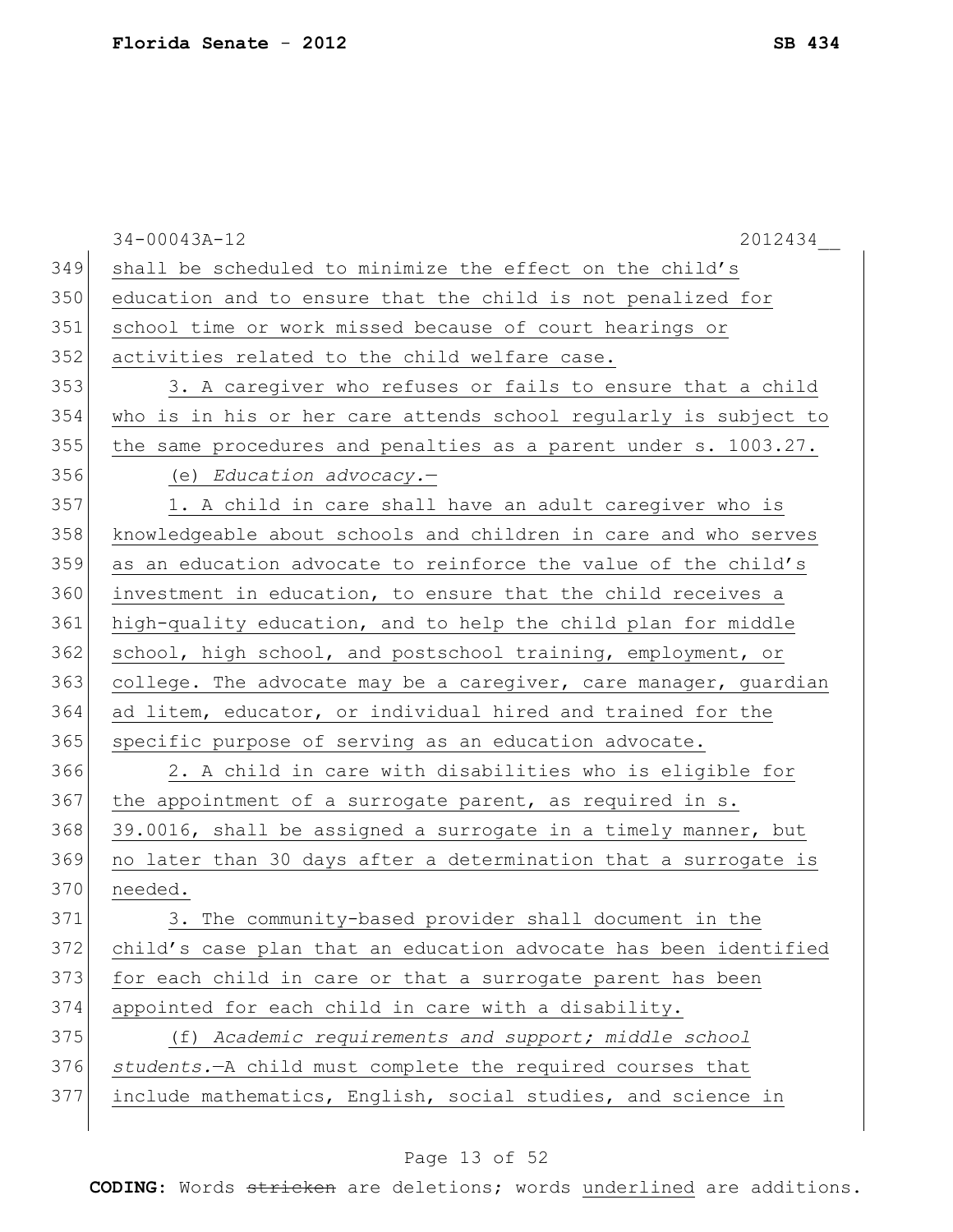|     | $34 - 00043A - 12$<br>2012434                                    |
|-----|------------------------------------------------------------------|
| 378 | order to be promoted from a state school composed of middle      |
| 379 | grades $6, 7,$ and $8.$                                          |
| 380 | 1. In addition to other academic requirements, a child must      |
| 381 | complete one course in career and education planning in 7th or   |
| 382 | 8th grade. The course, as required by s. 1003.4156, must include |
| 383 | career exploration using Florida CHOICES Explorer or Florida     |
| 384 | CHOICES Planner and must include educational planning using the  |
| 385 | online student advising system known as Florida Academic         |
| 386 | Counseling and Tracking for Students at the Internet website     |
| 387 | FACTS.org.                                                       |
| 388 | a. Each child shall complete an electronic personalized          |
| 389 | academic and career plan that must be signed by the child, the   |
| 390 | child's teacher, guidance counselor, or academic advisor, and    |
| 391 | the child's parent, caregiver, or other designated education     |
| 392 | advocate. Any designated advocate must have the knowledge and    |
| 393 | training to serve in that capacity.                              |
| 394 | b. The required personalized academic and career plan must       |
| 395 | inform students of high school graduation requirements, high     |
| 396 | school assessment and college entrance test requirements,        |
| 397 | Florida Bright Futures Scholarship Program requirements, state   |
| 398 | university and Florida College System institution admission      |
| 399 | requirements, and programs through which a high school student   |
| 400 | may earn college credit, including Advanced Placement,           |
| 401 | International Baccalaureate, Advanced International Certificate  |
| 402 | of Education, dual enrollment, career academy opportunities, and |
| 403 | courses that lead to national industry certification.            |
| 404 | c. A caregiver shall attend the parent meeting held by the       |
| 405 | school to inform parents about the career and education planning |
| 406 | course curriculum and the activities associated with the         |
|     |                                                                  |

# Page 14 of 52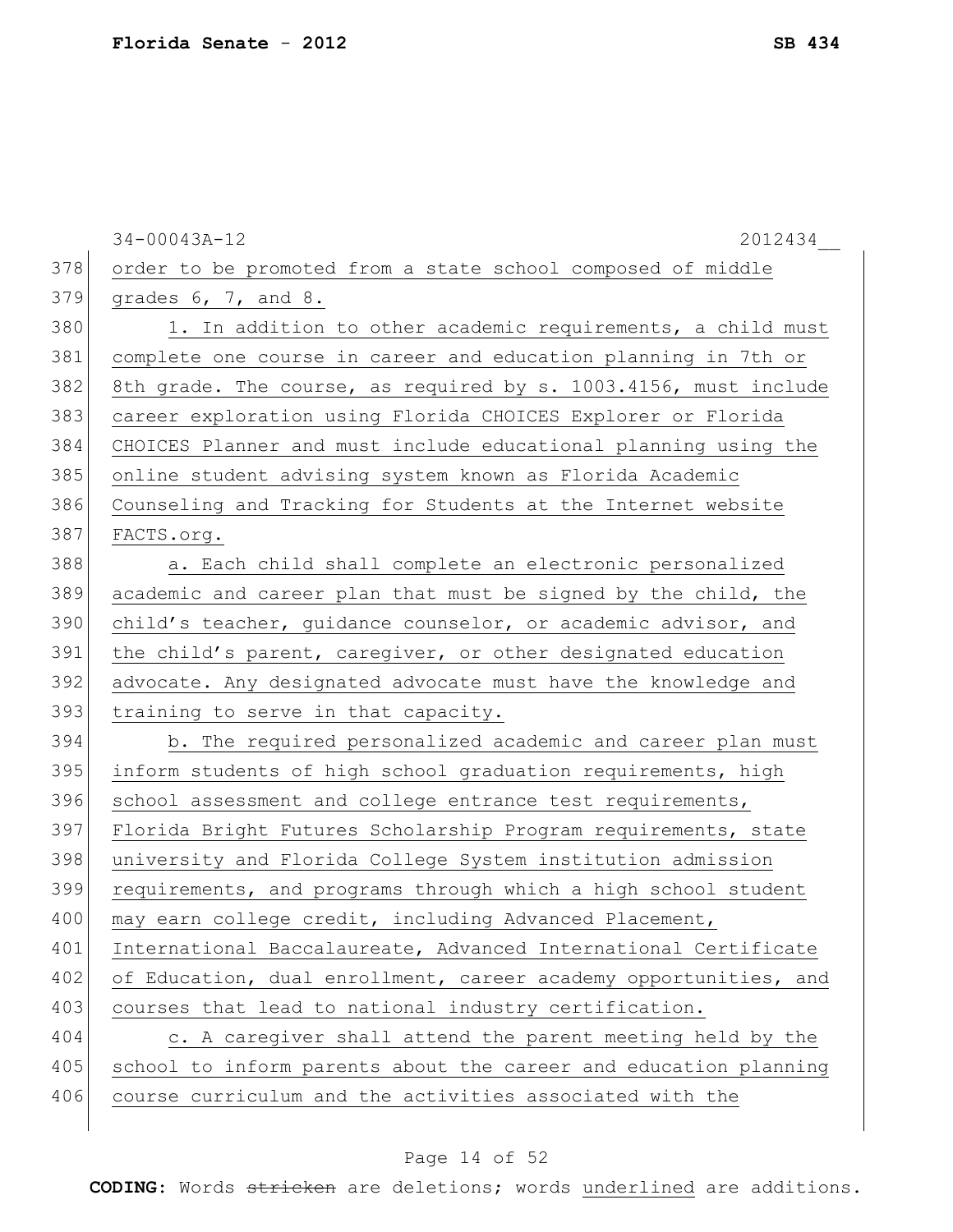|     | 34-00043A-12<br>2012434                                          |
|-----|------------------------------------------------------------------|
| 407 | curriculum.                                                      |
| 408 | 2. For a child with a disability, the decision whether to        |
| 409 | work toward a standard diploma or a special diploma shall be     |
| 410 | addressed at the meeting on the individual education transition  |
| 411 | plan conducted during the child's 8th grade or the year the      |
| 412 | child turns 14 years of age, whichever occurs first. The child   |
| 413 | shall be invited to participate in this and each subsequent      |
| 414 | transition plan meeting. At this meeting, the individual         |
| 415 | education transition plan team, including the child, the         |
| 416 | caregiver, and other designated education advocate, shall        |
| 417 | determine whether a standard or special diploma best prepares    |
| 418 | the child for his or her education and career goals after high   |
| 419 | school.                                                          |
| 420 | a. The team shall plan the appropriate course of study,          |
| 421 | which may include basic education courses, career education      |
| 422 | courses, and exceptional student education courses.              |
| 423 | b. The team shall identify any special accommodations,           |
| 424 | modifications, and related services needed to help the child     |
| 425 | participate fully in the educational program.                    |
| 426 | c. All decisions shall be documented on the individual           |
| 427 | education transition plan, and this information shall be used to |
| 428 | quide the child's educational program as he or she enters high   |
| 429 | school.                                                          |
| 430 | 3. A caregiver or the community-based care provider shall        |
| 431 | provide the child with all information related to the Road-to-   |
| 432 | Independence Program as provided in s. 409.1451.                 |
| 433 | 4. A caregiver or another designated education advocate          |
| 434 | shall attend parent-teacher conferences and monitor each child's |
| 435 | academic progress.                                               |
|     |                                                                  |

# Page 15 of 52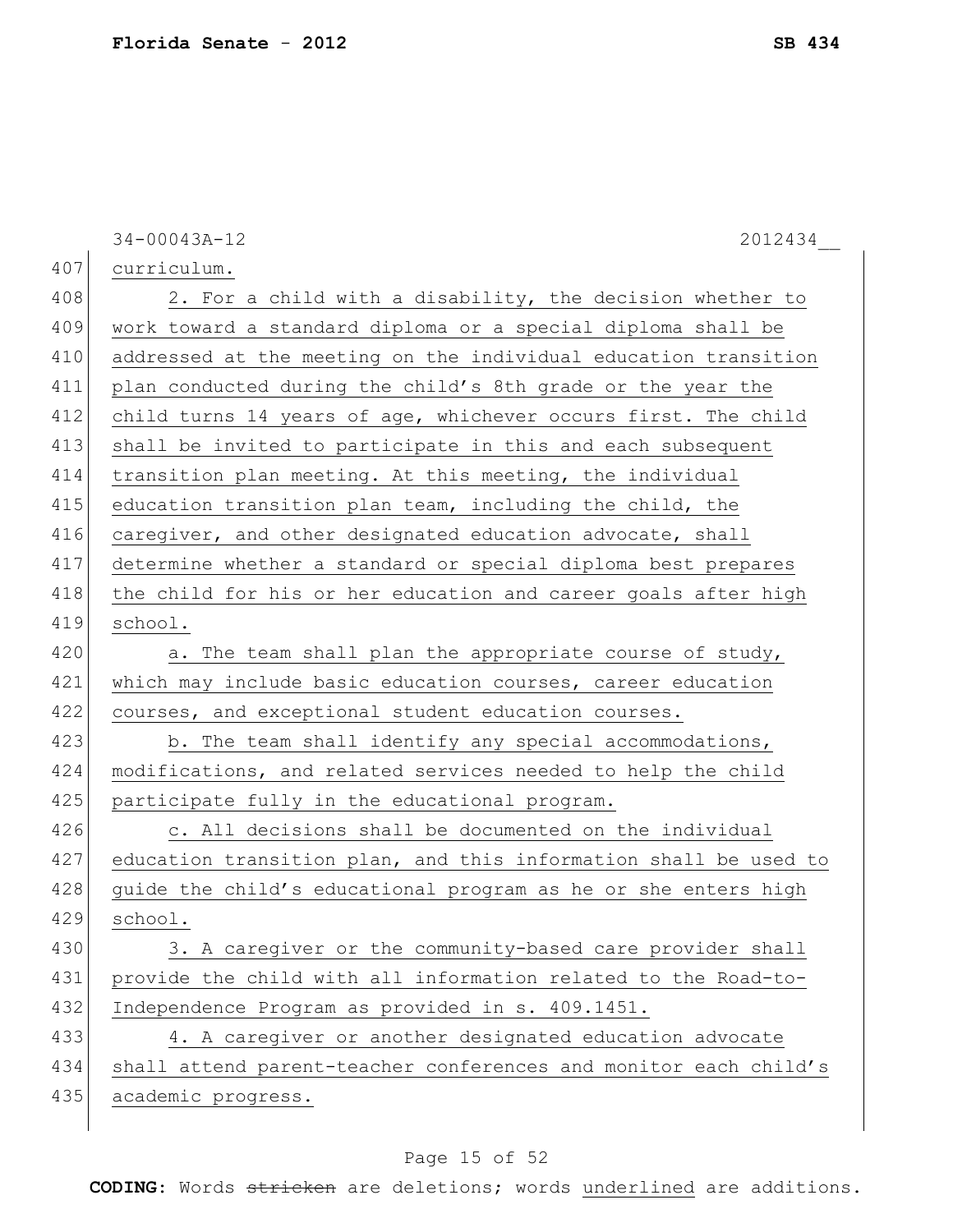|     | $34 - 00043A - 12$<br>2012434                                    |
|-----|------------------------------------------------------------------|
| 436 | 5. Each district school board, as required by s. 1002.23,        |
| 437 | shall develop and implement a well-planned, inclusive, and       |
| 438 | comprehensive program to assist parents and families in          |
| 439 | effectively participating in their child's education. A school   |
| 440 | district shall have available resources and services for parents |
| 441 | and their children, such as family literacy services; mentoring, |
| 442 | tutorial, and other academic reinforcement programs; college     |
| 443 | planning, academic advisement, and student counseling services;  |
| 444 | and after-school programs. A caregiver shall access these        |
| 445 | resources as necessary to enable the child in his or her care to |
| 446 | achieve educational success.                                     |
| 447 | 6. A child in care, particularly a child with a disability,      |
| 448 | shall be involved and engaged in all aspects of his or her       |
| 449 | education and educational planning and must be empowered to be   |
| 450 | an advocate for his or her education needs. Community-based care |
| 451 | providers shall enter into partnerships with school districts to |
| 452 | deliver curriculum on self-determination or self-advocacy to     |
| 453 | engage and empower the child to be his or her own advocate,      |
| 454 | along with support from the caregiver, community-based care      |
| 455 | provider, guardian ad litem, teacher, school guidance counselor, |
| 456 | and other designated education advocate.                         |
| 457 | 7. The community-based care provider shall document in the       |
| 458 | case plan evidence of the child's progress toward, and           |
| 459 | achievement of, academic, life, social, and vocational skills.   |
| 460 | The case plan shall be amended to fully and accurately reflect   |
| 461 | the child's academic and career plan, identify the services and  |
| 462 | tasks needed to support that plan, and identify the party        |
| 463 | responsible for accomplishing the tasks or providing the needed  |
| 464 | services.                                                        |
|     |                                                                  |

# Page 16 of 52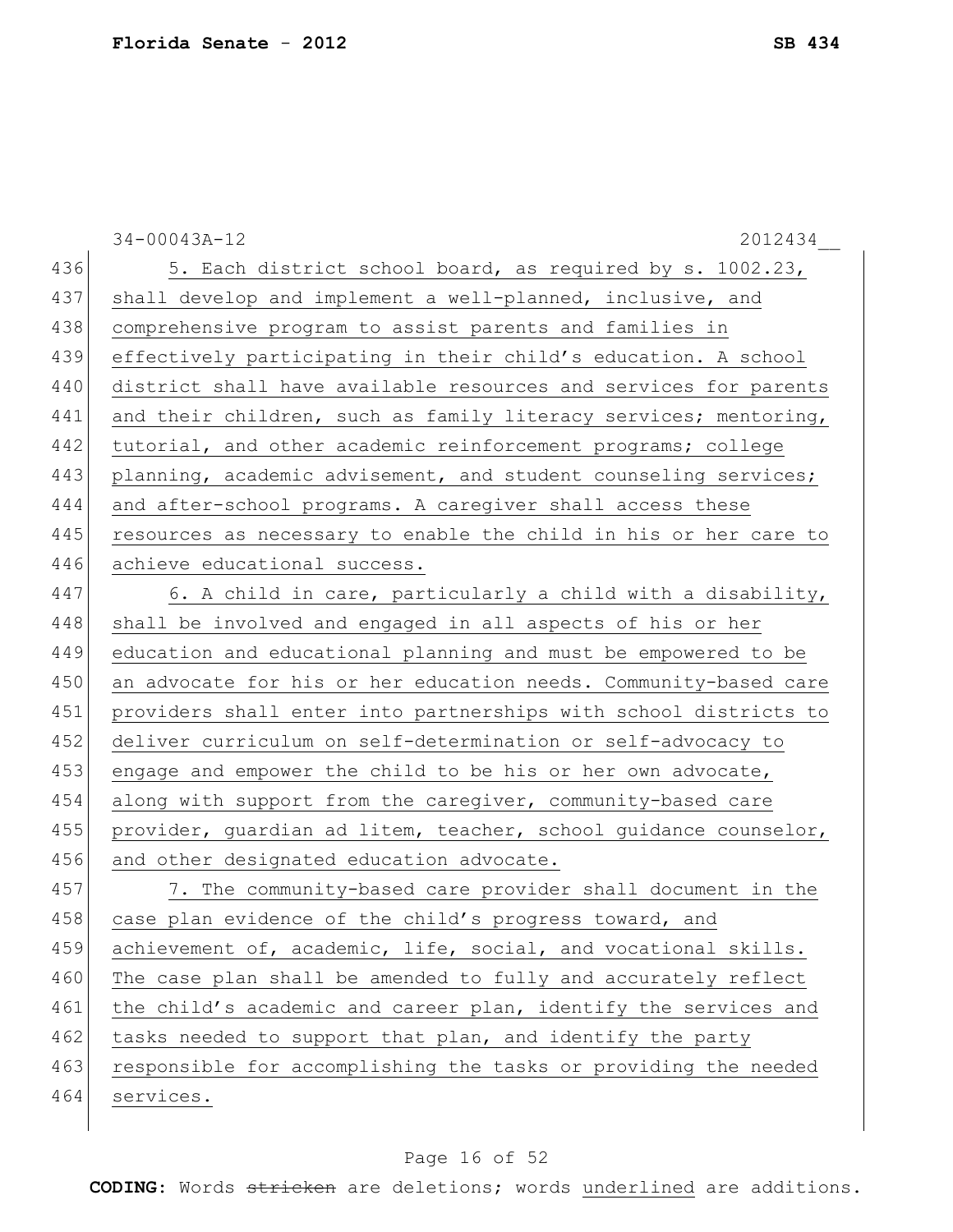|     | $34 - 00043A - 12$<br>2012434                                    |
|-----|------------------------------------------------------------------|
| 465 | 8. The community-based care provider shall conduct an            |
| 466 | annual staff meeting for each child who is enrolled in middle    |
| 467 | school. The community-based care provider shall complete an      |
| 468 | independent living assessment to determine the child's skills    |
| 469 | and abilities to become self-sufficient and live independently   |
| 470 | after the first staff meeting conducted after the child enters   |
| 471 | middle school. The assessment must consider those skills that    |
| 472 | are expected to be acquired by a child from his or her school    |
| 473 | setting and living arrangement. The community-based care         |
| 474 | provider must provide the needed services if additional services |
| 475 | are necessary to ensure that the child obtains the appropriate   |
| 476 | independent living skills. The community-based care provider     |
| 477 | shall document in the case plan evidence of the child's progress |
| 478 | toward developing independent living skills.                     |
| 479 | (g) Academic requirements and support; high school               |
| 480 | students.-Graduation from high school is essential for a child   |
| 481 | to be able to succeed and live independently as an adult. In     |
| 482 | Florida, 70 percent of children in care reach 18 years of age    |
| 483 | without having obtained a high school diploma. It is the         |
| 484 | responsibility of the department, its community-based providers, |
| 485 | and caregivers to ensure that a child in care is able to take    |
| 486 | full advantage of every resource and opportunity in order to be  |
| 487 | able to graduate from high school and be adequately prepared to  |
| 488 | pursue postsecondary education at a college or university or to  |
| 489 | acquire the education and skills necessary to enter the          |
| 490 | workplace. In preparation for accomplishing education and career |
| 491 | goals after high school, the child shall select the appropriate  |
| 492 | course of study which best meets his or her needs.               |
| 493 | 1. An older child who plans to attend a college or               |
|     |                                                                  |

# Page 17 of 52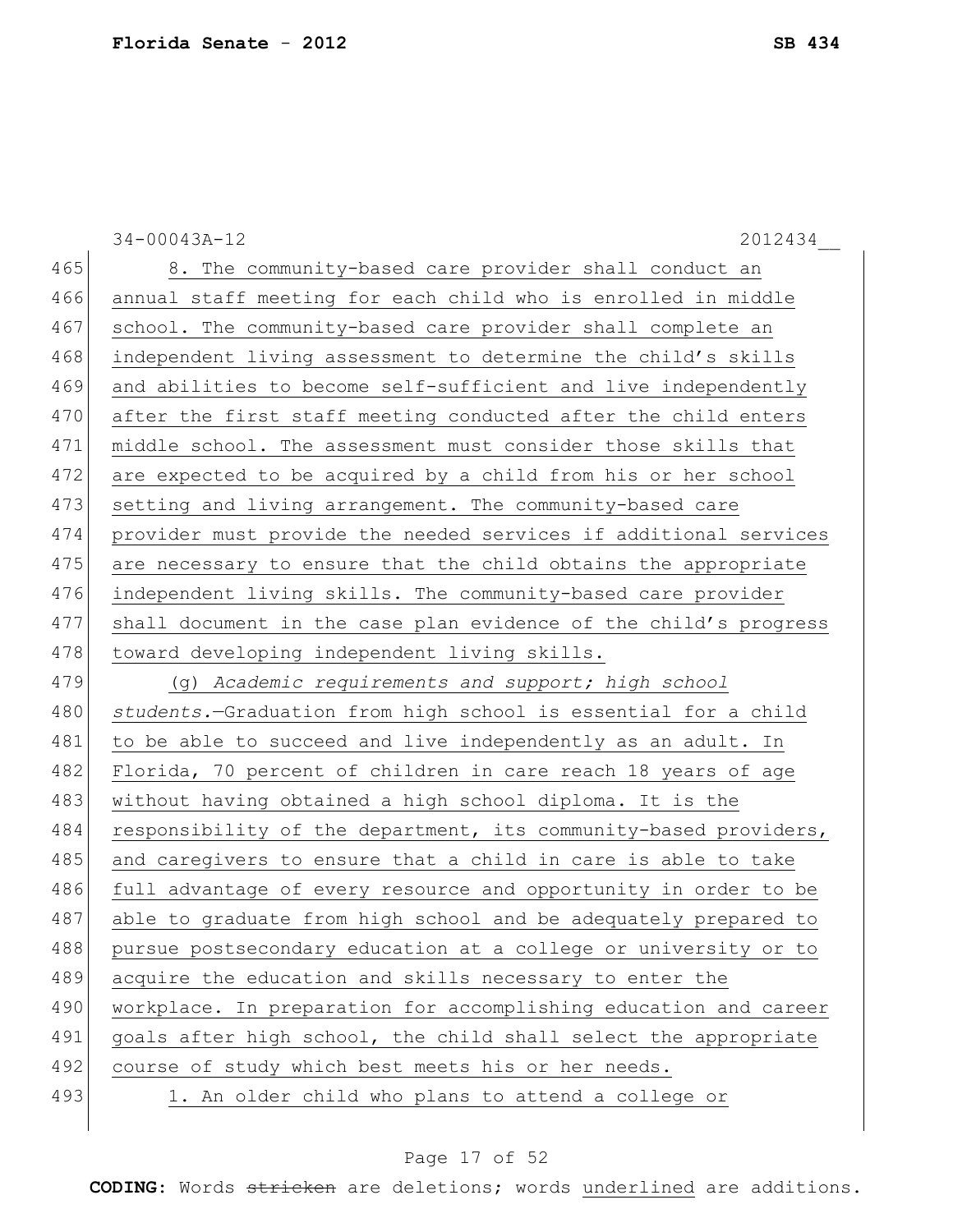34-00043A-12 2012434\_\_ 494 university after graduation must take certain courses to meet 495 state university admission requirements. The course requirements 496 for state university admission are the same for two Bright 497 Futures Scholarship awards, the Florida Academic Scholars award, 498 and the Florida Medallion Scholars award. By following this 499 course of study, which is required for state university 500 admission and recommended if the child intends to pursue an 501 associate in arts degree at a Florida College System institution 502 and transfer to a college or university to complete a bachelor's 503 degree, the child will meet the course requirements for high 504 school graduation, state university admission, and two Bright 505 Futures Scholarship awards. 506 2. An older child who plans on a career technical program 507 in high school to gain skills for work or continue after 508 graduation at a Florida College System institution, technical 509 center, or registered apprenticeship program should choose a 510 course of study that meets the course requirements for high 511 school graduation, the third Bright Futures Scholarship award, 512 and the Florida Gold Seal Vocational Scholars award. This course 513 of study is recommended if the child intends to pursue a 514 technical certificate or license, an associate degree, or a 515 bachelor's degree, or wishes to gain specific career training. 516 3. An older child with a disability may choose to work 517 toward a standard diploma, a special diploma, or a certificate 518 of completion. The child shall be assisted in choosing a diploma 519 option by school and district staff through the development of 520 the individual education plan. The diploma choice shall be 521 reviewed each year at the child's individual education plan 522 meeting.

### Page 18 of 52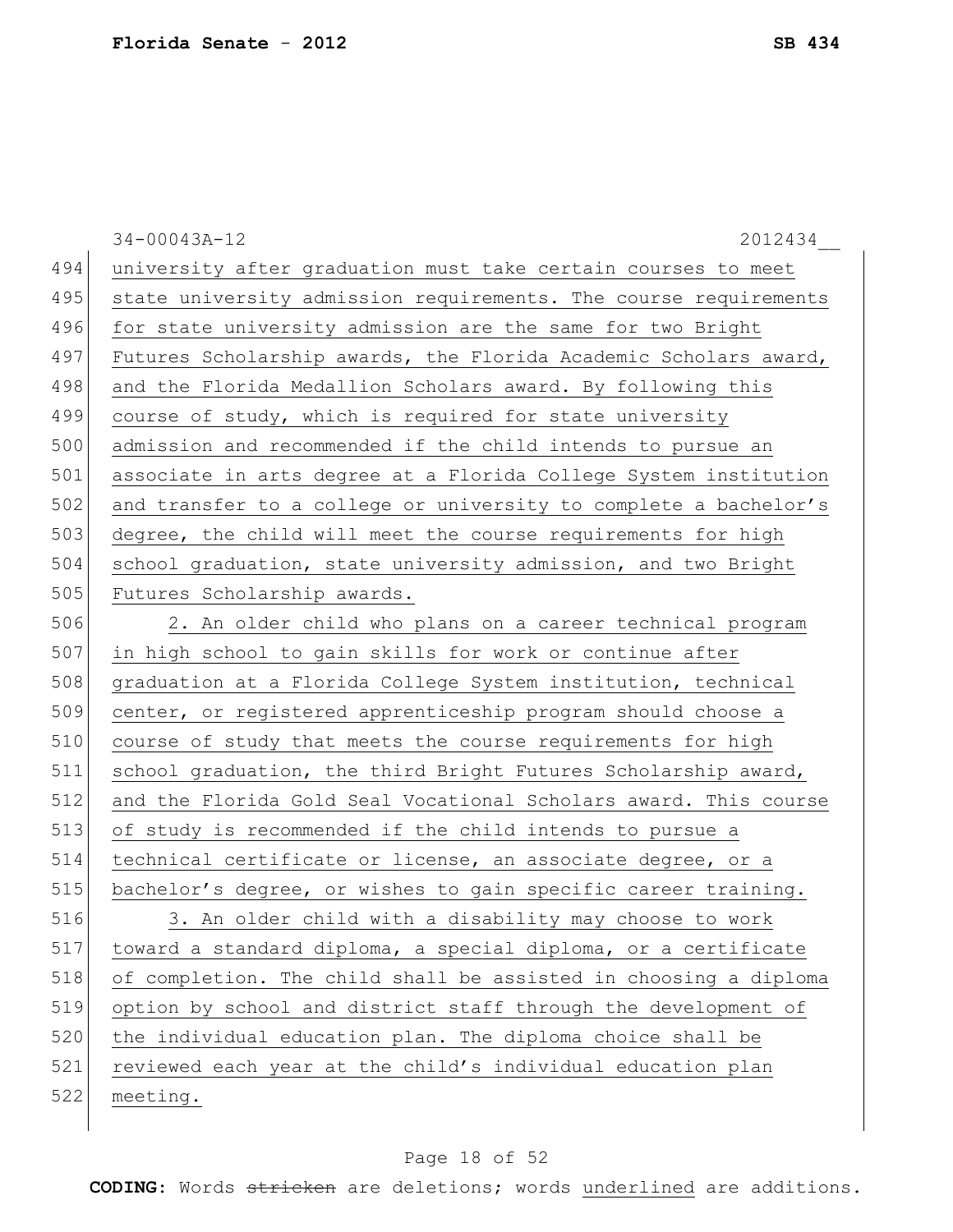|     | $34 - 00043A - 12$<br>2012434                                    |
|-----|------------------------------------------------------------------|
| 523 | a. An older child or young adult with a disability who has       |
| 524 | not earned a standard diploma or who has been awarded a special  |
| 525 | diploma, certificate of completion, or special certificate of    |
| 526 | completion before reaching 22 years of age may stay in school    |
| 527 | until he or she reaches 22 years of age.                         |
| 528 | b. The school district shall continue to offer services          |
| 529 | until the young adult reaches 22 years of age or until he or she |
| 530 | earns a standard diploma, whichever occurs first, as required by |
| 531 | the Individuals with Disabilities Education Act.                 |
| 532 | 4. This paragraph does not preclude an older child from          |
| 533 | seeking the International Baccalaureate Diploma or the Advanced  |
| 534 | International Certificate of Education Diploma.                  |
| 535 | 5. Educational guidance and planning for high school shall       |
| 536 | be based upon the decisions made during middle school.           |
| 537 | Caregivers shall remain actively involved in the child's         |
| 538 | academic life by attending parent-teacher conferences and by     |
| 539 | taking advantage of available resources to enable the child to   |
| 540 | achieve academic success.                                        |
| 541 | 6. The community-based care provider shall document in the       |
| 542 | case plan evidence of the child's progress toward, and           |
| 543 | achievement of, academic, life, social, and vocational skills.   |
| 544 | The case plan shall be amended to completely reflect the child's |
| 545 | academic and career plan, identify the services and tasks needed |
| 546 | to support that plan, and identify the party responsible for     |
| 547 | accomplishing the tasks or providing the needed services.        |
| 548 | 7. The community-based care provider shall conduct a staff       |
| 549 | meeting at least every 6 months for each child who is enrolled   |
| 550 | in high school. The community-based care provider shall complete |
| 551 | an independent living assessment to determine the child's skills |
|     |                                                                  |

# Page 19 of 52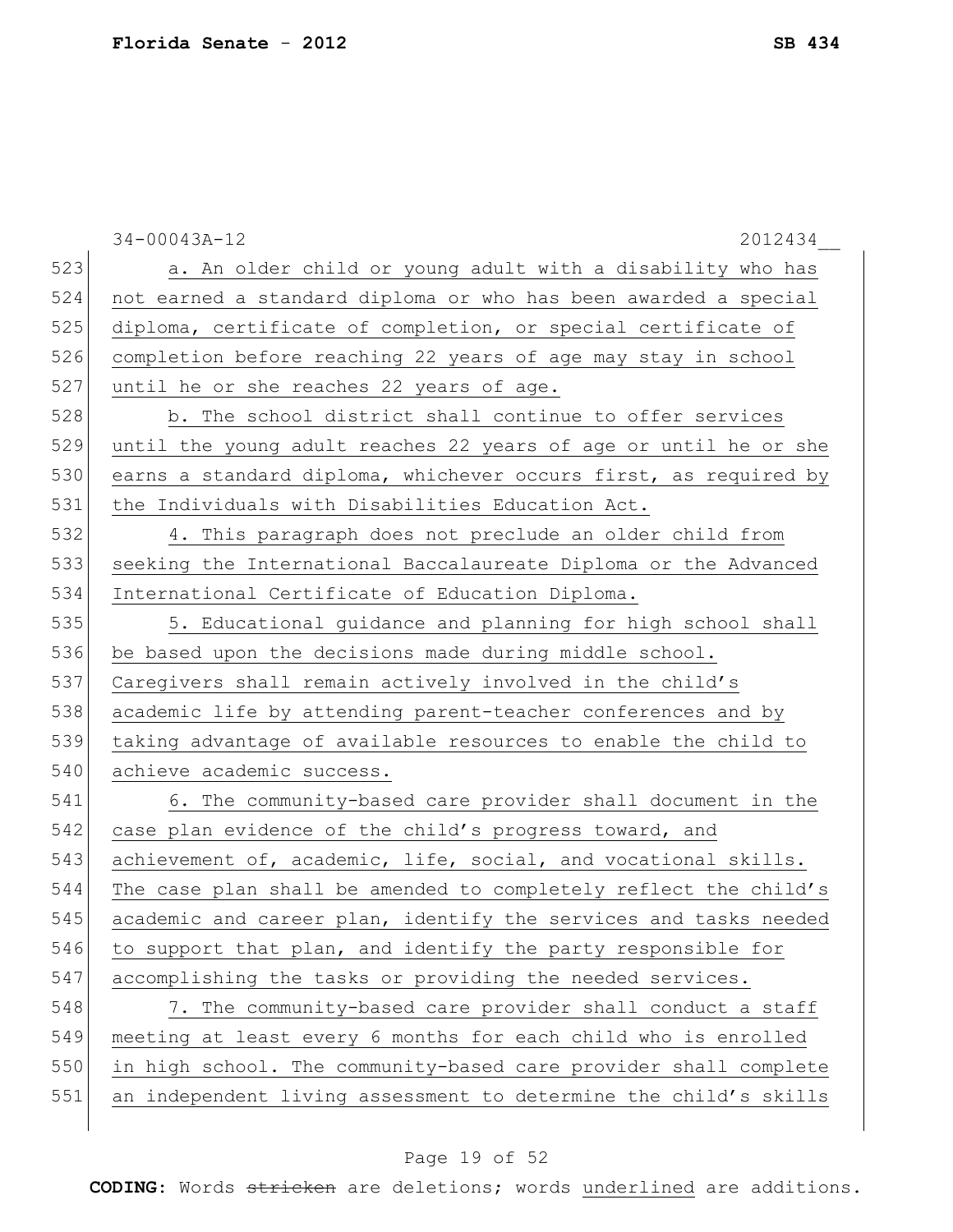|     | $34 - 00043A - 12$<br>2012434                                    |
|-----|------------------------------------------------------------------|
| 552 | and abilities to become self-sufficient and live independently   |
| 553 | after the first staff meeting conducted after the child enters   |
| 554 | high school. The assessment must consider those skills that are  |
| 555 | expected to be acquired by a child from his or her school        |
| 556 | setting and living arrangement. The community-based care         |
| 557 | provider must provide the needed services if additional services |
| 558 | are necessary to ensure that the child obtains the appropriate   |
| 559 | independent living skills. Such additional independent living    |
| 560 | skills may include, but not be limited to, training to develop   |
| 561 | banking and budgeting skills, interviewing skills, parenting     |
| 562 | skills, time management or organizational skills, educational    |
| 563 | support, employment training, and personal counseling. The       |
| 564 | community-based care provider shall document in the case plan    |
| 565 | evidence of the child's progress toward developing independent   |
| 566 | living skills.                                                   |
| 567 | 8. Participation in workforce readiness activities is            |
| 568 | essential for a child in care at the high school level to        |
| 569 | prepare himself or herself to be a self-supporting and           |
| 570 | productive adult. The caregiver and the community-based care     |
| 571 | provider shall ensure that each child:                           |
| 572 | a. Who is interested in pursuing a career after high school      |
| 573 | graduation is exposed to job-preparatory instruction in the      |
| 574 | competencies that prepare students for effective entry into an   |
| 575 | occupation, including diversified cooperative education, work    |
| 576 | experience, and job-entry programs that coordinate directed      |
| 577 | study and on-the-job training.                                   |
| 578 | b. Is provided with the opportunity to participate in            |
| 579 | enrichment activities that increase the child's understanding of |
| 580 | the workplace, to explore careers, and to develop goal-setting,  |

# Page 20 of 52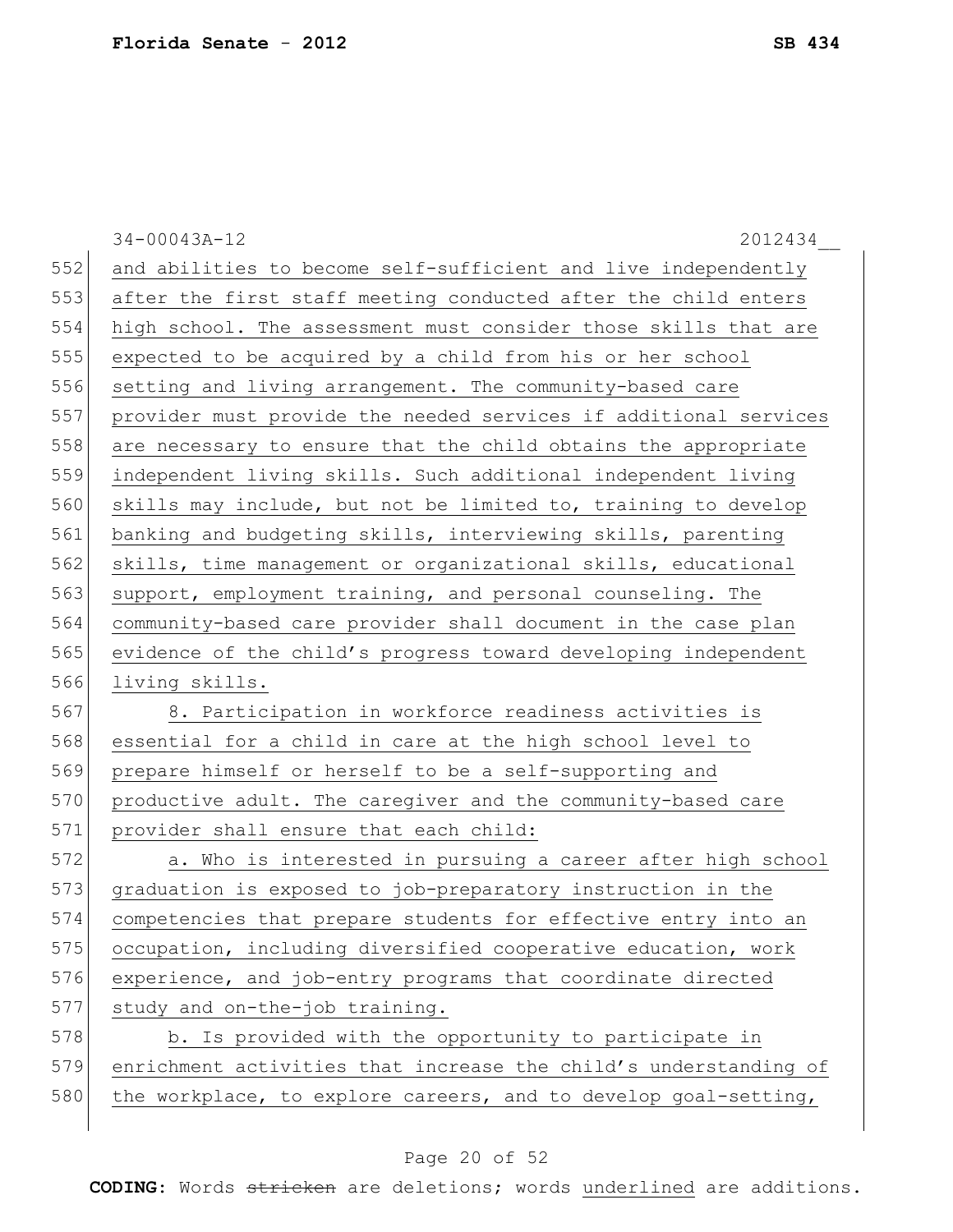|     | $34 - 00043A - 12$<br>2012434                                    |
|-----|------------------------------------------------------------------|
| 581 | decisionmaking, and time-management skills.                      |
| 582 | c. Is provided with volunteer and service learning               |
| 583 | opportunities in order to develop workplace and planning skills, |
| 584 | self esteem, and personal leadership skills.                     |
| 585 | d. Is provided with an opportunity to participate in             |
| 586 | activities and services provided by the Department of Economic   |
| 587 | Opportunity and the regional workforce boards within the         |
| 588 | Division of Workforce Services which prepare all young adults,   |
| 589 | including those with a disability, for the workforce.            |
| 590 | (3) EXTRACURRICULAR ACTIVITIES. - An older child in care         |
| 591 | shall be accorded to the fullest extent possible the opportunity |
| 592 | to participate in the activities of community, school, and       |
| 593 | family life.                                                     |
| 594 | (a) A caregiver shall encourage and support participation        |
| 595 | in age-appropriate extracurricular and social activities for an  |
| 596 | older child, including a child with a disability.                |
| 597 | (b) A caregiver shall provide transportation for such            |
| 598 | activities, and community-based care providers shall reimburse   |
| 599 | the caregiver for the expenses associated with such activities.  |
| 600 | (c) The department and its community-based providers may         |
| 601 | not place an older child in a home if the caregiver does not     |
| 602 | encourage or facilitate participation in and provide             |
| 603 | transportation to the extracurricular activities of the child's  |
| 604 | choice, unless other arrangements can be made by the community-  |
| 605 | based care provider to enable the child's participation in such  |
| 606 | activities.                                                      |
| 607 | (d) A caregiver's license or licensure status is not             |
| 608 | affected by the age-appropriate actions of a child engaging in   |
| 609 | activities while in his or her care.                             |
|     |                                                                  |

# Page 21 of 52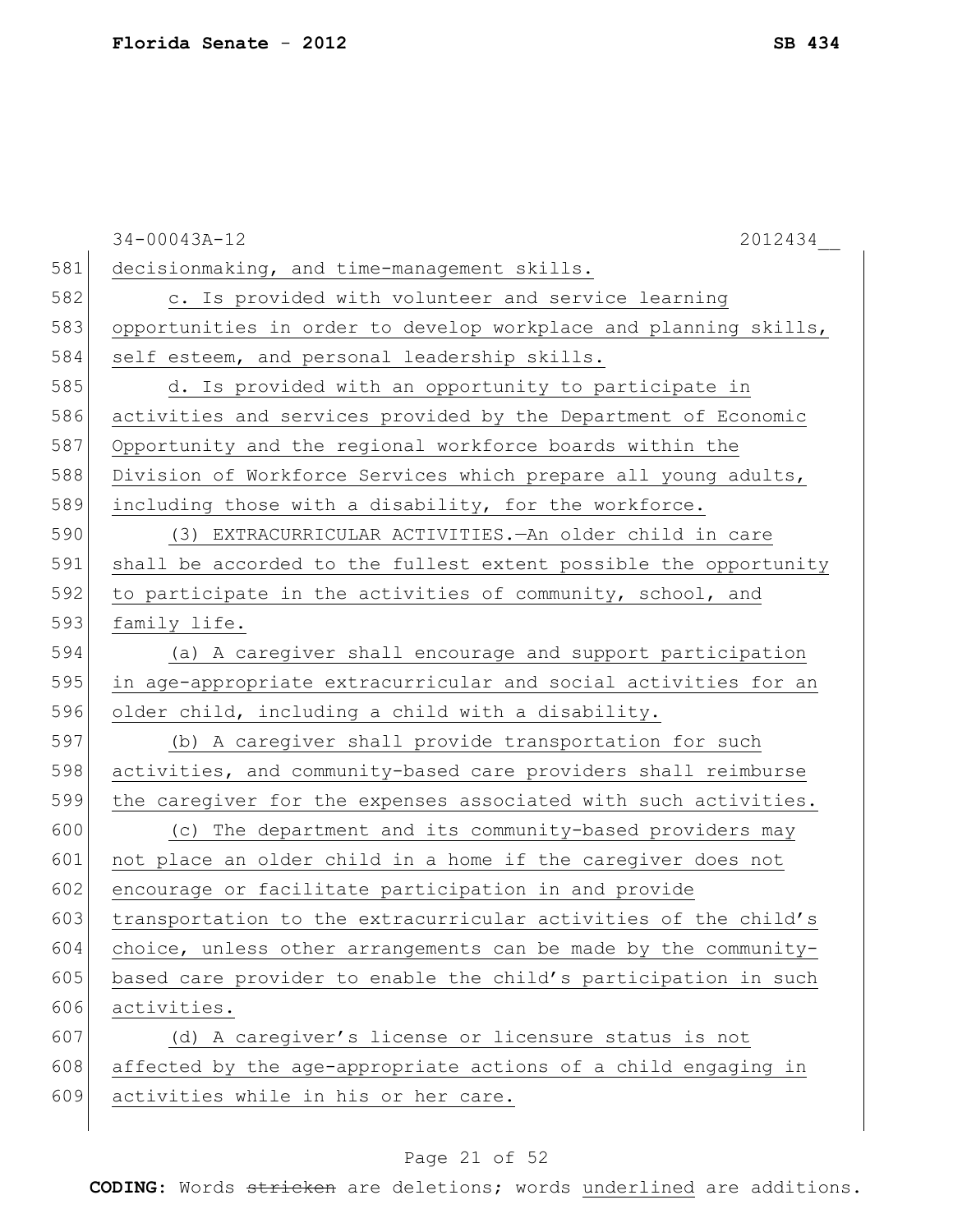|     | $34 - 00043A - 12$<br>2012434                                    |
|-----|------------------------------------------------------------------|
| 610 | (4) DEVELOPMENT OF THE TRANSITION PLAN.-If a child is            |
| 611 | planning to leave care upon reaching 18 years of age, during the |
| 612 | 180-day period before the child reaches 18 years of age, the     |
| 613 | department and community-based care provider, in collaboration   |
| 614 | with the caregiver, any other designated education advocate, and |
| 615 | any other individual whom the child would like to have included, |
| 616 | shall assist and support the older child in developing a         |
| 617 | transition plan. The transition plan must take into account all  |
| 618 | of the education and other skills achieved by the child in       |
| 619 | middle and high school, must include specific options for the    |
| 620 | child on housing, health insurance, education, local             |
| 621 | opportunities for mentors and continuing support services, and   |
| 622 | workforce support and employment services, and must be reviewed  |
| 623 | by the court during the last review hearing before the child     |
| 624 | reaches 18 years of age. In developing the plan, the department  |
| 625 | and community-based provider shall:                              |
| 626 | (a) Provide the child with the documentation required in s.      |
| 627 | 39.701(7);                                                       |
| 628 | (b) Coordinate with local public and private entities in         |
| 629 | designing the transition plan as appropriate;                    |
| 630 | (c) Coordinate the transition plan with the independent          |
| 631 | living provisions in the case plan and the Individuals with      |
| 632 | Disabilities Education Act transition plan for a child with a    |
| 633 | disability; and                                                  |
| 634 | (d) Create a clear and developmentally appropriate notice        |
| 635 | specifying the options available for a young adult who chooses   |
| 636 | to remain in care for a longer period. The notice must include   |
| 637 | information about what services the child is eligible for and    |
| 638 | how such services may be obtained.                               |
|     |                                                                  |

# Page 22 of 52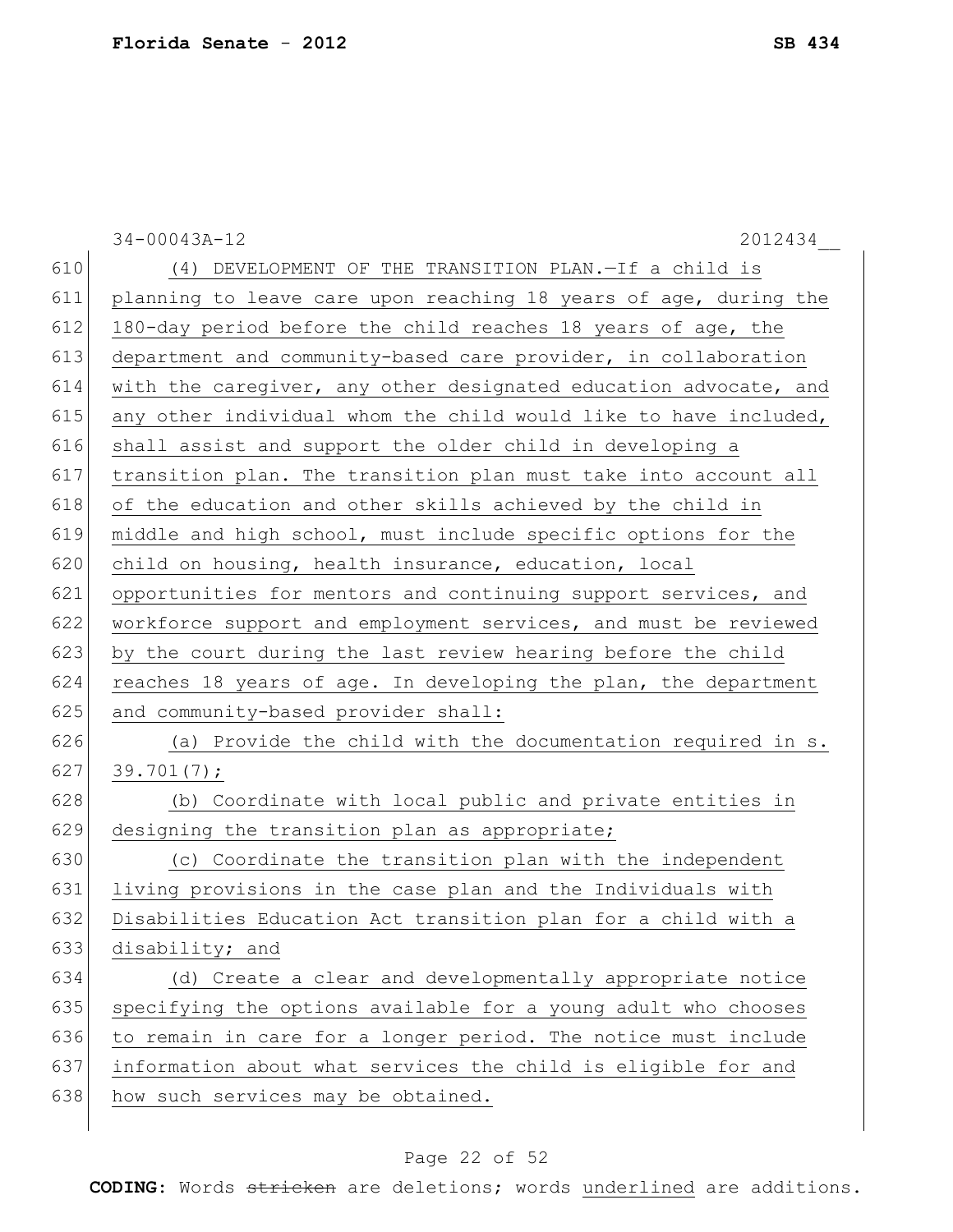|     | $34 - 00043A - 12$<br>2012434                                    |
|-----|------------------------------------------------------------------|
| 639 | (5) ACCOUNTABILITY.-                                             |
| 640 | (a) The community-based care lead agencies and its               |
| 641 | contracted providers shall report to the department the          |
| 642 | following information:                                           |
| 643 | 1. The total number of children in care who are enrolled in      |
| 644 | middle school, high school, adult high school, and GED programs  |
| 645 | and, in a breakdown by age, how many had their living            |
| 646 | arrangements change one time and how many were moved two or more |
| 647 | times. For the children who were moved, how many had to change   |
| 648 | schools and how many of those changes were due to a lack of      |
| 649 | transportation.                                                  |
| 650 | 2. For those children for whom transportation was provided,      |
| 651 | how many children were provided transportation, how the          |
| 652 | transportation was provided, how it was paid for, and the amount |
| 653 | of the total expenditure by the lead agency.                     |
| 654 | 3. The same information required in subparagraphs 1. and         |
| 655 | 2., specific to children in care with a disability.              |
| 656 | 4. In a breakdown by age, for those children who changed         |
| 657 | schools at least once, how many children experienced problems in |
| 658 | the transition, what kinds of problems were encountered, and     |
| 659 | what steps the lead agency and the caregiver took to remedy      |
| 660 | those problems.                                                  |
| 661 | 5. In a breakdown by age, out of the total number of             |
| 662 | children in care, the number of children who were absent from    |
| 663 | school more than 10 days in a semester and the steps taken by    |
| 664 | the lead agency and the caregiver to reduce absences.            |
| 665 | 6. Evidence that the lead agency has established a working       |
| 666 | relationship with each school district in which a child in care  |
| 667 | attends school.                                                  |
|     |                                                                  |

# Page 23 of 52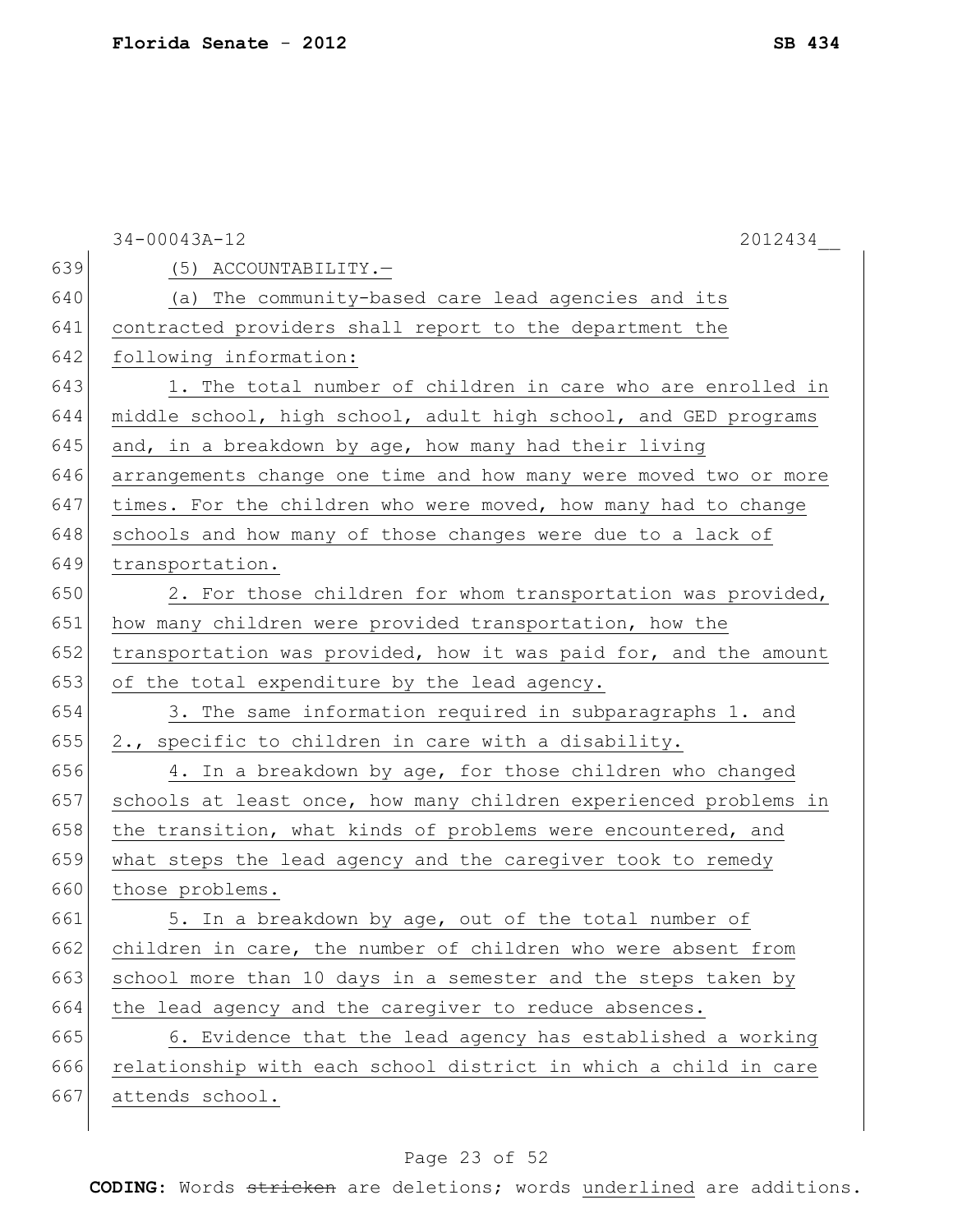|     | $34 - 00043A - 12$<br>2012434                                    |
|-----|------------------------------------------------------------------|
| 668 | 7. In a breakdown by age, out of the total number of             |
| 669 | children in care, the number who have documentation in the case  |
| 670 | plan that either an education advocate or a surrogate parent has |
| 671 | been designated or appointed.                                    |
| 672 | 8. In a breakdown by age, out of the total number of             |
| 673 | children in care, the number of children who have documentation  |
| 674 | in the case plan that they have an education advocate who        |
| 675 | regularly participates in parent-teacher meetings and other      |
| 676 | school-related activities.                                       |
| 677 | 9. For those children in care who have finished 8th grade,       |
| 678 | the number of children who have documentation in the case plan   |
| 679 | that they have completed the academic and career plan required   |
| 680 | by s. 1003.4156 and that the child and the caregiver have signed |
| 681 | the plan.                                                        |
| 682 | 10. For those children in care who have a disability and         |
| 683 | have finished 8th grade, the number of children who have         |
| 684 | documentation in the case plan that they have had an individual  |
| 685 | education transition plan meeting.                               |
| 686 | 11. In a breakdown by age, the total number of children in       |
| 687 | care who are in middle school or high school. For each age, the  |
| 688 | number of children who are reading at or above grade level, the  |
| 689 | number of children who have successfully completed the FCAT and  |
| 690 | end-of-course assessments, the number of children who have       |
| 691 | dropped out of school, the number of children who have enrolled  |
| 692 | in any dual enrollment or advanced placement courses, and the    |
| 693 | number of children completing the required number of courses,    |
| 694 | assessments, and hours needed to be promoted to the next grade   |
| 695 | level.                                                           |
| 696 | 12. With a breakdown by age, the total number of children        |
|     |                                                                  |

# Page 24 of 52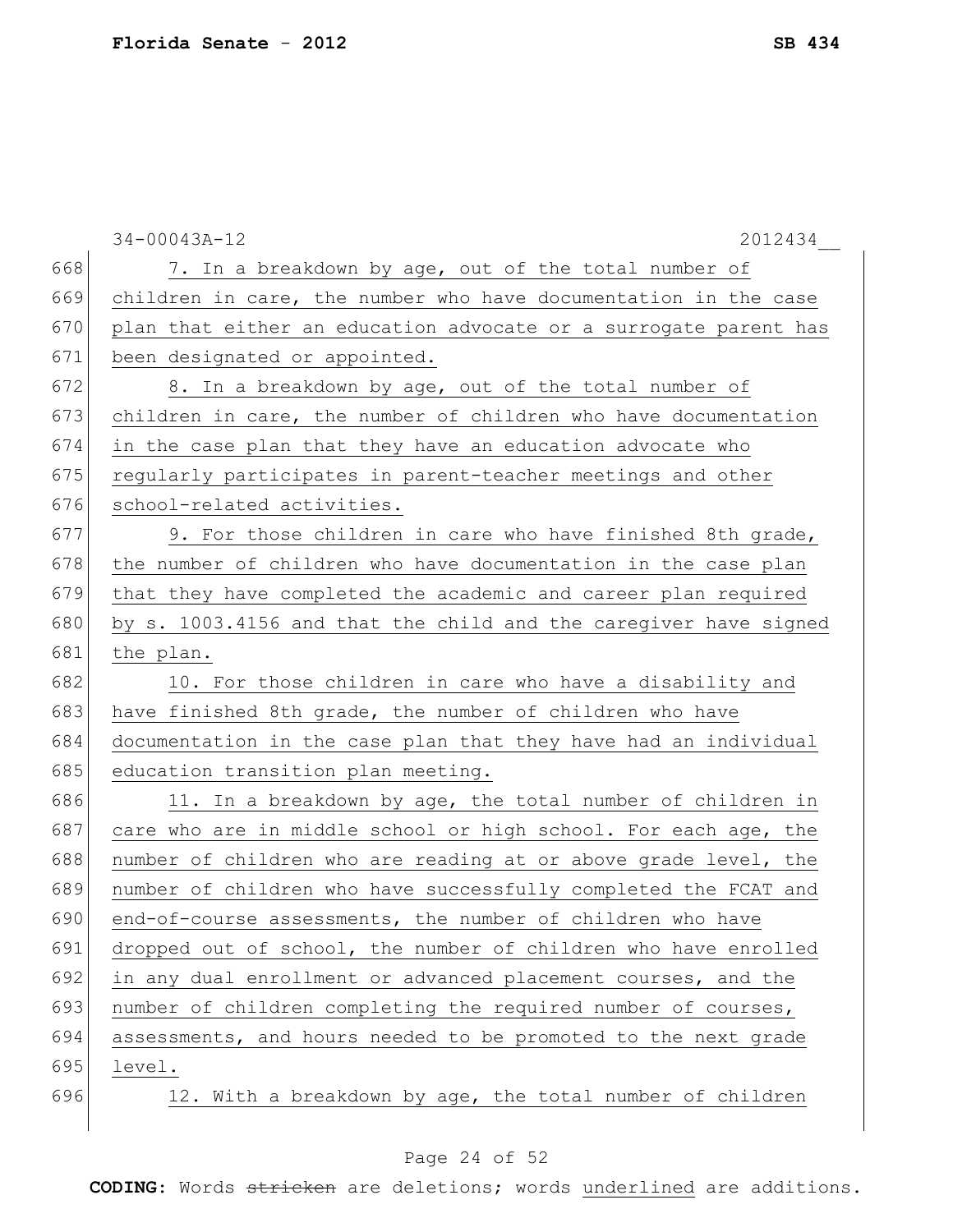|     | $34 - 00043A - 12$<br>2012434                                       |
|-----|---------------------------------------------------------------------|
| 697 | in care who are in middle school or high school. For each age,      |
| 698 | the number of children who have documentation in the case plan      |
| 699 | that they are involved in at least one extracurricular activity,    |
| 700 | whether it is a school-based or community-based activity,           |
| 701 | whether they are involved in at least one service or volunteer      |
| 702 | activity, and who provides the transportation.                      |
| 703 | 13. The total number of children in care who are 17 years           |
| 704 | of age and who are obtaining services from the lead agency or       |
| 705 | its contracted providers and how many of that total number have     |
| 706 | indicated that they plan to remain in care after turning 18         |
| 707 | years of age, and for those children who plan to leave care, how    |
| 708 | many children have a transition plan.                               |
| 709 | 14. A breakdown of documented expenses for children in              |
| 710 | middle and high school.                                             |
| 711 | (b) Each community-based care lead agency shall provide its         |
| 712 | report to the department by September 30 of each year. The          |
| 713 | department shall compile the reports from each community-based      |
| 714 | care lead agency and provide them to the Legislature by December    |
| 715 | 31 of each year, with the first report due to the Legislature on    |
| 716 | December 31, 2012.                                                  |
| 717 | Section 4. Subsections $(7)$ , $(8)$ , and $(9)$ of section 39.701, |
| 718 | Florida Statutes, are amended to read:                              |
| 719 | 39.701 Judicial review.-                                            |
| 720 | $(7)$ (a) In addition to paragraphs $(1)$ (a) and $(2)$ (a), the    |
| 721 | court shall hold a judicial review hearing within 90 days after     |
| 722 | a child's youth's 17th birthday. The court shall also issue an      |
| 723 | order, separate from the order on judicial review, that the         |
| 724 | disability of nonage of the child youth has been removed            |
| 725 | pursuant to s. 743.045. The court shall continue to hold timely     |
|     |                                                                     |

# Page 25 of 52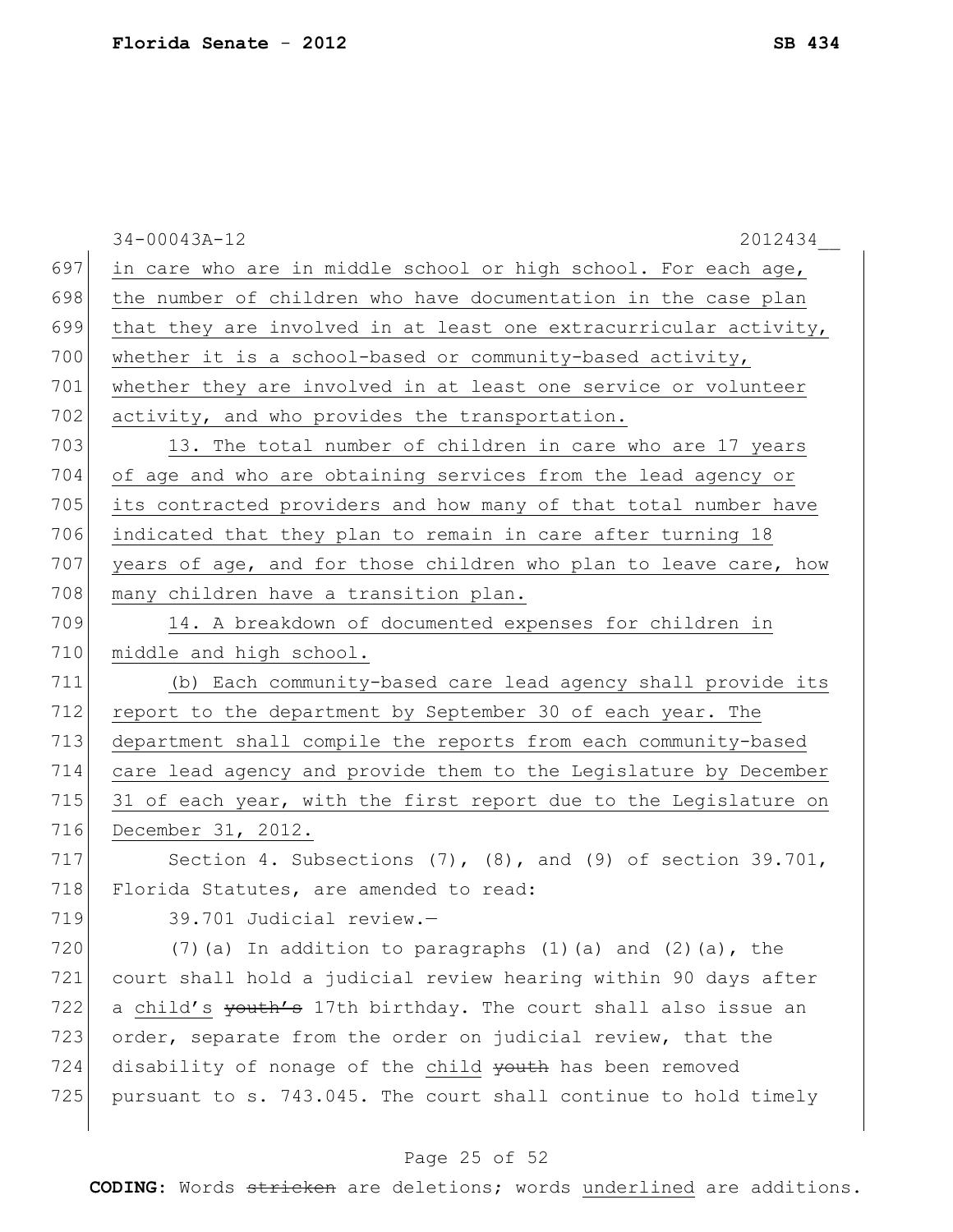34-00043A-12 2012434\_\_ 726 judicial review hearings thereafter. In addition, the court may 727 review the status of the child more frequently during the year 728 prior to the child's youth's 18th birthday if necessary. At each 729 review held under this subsection, in addition to any 730 information or report provided to the court, the caregiver 731 **foster parent**, legal custodian, guardian ad litem, and the child 732 shall be given the opportunity to address the court with any 733 information relevant to the child's best interests, particularly 734 as it relates to the requirements of s. 39.6015 and the Road-to-735 Independence Program under s. 409.1451 independent living 736 transition services. In addition to any information or report 737 provided to the court, the department shall include in its 738 judicial review social study report written verification that 739 the child has been provided with: 740 1. Has been provided with A current Medicaid card and has 741 been provided all necessary information concerning the Medicaid 742 program sufficient to prepare the child youth to apply for

743 coverage upon reaching age 18, if such application would be 744 appropriate.

745 2. Has been provided with A certified copy of his or her 746 birth certificate and, if the child does not have a valid 747 driver's license, a Florida identification card issued under s. 748 322.051.

749 3. A social security card and Has been provided information 750 relating to Social Security Insurance benefits if the child is 751 eligible for these benefits. If the child has received these 752 benefits and they are being held in trust for the child, a full 753 accounting of those funds must be provided and the child must be 754 informed about how to access those funds.

### Page 26 of 52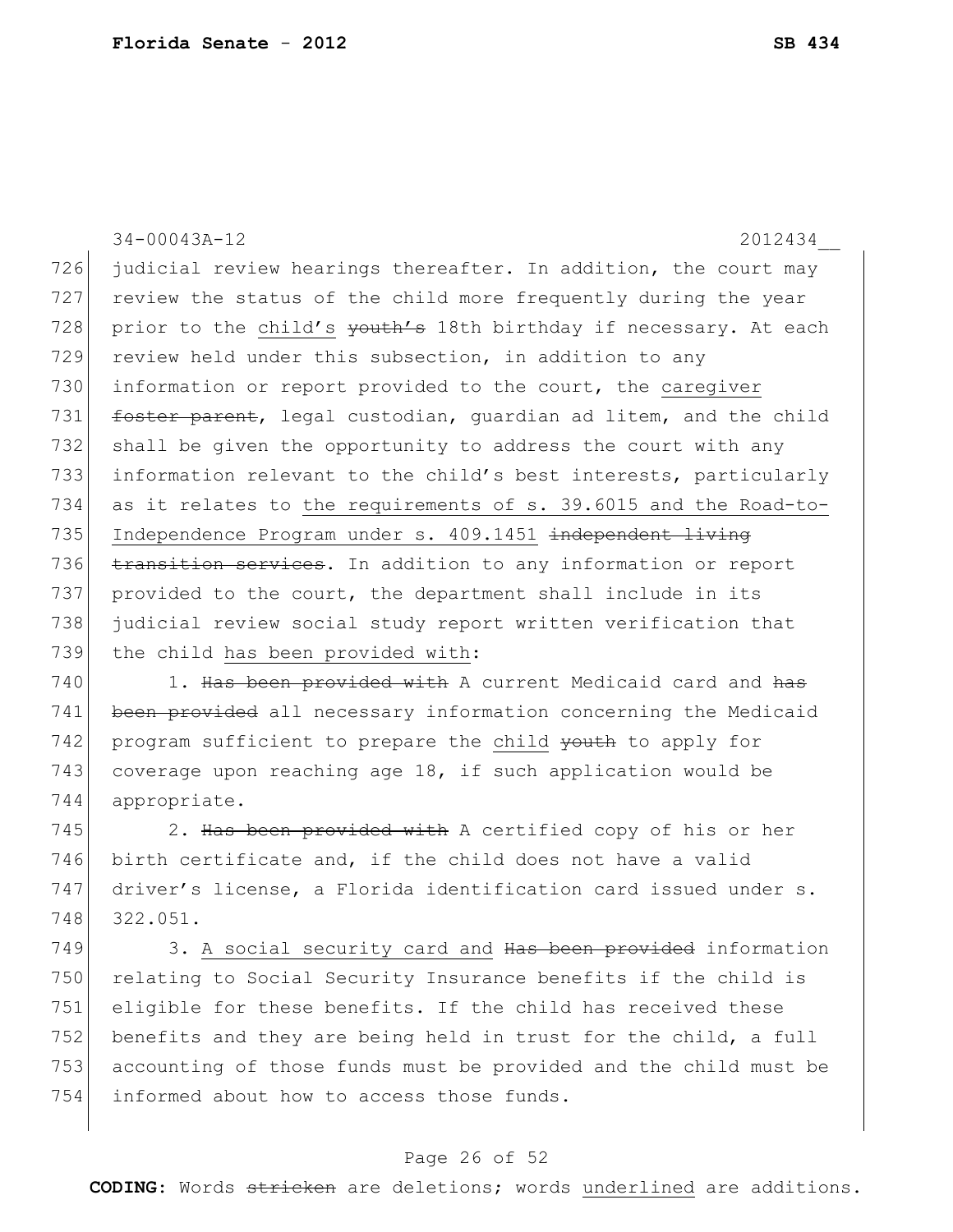34-00043A-12 2012434\_\_ 755 4. Has been provided with information and training related 756 to budgeting skills, interviewing skills, and parenting skills. 757 4.5. Has been provided with All relevant information 758 related to the Road-to-Independence Program, including, but not 759 limited to, eligibility requirements, information on how forms 760 necessary to participate apply, and assistance in gaining 761 admission to the program completing the forms. The child shall 762 also be informed that, if he or she is eligible for the Road-to-763 Independence Program, he or she may reside with the licensed 764 foster family or group care provider with whom the child was 765 residing at the time of attaining his or her 18th birthday or 766 may reside in another licensed foster home or with a group care 767 provider arranged by the department. 768  $\sim$  5.<del>6.</del> An opportunity to  $\frac{1}{x}$  and open a bank account, or 769 obtain has identification necessary to open an account, and has 770 been provided with essential banking and budgeting skills. 771 6.7. Has been provided with Information on public 772 assistance and how to apply. 773 7.8. Has been provided A clear understanding of where he or 774 she will be living on his or her 18th birthday, how living 775 expenses will be paid, and in what educational program or school 776 he or she will be enrolled  $\pm n$ . 777 8.9. Information related to the ability  $\text{Has}$  been provided 778  $|\text{with notice of the child *youth's right* to remain in care until$ 779 he or she reaches 21 years of age petition for the court's 780 continuing jurisdiction for 1 year after the youth's 18th 781 birthday as specified in s. 39.013(2) and  $\frac{1}{100}$  information on 782 how to participate in the Road-to-Independence Program obtain 783 access to the court.

### Page 27 of 52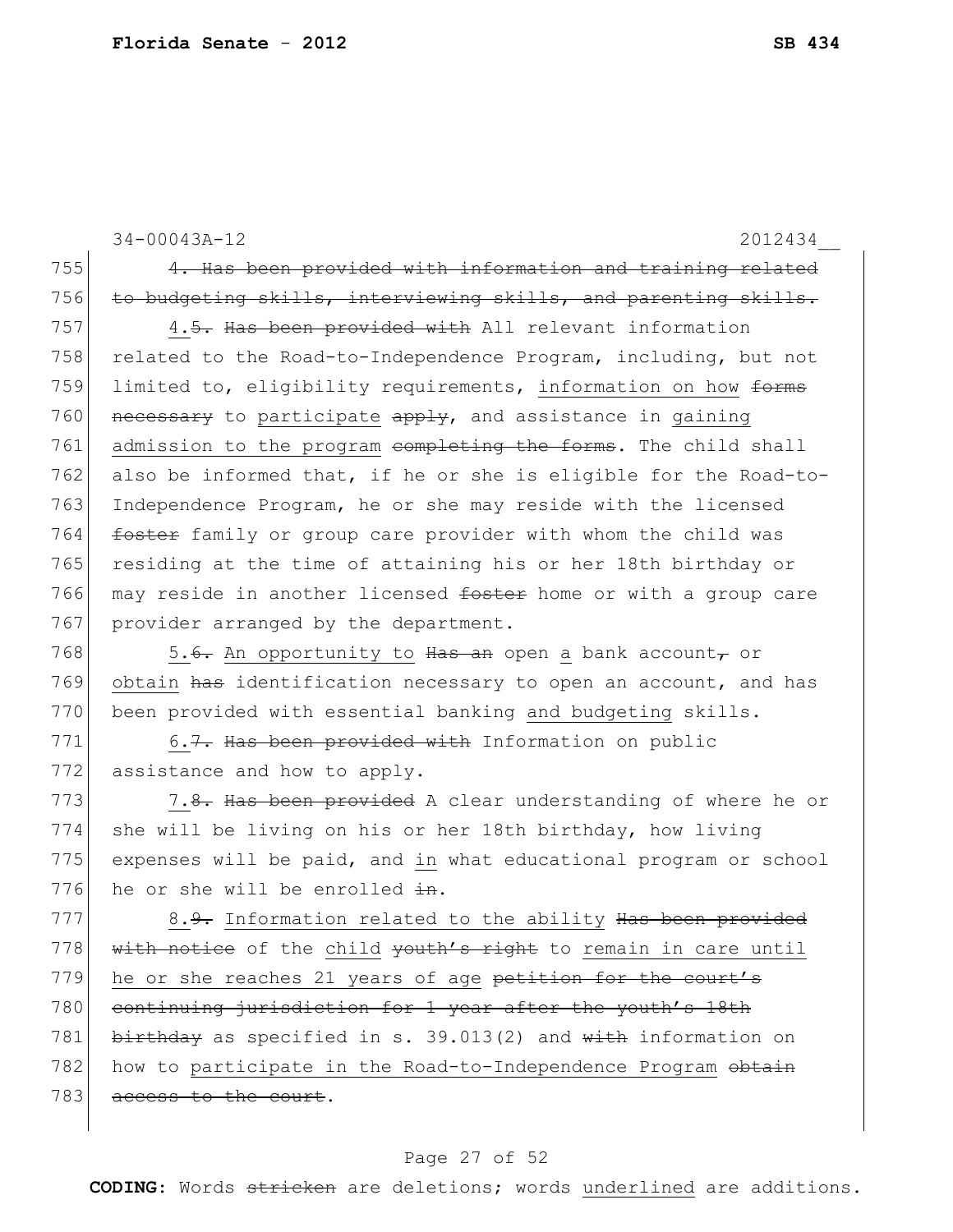|     | $34 - 00043A - 12$<br>2012434                                      |
|-----|--------------------------------------------------------------------|
| 784 | 9. A letter providing the dates that the child was under           |
| 785 | the jurisdiction of the court.                                     |
| 786 | 10. A letter stating that the child was in care, in                |
| 787 | compliance with financial aid documentation requirements.          |
| 788 | 11. His or her entire educational records.                         |
| 789 | 12. His or her entire health and mental health records.            |
| 790 | 13. The process for accessing his or her case file.                |
| 791 | 14. <del>10.</del> Encouragement Has been encouraged to attend all |
| 792 | judicial review hearings occurring after his or her 17th           |
| 793 | birthday.                                                          |
| 794 | (b) At the first judicial review hearing held subsequent to        |
| 795 | the child's 17th birthday, in addition to the requirements of      |
| 796 | subsection (8), the department shall provide the court with an     |
| 797 | updated case plan that includes specific information related to    |
| 798 | the provisions of s. 39.6015, independent living services that     |
| 799 | have been provided since the child entered middle school child's   |
| 800 | 13th birthday, or since the date the child came into foster        |
| 801 | care, whichever came later.                                        |
| 802 | (c) At the last judicial review hearing held before the            |
| 803 | child's 18th birthday, in addition of the requirements of          |
| 804 | subsection (8), the department shall provide to the court for      |
| 805 | review the transition plan for a child who is planning to leave    |
| 806 | care after reaching his or her 18th birthday.                      |
| 807 | (d) $(e)$ At the time of a judicial review hearing held            |
| 808 | pursuant to this subsection, if, in the opinion of the court,      |
| 809 | the department has not complied with its obligations as            |
| 810 | specified in the written case plan or in the provision of          |
| 811 | independent living services as required by s. 39.6015, s.          |
| 812 | 409.1451, and this subsection, the court shall issue a show        |
|     |                                                                    |

# Page 28 of 52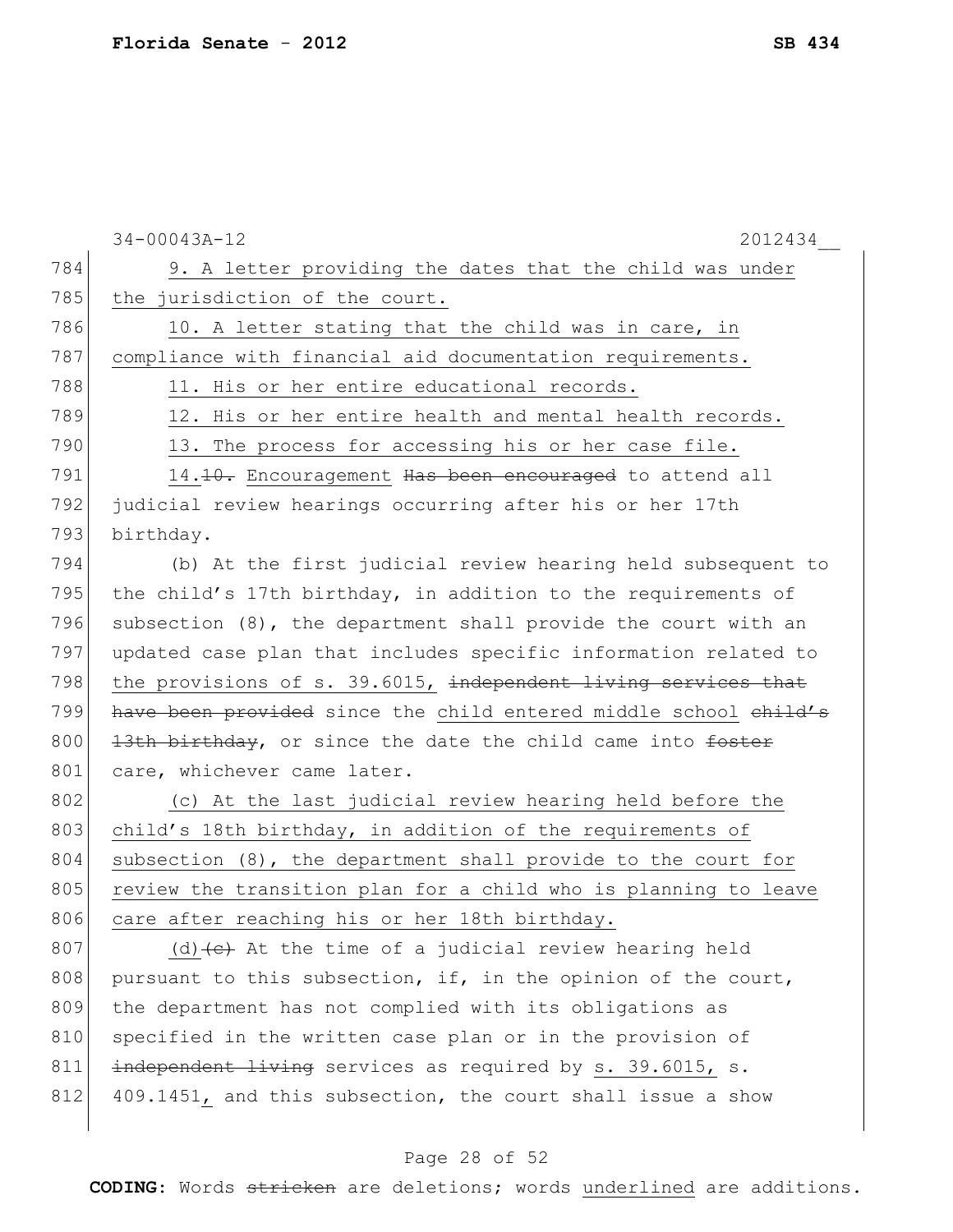34-00043A-12 2012434\_\_ 813 cause order. If cause is shown for failure to comply, the court 814 shall give the department 30 days within which to comply and, on 815 failure to comply with this or any subsequent order, the 816 department may be held in contempt. 817 (8)(a) Before every judicial review hearing or citizen 818 review panel hearing, the social service agency shall make an 819 investigation and social study concerning all pertinent details 820 relating to the child and shall furnish to the court or citizen 821 review panel a written report that includes, but is not limited 822 to: 823 1. A description of the type of placement the child is in 824 at the time of the hearing, including the safety of the child 825 and the continuing necessity for and appropriateness of the 826 placement. 827 2. Documentation of the diligent efforts made by all 828 parties to the case plan to comply with each applicable 829 provision of the plan. 830 3. The amount of fees assessed and collected during the 831 period of time being reported. 832 4. The services provided to the caregiver foster family or 833 legal custodian in an effort to address the needs of the child 834 as indicated in the case plan.  $835$   $5.$  A statement that either: 836 a. The parent, though able to do so, did not comply 837 substantially with the case plan, and the agency 838 recommendations; 839 b. The parent did substantially comply with the case plan; 840 or 841 c. The parent has partially complied with the case plan,

### Page 29 of 52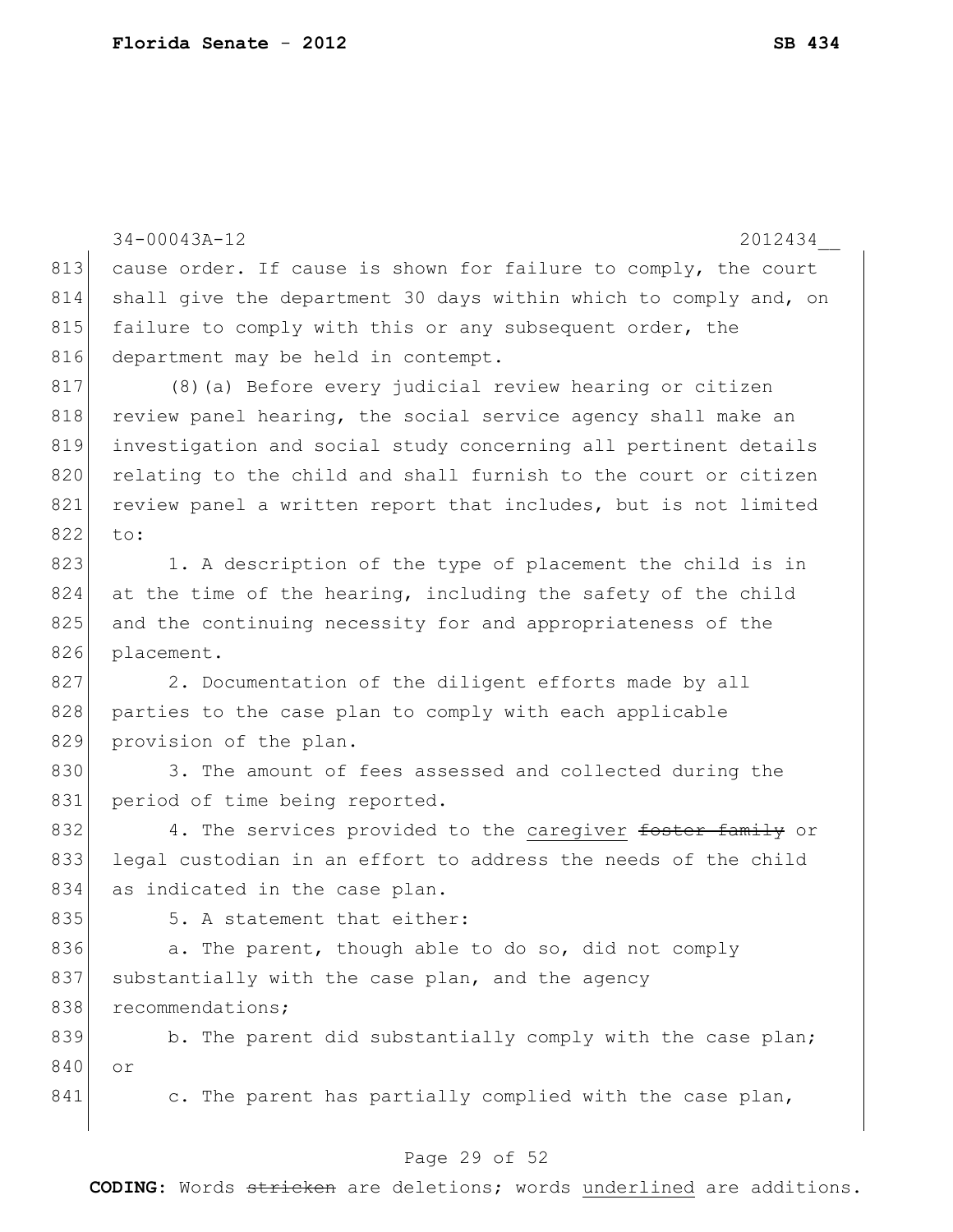34-00043A-12 2012434\_\_

842 with a summary of additional progress needed and the agency 843 recommendations.

844 6. A statement from the caregiver foster parent or legal 845 custodian providing any material evidence concerning the return 846 of the child to the parent or parents.

847 7. A statement concerning the frequency, duration, and  $848$  results of the parent-child visitation, if any, and the agency 849 recommendations for an expansion or restriction of future 850 visitation.

 8. The number of times a child has been removed from his or 852 her home and placed elsewhere, the number and types of placements that have occurred, and the reason for the changes in placement.

855 9. The number of times a child's educational placement has 856 been changed, the number and types of educational placements 857 which have occurred, and the reason for any change in placement.

858 10. If the child has entered middle school reached 13 years 859  $\sigma$   $\frac{1}{2}$   $\sigma$  but is not yet 18 years of age, the specific information 860 contained in the case plan related to the provisions of s. 861 39.6015 results of the preindependent living, life skills, or 862 independent living assessment; the specific services needed; and 863 the status of the delivery of the identified services.

864 11. Copies of all medical, psychological, and educational 865 records that support the terms of the case plan and that have 866 been produced concerning the parents or any caregiver since the 867 last judicial review hearing.

868 12. Copies of the child's current health, mental health, 869 and education records as identified in s. 39.6012.

870 (b) A copy of the social service agency's written report

### Page 30 of 52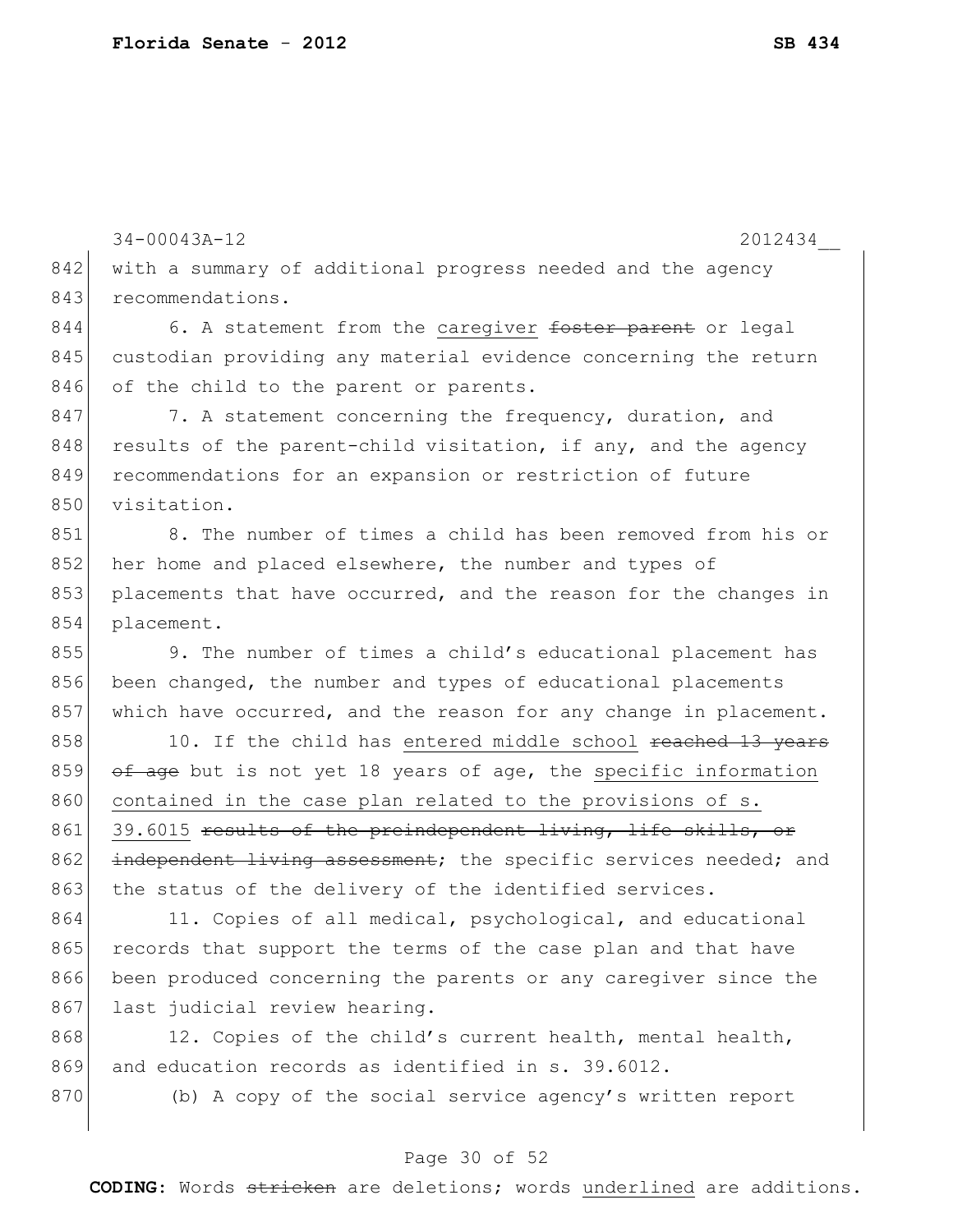34-00043A-12 2012434\_\_ 871 and the written report of the quardian ad litem must be served 872 on all parties whose whereabouts are known; to the caregivers 873 **foster parents** or legal custodians; and to the citizen review 874 panel, at least 72 hours before the judicial review hearing or 875 citizen review panel hearing. The requirement for providing 876 parents with a copy of the written report does not apply to 877 those parents who have voluntarily surrendered their child for 878 adoption or who have had their parental rights to the child 879 terminated.

880 (c) In a case in which the child has been permanently 881 placed with the social service agency, the agency shall furnish 882 to the court a written report concerning the progress being made 883 to place the child for adoption. If the child cannot be placed 884 for adoption, a report on the progress made by the child towards 885 alternative permanency goals or placements, including, but not 886 limited to, quardianship, long-term custody, long-term licensed 887 custody, or independent living, must be submitted to the court. 888 The report must be submitted to the court at least 72 hours 889 before each scheduled judicial review.

890 (d) In addition to or in lieu of any written statement 891 provided to the court, the caregiver foster parent or legal 892 custodian, or any preadoptive parent, shall be given the 893 opportunity to address the court with any information relevant 894 to the best interests of the child at any judicial review 895 hearing.

896 (9) The court and any citizen review panel shall take into 897 consideration the information contained in the social services 898 study and investigation and all medical, psychological, and 899 educational records that support the terms of the case plan;

#### Page 31 of 52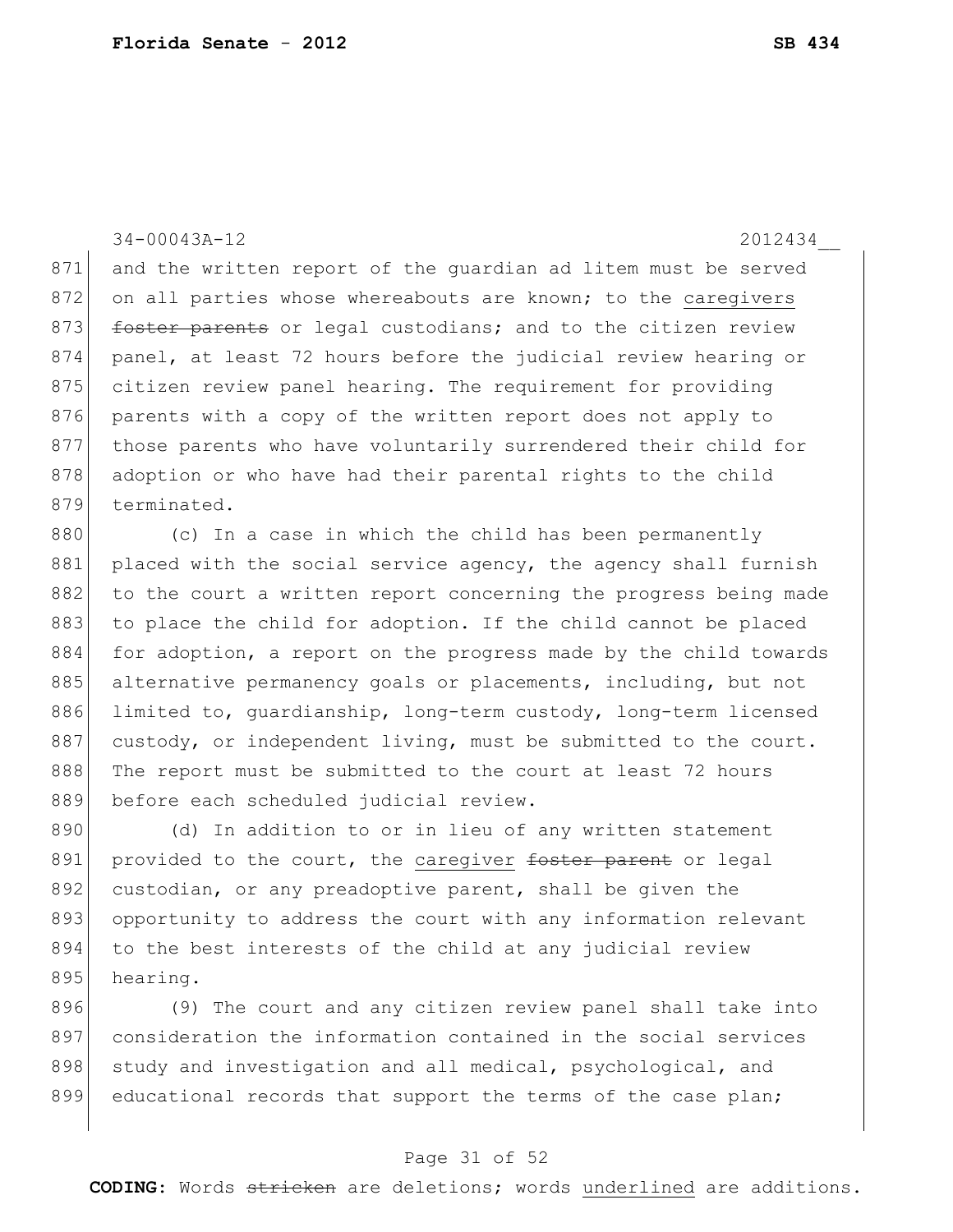34-00043A-12 2012434\_\_

900 testimony by the social services agency, the parent, the 901 caregiver foster parent or legal custodian, the quardian ad 902 litem or surrogate parent for educational decisionmaking if one 903 has been appointed for the child, and any other person deemed 904 appropriate; and any relevant and material evidence submitted to 905 the court, including written and oral reports to the extent of 906 their probative value. These reports and evidence may be 907 received by the court in its effort to determine the action to 908 be taken with regard to the child and may be relied upon to the 909 extent of their probative value, even though not competent in an 910 adjudicatory hearing. In its deliberations, the court and any 911 citizen review panel shall seek to determine:

912 (a) If the parent was advised of the right to receive 913 assistance from any person or social service agency in the 914 preparation of the case plan.

915 (b) If the parent has been advised of the right to have 916 counsel present at the judicial review or citizen review 917 hearings. If not so advised, the court or citizen review panel 918 shall advise the parent of such right.

919 (c) If a quardian ad litem needs to be appointed for the 920 child in a case in which a guardian ad litem has not previously 921 been appointed or if there is a need to continue a quardian ad 922 litem in a case in which a quardian ad litem has been appointed.

923 (d) Who holds the rights to make educational decisions for 924 the child. If appropriate, the court may refer the child to the 925 district school superintendent for appointment of a surrogate 926 parent or may itself appoint a surrogate parent under the 927 Individuals with Disabilities Education Act and s. 39.0016. 928 (e) The compliance or lack of compliance of all parties

### Page 32 of 52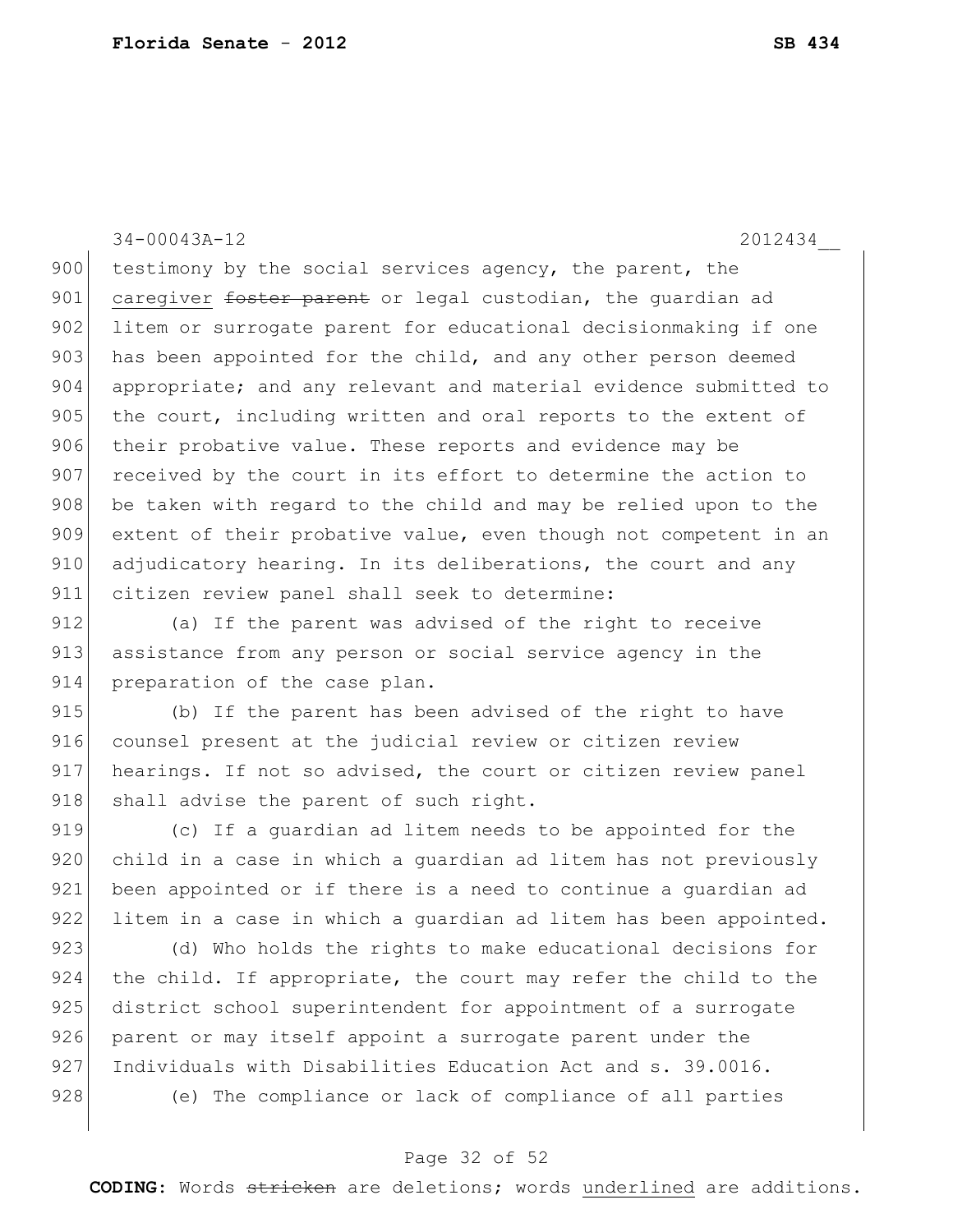34-00043A-12 2012434\_\_ 929 with applicable items of the case plan, including the parents' 930 compliance with child support orders. 931 (f) The compliance or lack of compliance with a visitation 932 contract between the parent and the social service agency for 933 contact with the child, including the frequency, duration, and 934 results of the parent-child visitation and the reason for any 935 noncompliance. 936 (g) The compliance or lack of compliance of the parent in 937 meeting specified financial obligations pertaining to the care 938 of the child, including the reason for failure to comply if such 939 is the case. 940 (h) Whether the child is receiving safe and proper care 941 according to s. 39.6012, including, but not limited to, the 942 appropriateness of the child's current placement, including 943 whether the child is in a setting that is as family-like and as 944 close to the parent's home as possible, consistent with the 945 child's best interests and special needs, and including 946 maintaining stability in the child's educational placement, as 947 documented by assurances from the community-based care provider 948 that: 949 1. The placement of the child takes into account the 950 appropriateness of the current educational setting and the 951 proximity to the school in which the child is enrolled at the 952 time of placement.

953 2. The community-based care agency has coordinated with 954 appropriate local educational agencies to ensure that the child 955 remains in the school in which the child is enrolled at the time 956 of placement.

957 (i) A projected date likely for the child's return home or

### Page 33 of 52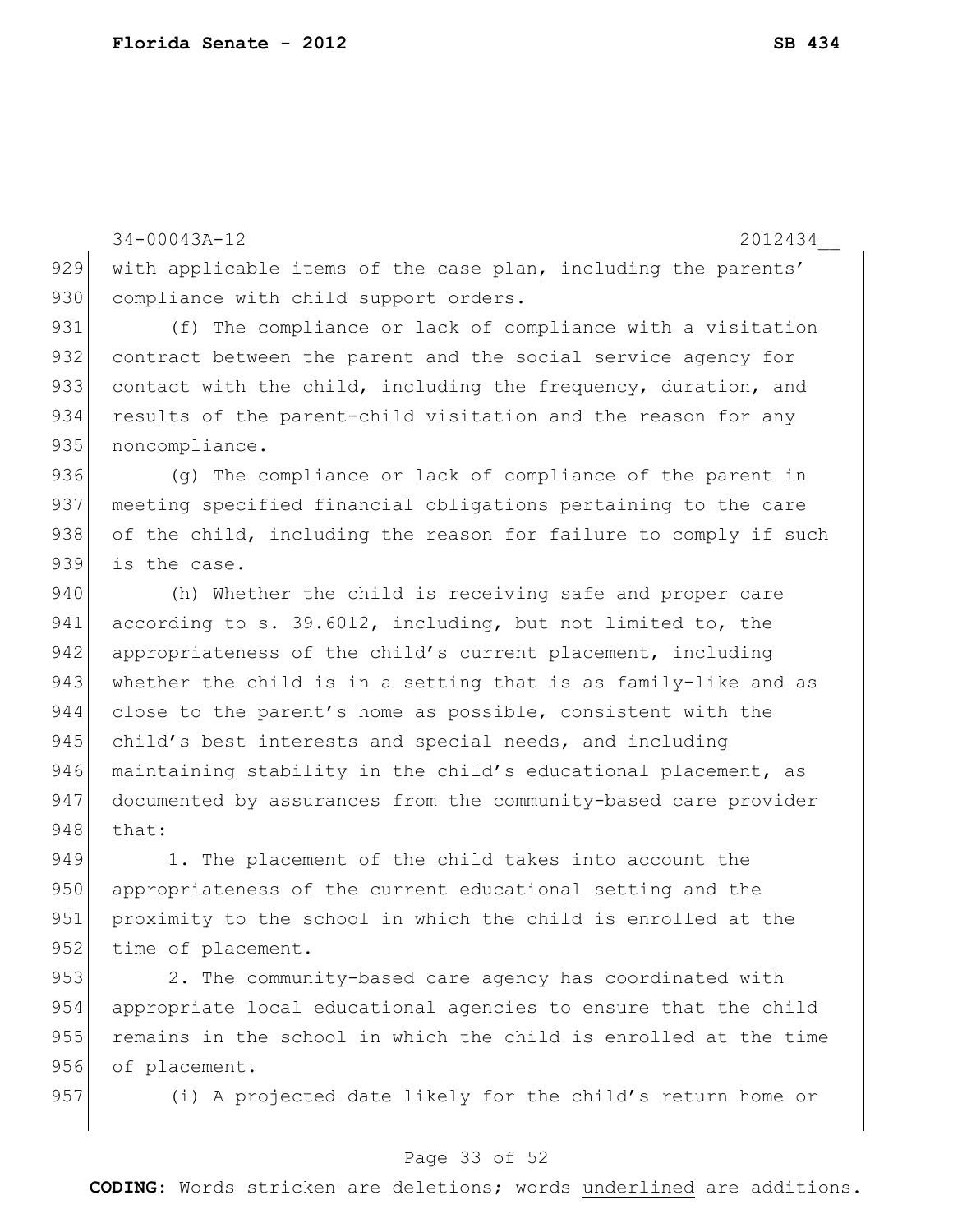|     | $34 - 00043A - 12$<br>2012434                                    |
|-----|------------------------------------------------------------------|
| 958 | other permanent placement.                                       |
| 959 | (j) When appropriate, the basis for the unwillingness or         |
| 960 | inability of the parent to become a party to a case plan. The    |
| 961 | court and the citizen review panel shall determine if the        |
| 962 | efforts of the social service agency to secure party             |
| 963 | participation in a case plan were sufficient.                    |
| 964 | (k) For a child who has entered middle school reached 13         |
| 965 | years of age but is not yet 18 years of age, the progress the    |
| 966 | child has made in achieving the goals outlined in s. 39.6015     |
| 967 | adequacy of the child's preparation for adulthood and            |
| 968 | independent living.                                              |
| 969 | Section 5. Section 409.1451, Florida Statutes, is amended        |
| 970 | to read:                                                         |
| 971 | (Substantial rewording of section. See                           |
| 972 | s. 409.1451, F.S., for present text).                            |
| 973 | 409.1451 The Road-to-Independence Program. The Legislature       |
| 974 | recognizes that most children and young adults are resilient     |
| 975 | and, with adequate support, can expect to be successful as       |
| 976 | independent adults. Not unlike all young adults, some young      |
| 977 | adults who have lived in care need additional resources and      |
| 978 | support for a period of time after reaching 18 years of age. The |
| 979 | Legislature intends for these young adults to receive the        |
| 980 | education, training, and health care services necessary for them |
| 981 | to become self-sufficient through the Road-to-Independence       |
| 982 | Program. A young adult who participates in the Road-to-          |
| 983 | Independence Program may choose to remain in care until 21 years |
| 984 | of age and receive help achieving his or her postsecondary goals |
| 985 | by participating in the Foundations First Program, or he or she  |
| 986 | may choose to receive financial assistance to attend college     |
|     |                                                                  |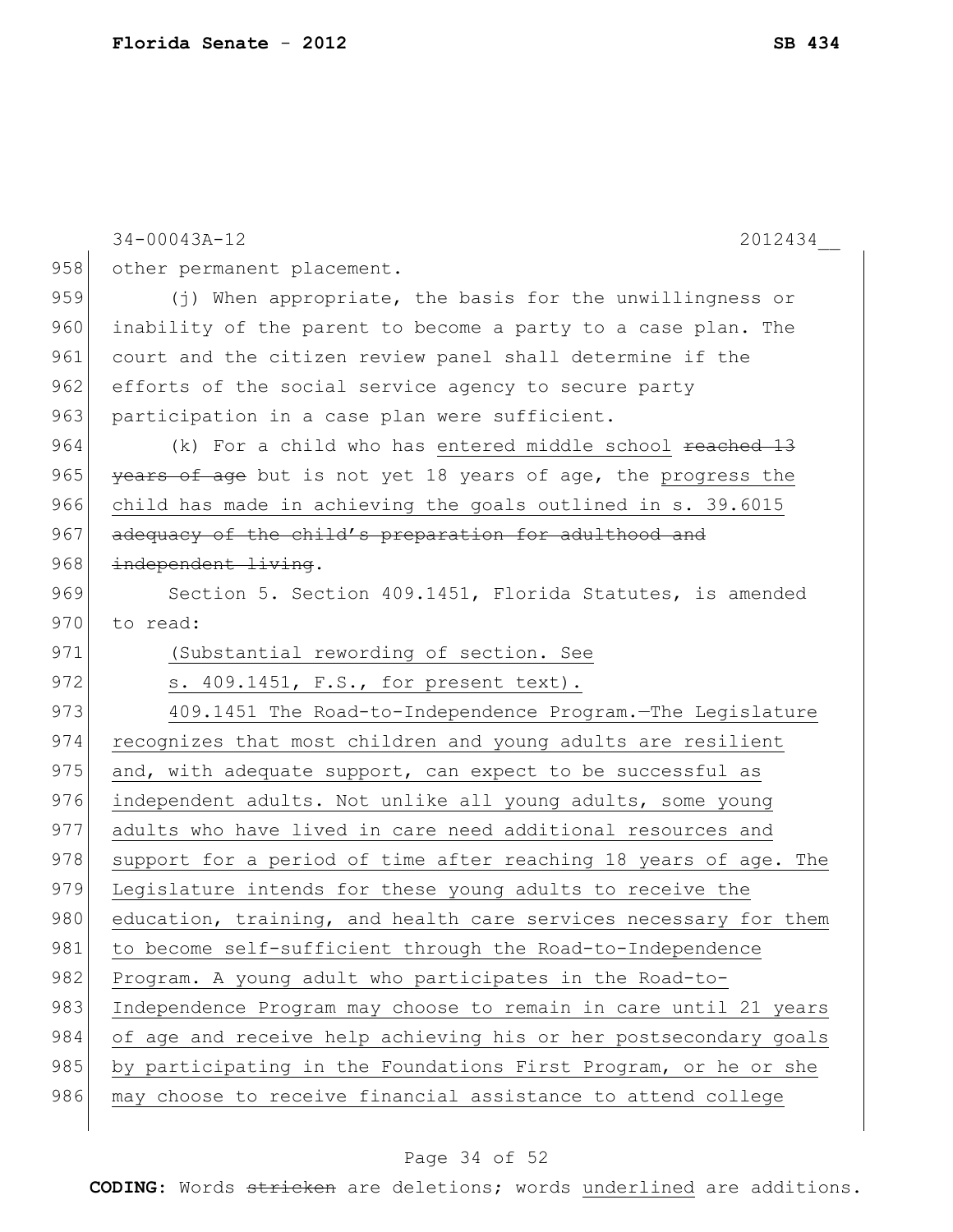34-00043A-12 2012434\_\_ 987 through the College Bound Program. 988 (1) THE FOUNDATIONS FIRST PROGRAM. The Foundations First 989 Program is designed for young adults who have reached 18 years 990 of age but are not yet 21 years of age, and who need to finish 991 high school or who have a high school diploma, or its 992 equivalent, and want to achieve additional goals. These young 993 adults are ready to try postsecondary or vocational education, 994 try working part-time or full-time, or need help with issues 995 | that might stand in their way of becoming employed. Young adults 996 who are unable to participate in any of these programs or 997 activities full time due to an impairment, including behavioral, 998 developmental, and cognitive disabilities, might also benefit 999 from remaining in care longer. The provision of services under 1000 this subsection is intended to supplement, not supplant, 1001 services available under any other program for which the young 1002 adult is eligible, including, but not limited to, Medicaid 1003 waiver services, vocational rehabilitation programs, or school 1004 system programs. For purposes of this section, the term "child" 1005 means an individual who has not attained 21 years of age, and 1006 the term "young adult" means a child who has attained 18 years 1007 of age but who has not attained 21 years of age. 1008 (a) *Eligibility; termination; and reentry.*— 1009 1. A young adult who was living in licensed care on his or 1010 her 18th birthday or who is currently living in licensed care, 1011 or who after reaching 16 years of age was adopted from licensed 1012 care or placed with a court-approved dependency guardian, and 1013 has spent a minimum of 6 months in licensed care within the 12 1014 months immediately preceding such placement or adoption, is 1015 eligible for the Foundations First Program if he or she is:

### Page 35 of 52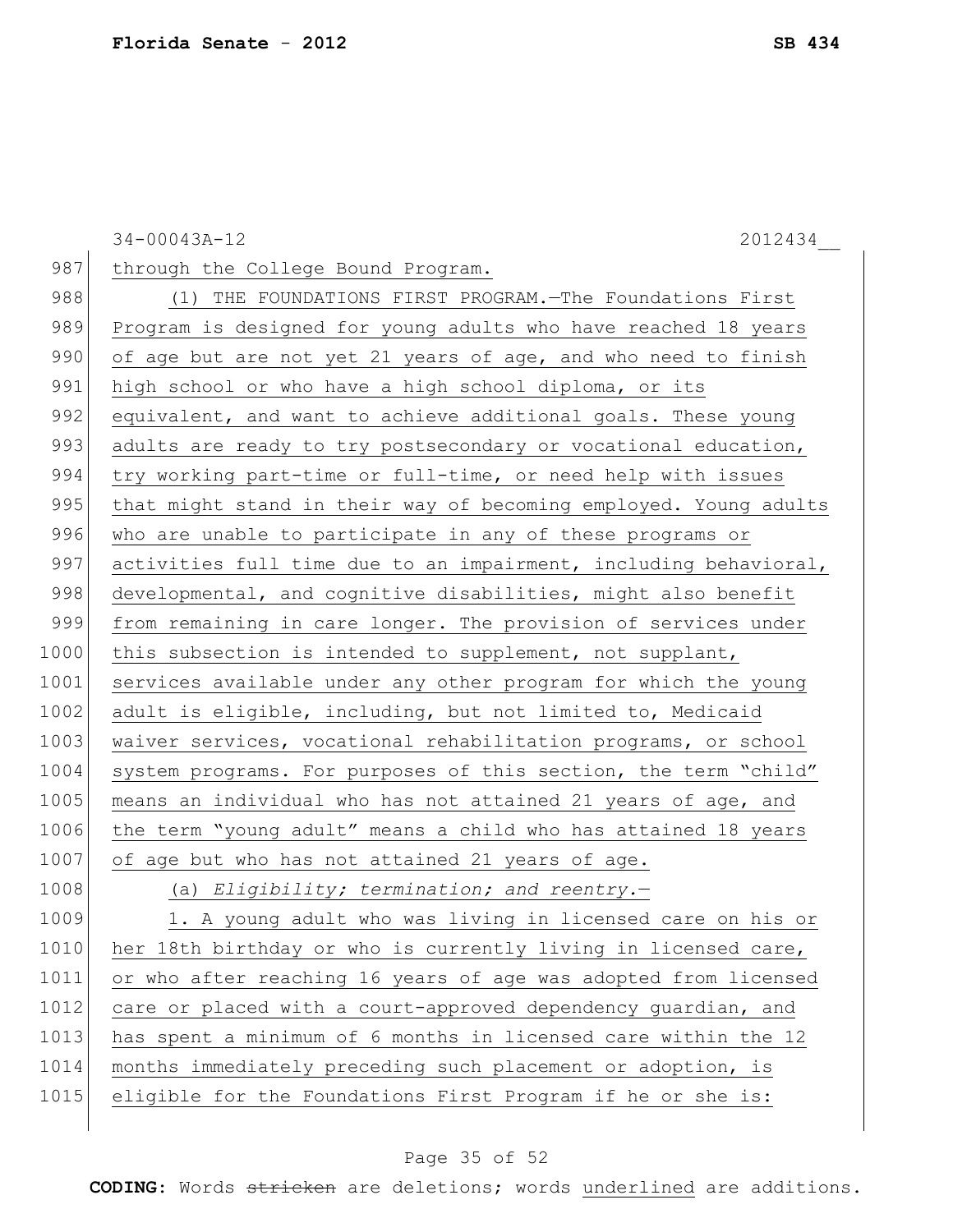|      | $34 - 00043A - 12$<br>2012434                                    |
|------|------------------------------------------------------------------|
| 1016 | a. Completing secondary education or a program leading to        |
| 1017 | an equivalent credential;                                        |
| 1018 | b. Enrolled in an institution that provides postsecondary        |
| 1019 | or vocational education;                                         |
| 1020 | c. Participating in a program or activity designed to            |
| 1021 | promote, or eliminate barriers to, employment;                   |
| 1022 | d. Employed for at least 80 hours per month; or                  |
| 1023 | e. Unable to participate in these programs or activities         |
| 1024 | full time due to a physical, intellectual, emotional, or         |
| 1025 | psychiatric condition that limits participation. Any such        |
| 1026 | restriction to participation must be supported by information in |
| 1027 | the young adult's case file or school or medical records of a    |
| 1028 | physical, intellectual, or psychiatric condition that impairs    |
| 1029 | the young adult's ability to perform one or more life            |
| 1030 | activities.                                                      |
| 1031 | 2. The young adult in care must leave the Foundations First      |
| 1032 | Program on the earliest of the date the young adult:             |
| 1033 | a. Knowingly and voluntarily withdraws his or her consent        |
| 1034 | to participate;                                                  |
| 1035 | b. Leaves care to live in a permanent home consistent with       |
| 1036 | his or her permanency plan;                                      |
| 1037 | c. Reaches 21 years of age;                                      |
| 1038 | d. Becomes incarcerated in an adult or juvenile justice          |
| 1039 | facility; or                                                     |
| 1040 | e. In the case of a young adult with a disability, reaches       |
| 1041 | 22 years of age.                                                 |
| 1042 | 3. Notwithstanding the provisions of this paragraph, the         |
| 1043 | department may not close a case and the court may not terminate  |
| 1044 | its jurisdiction until it finds, following a hearing held after  |
|      |                                                                  |

# Page 36 of 52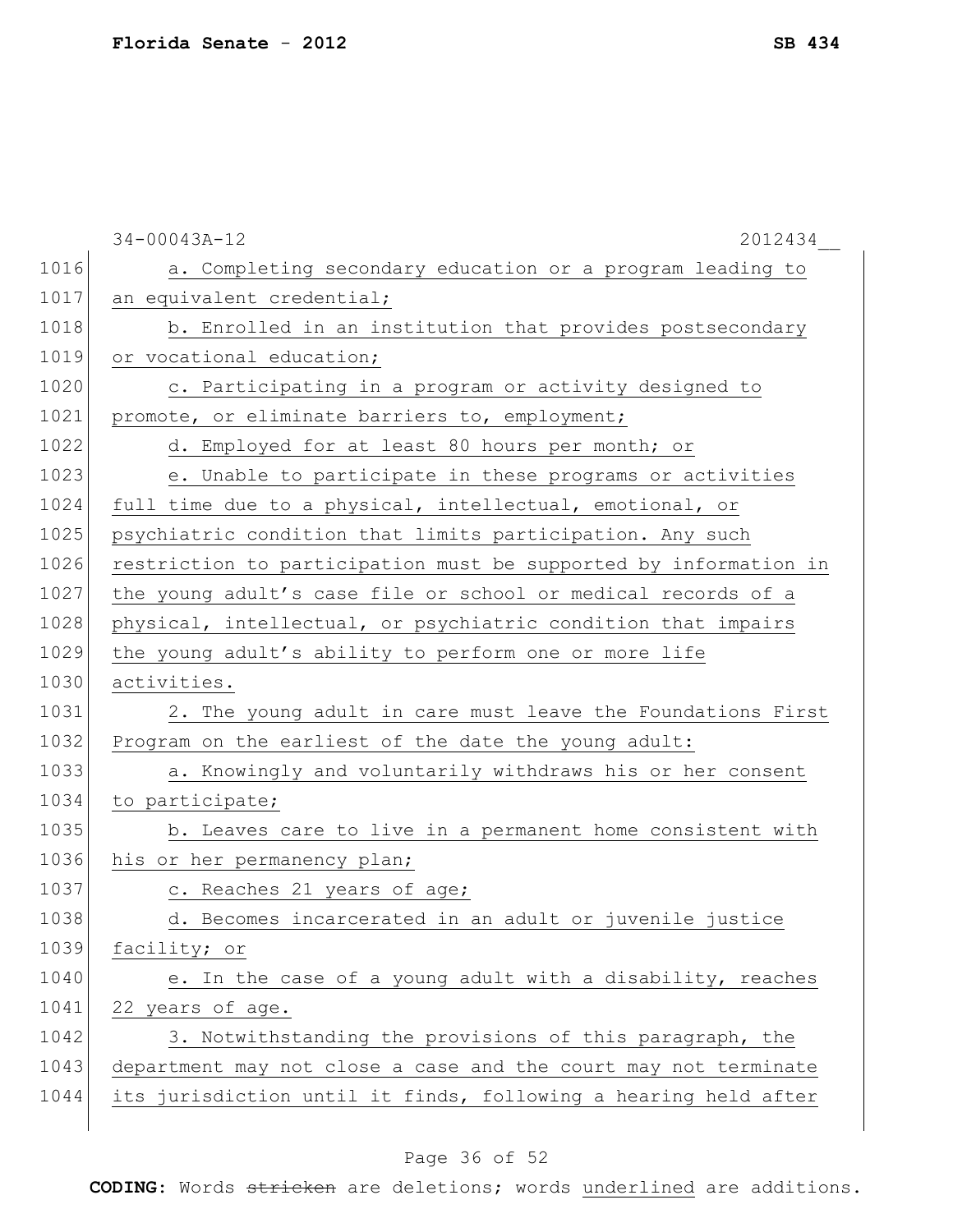34-00043A-12 2012434\_\_ 1045 notice to all parties, that the following criteria have been 1046 met: 1047 a. Attendance of the young adult at the hearing; or 1048 b. Findings by the court that: 1049 (I) The young adult has been informed by the department of 1050 his or her right to attend the hearing and has provided written 1051 consent to waive this right; 1052 (II) The young adult has been informed of the potential 1053 negative effects of terminating care early, the option to 1054 reenter care before reaching 21 years of age, the procedure to, 1055 and limitations on, reentering care, the availability of 1056 alternative services, and that the young adult has signed a 1057 document attesting that he or she has been so informed and 1058 understands these provisions; 1059 (III) The young adult has voluntarily left the program, has 1060 not signed the document in sub-sub-subparagraph (II), and is 1061 unwilling to participate in any further court proceedings; and 1062 (IV) The department and the community-based care provider 1063 have complied with the case plan and any individual education 1064 plan. At the time of this judicial hearing, if, in the opinion 1065 of the court, the department and community-based provider have 1066 not complied with their obligations as specified in the case 1067 plan and any individual education plan, the court shall issue a 1068 show cause order. If cause is shown for failure to comply, the 1069 court shall give the department and community-based provider 30 1070 days within which to comply and, upon failure to comply with 1071 this or any subsequent order, the department and community-based 1072 provider may be held in contempt. 1073 4. A young adult who left care at or after reaching his or

### Page 37 of 52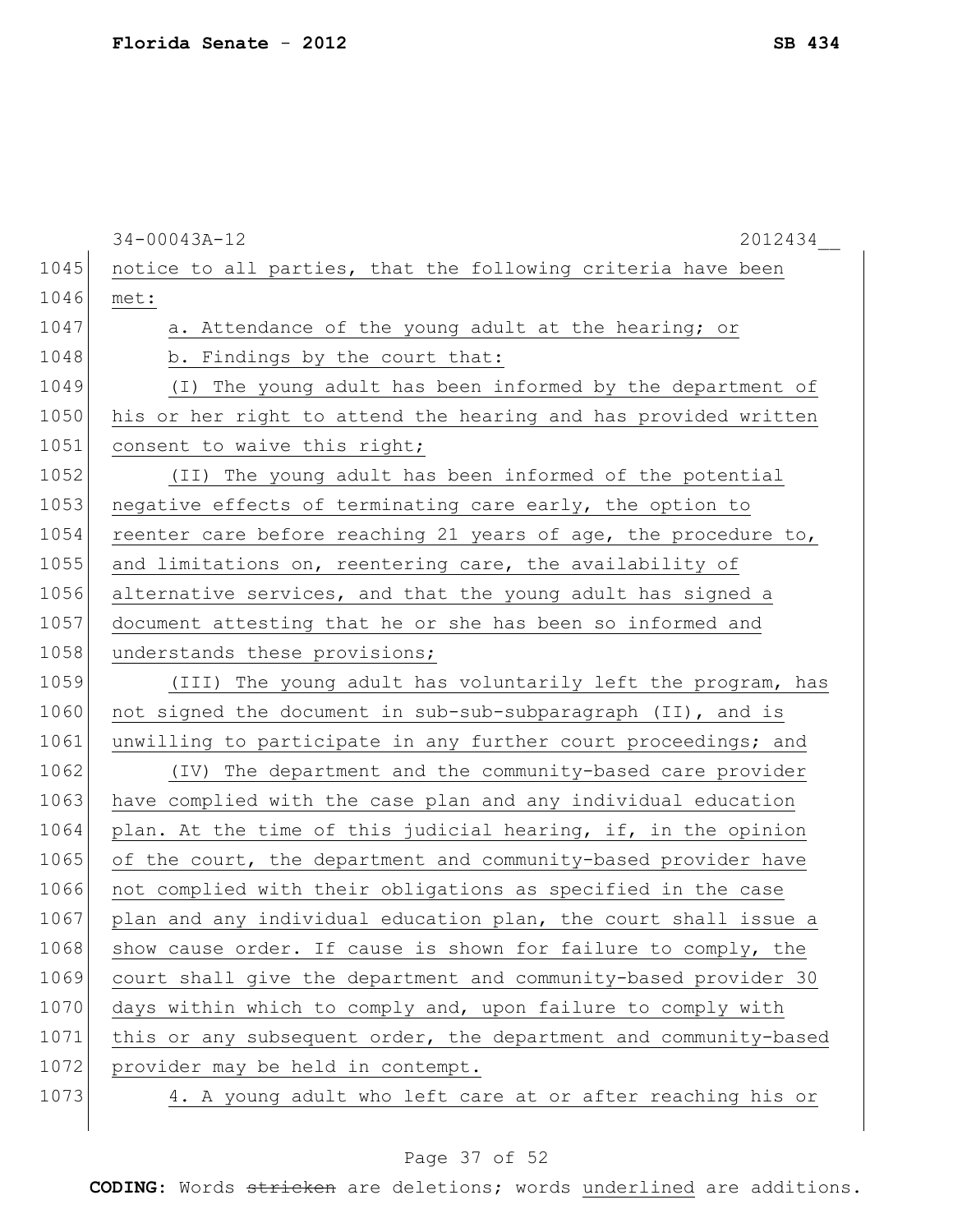$\overline{\phantom{a}}$ 

|      | $34 - 00043A - 12$<br>2012434                                    |
|------|------------------------------------------------------------------|
| 1074 | her 18th birthday, but before reaching age 21, may be            |
| 1075 | automatically readmitted to the program by applying to the       |
| 1076 | community-based care provider. The community-based care provider |
| 1077 | shall readmit the young adult if he or she is engaged in the     |
| 1078 | programs or activities described in this paragraph. Any          |
| 1079 | additional readmissions require that the young adult petition    |
| 1080 | the court to resume jurisdiction. The department and community-  |
| 1081 | based provider shall update the case plan within 30 days after   |
| 1082 | the young adult comes back into the Foundations First Program.   |
| 1083 | (b) Benefits and requirements. $-$                               |
| 1084 | 1. A stipend shall be available to a young adult who is          |
| 1085 | considered a full-time student or its equivalent by the          |
| 1086 | educational institution in which he or she is enrolled, unless   |
| 1087 | that young adult has a recognized disability preventing full-    |
| 1088 | time attendance. The amount of the award, whether it is being    |
| 1089 | used by a young adult working toward completion of a high school |
| 1090 | diploma or its equivalent or working toward completion of a      |
| 1091 | postsecondary education program, shall be determined based on an |
| 1092 | assessment of the funding needs of the young adult. This         |
| 1093 | assessment must consider the young adult's living and            |
| 1094 | educational costs based on the actual cost of attendance, and    |
| 1095 | other grants, scholarships, waivers, earnings, or other income   |
| 1096 | to be received by the young adult. An award shall be available   |
| 1097 | only to the extent that other grants and scholarships are not    |
| 1098 | sufficient to meet the living and educational needs of the young |
| 1099 | adult, but an award may not be less than \$25 in order to        |
| 1100 | maintain Medicaid eligibility for the young adult as provided in |
| 1101 | s. 409.903.                                                      |
| 1102 | 2. The young adult must reside in a semi-supervised living       |

# Page 38 of 52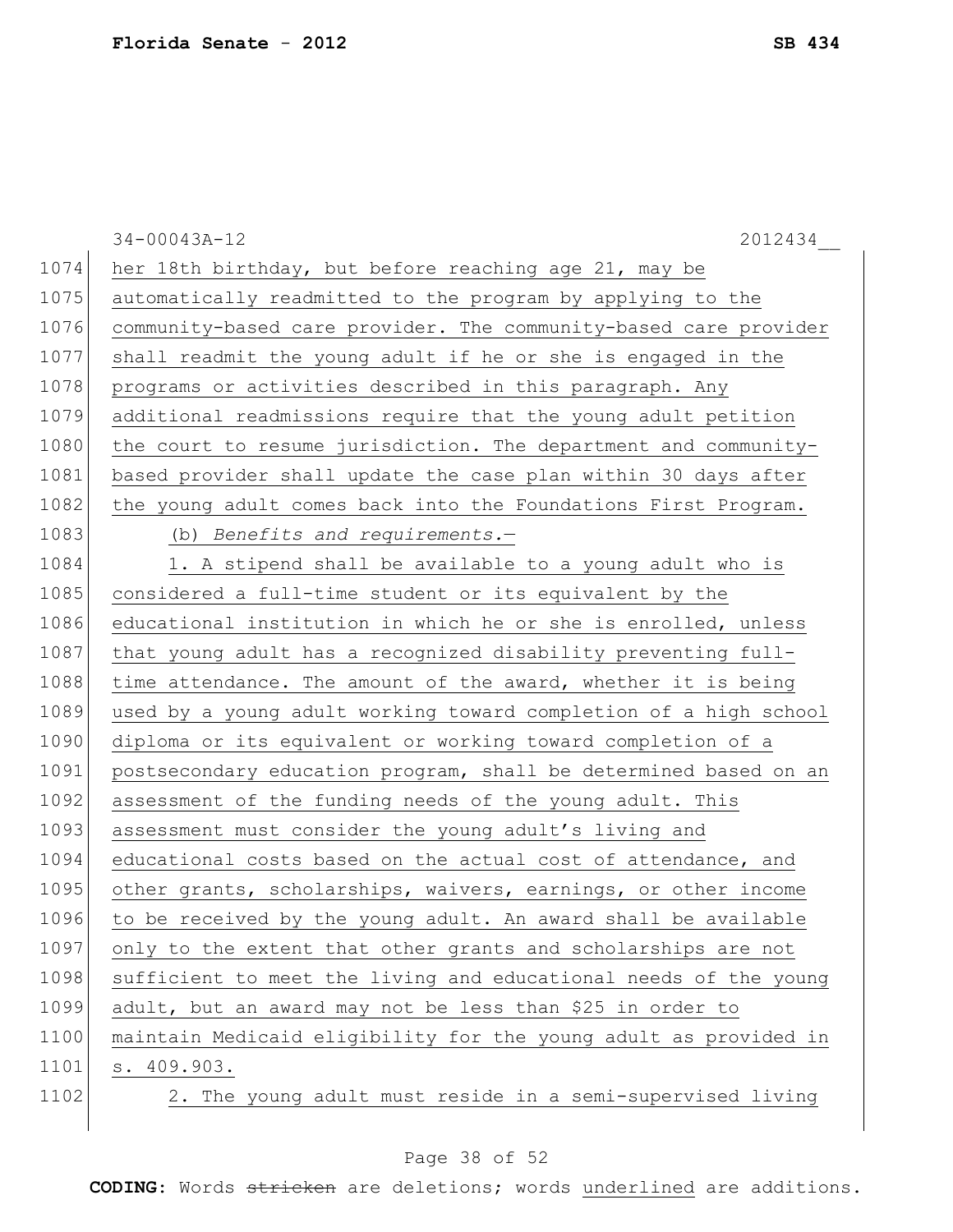|      | $34 - 00043A - 12$<br>2012434                                    |
|------|------------------------------------------------------------------|
| 1103 | arrangement. For the purposes of this requirement, a "semi-      |
| 1104 | supervised living arrangement" includes foster homes, college    |
| 1105 | dormitories, shared housing, semi-supervised apartments,         |
| 1106 | supervised apartments, or another housing arrangement approved   |
| 1107 | by the provider and acceptable to the young adult.               |
| 1108 | 3. Payment of the stipend shall be made directly on the          |
| 1109 | recipient's behalf in order to secure housing and utilities,     |
| 1110 | with the balance being paid directly to the young adult.         |
| 1111 | 4. A young adult who so desires may continue to reside with      |
| 1112 | the licensed foster family or group care provider with whom he   |
| 1113 | or she was residing at the time he or she attained his or her    |
| 1114 | 18th birthday. The department shall pay directly to the foster   |
| 1115 | parent the recipient's costs for room and board services, with   |
| 1116 | the balance paid directly to the young adult.                    |
| 1117 | (c) Transition plan.-For all young adults during the 180-        |
| 1118 | day period immediately before leaving care, before reaching 21   |
| 1119 | years of age, or after leaving care on or after reaching 21      |
| 1120 | years of age, the department and the community-based care        |
| 1121 | provider, in collaboration with the caregiver, any other         |
| 1122 | designated education advocate, or any other individual whom the  |
| 1123 | young adult would like to include, shall assist and support the  |
| 1124 | young adult in developing a transition plan. The transition plan |
| 1125 | must take into account all of the education and other            |
| 1126 | achievements of the young adult, include specific options for    |
| 1127 | the young adult for housing, health insurance, education, local  |
| 1128 | opportunities for mentors and continuing support services, and   |
| 1129 | workforce support and employment services, and must be reviewed  |
| 1130 | by the court during the last review hearing before the child     |
| 1131 | leaves care. In developing the plan, the department and          |
|      |                                                                  |

# Page 39 of 52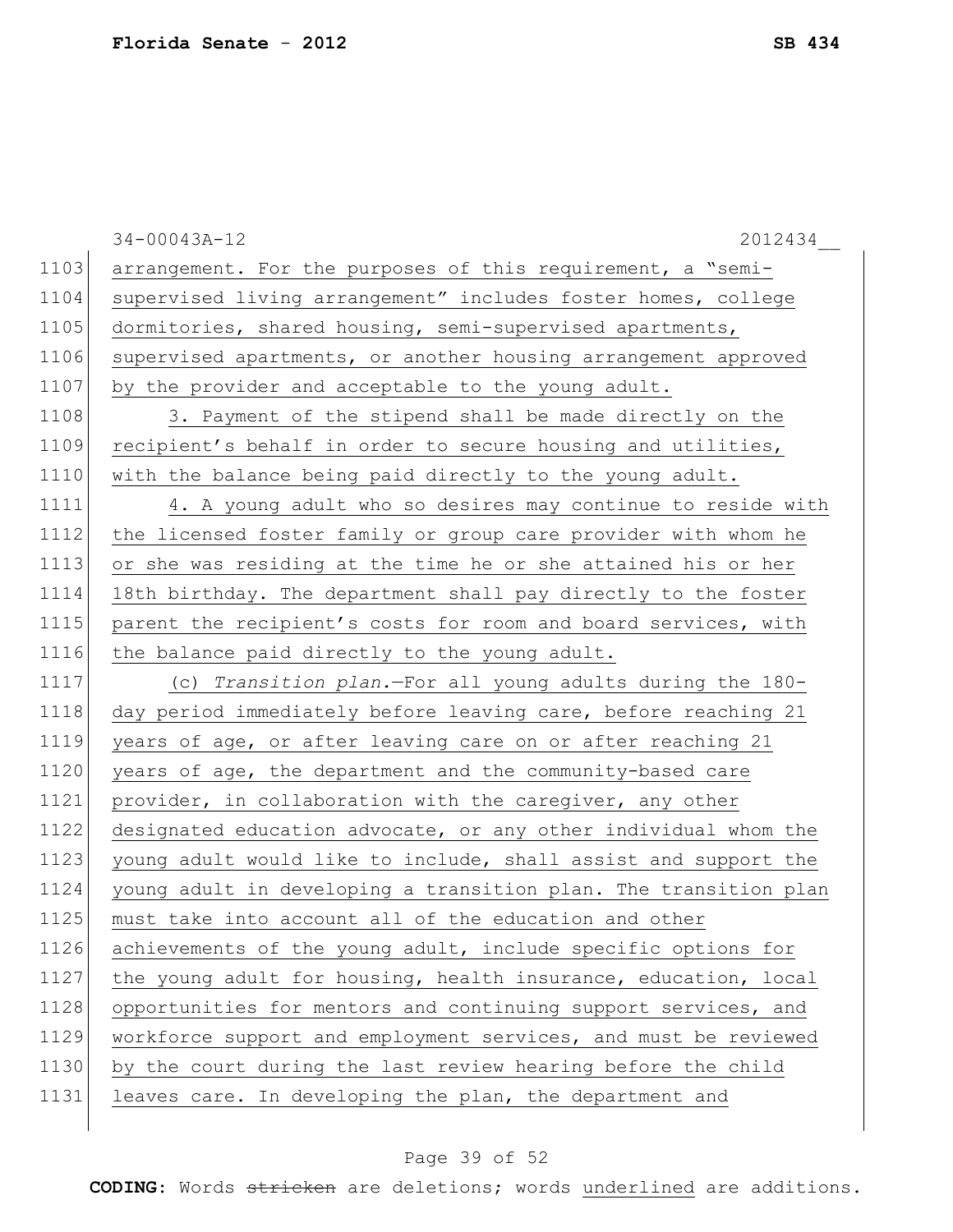|      | $34 - 00043A - 12$<br>2012434                                    |
|------|------------------------------------------------------------------|
| 1132 | community-based provider shall:                                  |
| 1133 | 1. Provide the young adult with the documentation required       |
| 1134 | in s. $39.701(7)$ ;                                              |
| 1135 | 2. Coordinate with local public and private entities in          |
| 1136 | designing the transition plan as appropriate;                    |
| 1137 | 3. Coordinate the transition plan with the independent           |
| 1138 | living provisions in the case plan and the Individuals with      |
| 1139 | Disabilities Education Act transition plan for a young adult     |
| 1140 | with disabilities; and                                           |
| 1141 | 4. Create a clear and developmentally appropriate notice         |
| 1142 | specifying the rights of a young adult who is leaving care. The  |
| 1143 | notice must include information about what services the young    |
| 1144 | adult may be eligible for and how such services may be obtained. |
| 1145 | The plan must clearly identify the young adult's goals and the   |
| 1146 | work that will be required to achieve those goals.               |
| 1147 | (d) Periodic reviews for young adults.-                          |
| 1148 | 1. For any young adult who continues to remain in care on        |
| 1149 | or after reaching 18 years of age, the department and community- |
| 1150 | based provider shall implement a case review system that         |
| 1151 | requires:                                                        |
| 1152 | a. A judicial review at least once a year;                       |
| 1153 | b. The court to maintain oversight to ensure that the            |
| 1154 | department is coordinating with the appropriate agencies, and,   |
| 1155 | as otherwise permitted, maintains oversight of other agencies    |
| 1156 | involved in implementing the young adult's case plan and         |
| 1157 | individual education plan;                                       |
| 1158 | c. The department to prepare and present to the court a          |
| 1159 | report, developed in collaboration with the young adult,         |
| 1160 | addressing the young adult's progress in meeting the goals in    |
|      |                                                                  |

# Page 40 of 52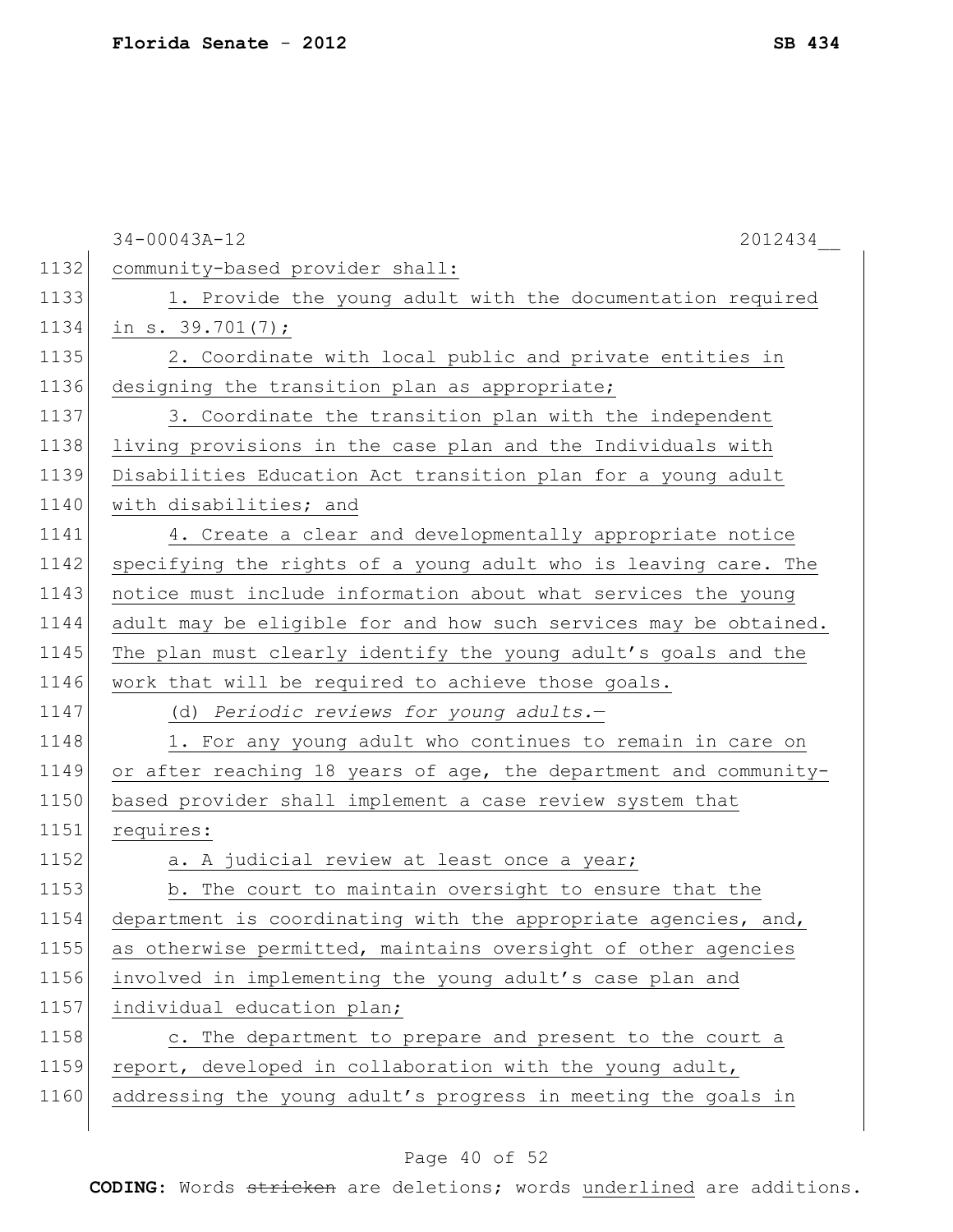|      | $34 - 00043A - 12$<br>2012434                                    |
|------|------------------------------------------------------------------|
| 1161 | the case plan and individual education plan, and shall propose   |
| 1162 | modifications as necessary to further those goals;               |
| 1163 | d. The court to determine whether the department and any         |
| 1164 | service provider under contract with the department is providing |
| 1165 | the appropriate services as identified in the case plan and any  |
| 1166 | individual education plan. If the court decides that the young   |
| 1167 | adult is entitled to additional services in order to achieve the |
| 1168 | goals enumerated in the case plan, under the department's        |
| 1169 | policies, or under a contract with a service provider, the court |
| 1170 | may order the department to take action to ensure that the young |
| 1171 | adult receives the identified services and remediation for any   |
| 1172 | failure to timely provide identified services; and               |
| 1173 | e. The young adult or any other party to the dependency          |
| 1174 | case may request an additional hearing or review.                |
| 1175 | 2. In all permanency hearings or hearings regarding the          |
| 1176 | transition of the young adult from care to independent living,   |
| 1177 | the court shall consult, in an age-appropriate manner, with the  |
| 1178 | young adult regarding the proposed permanency, case plan, and    |
| 1179 | individual education plan for the young adult.                   |
| 1180 | 3. For any young adult who continues to remain in care on        |
| 1181 | or after reaching 18 years of age, the community-based care      |
| 1182 | provider shall provide regular case management reviews that must |
| 1183 | include at least monthly contact with the case manager.          |
| 1184 | (e) Early entry into Foundations First. - A child who has        |
| 1185 | reached 16 years of age but is not yet 18 years of age is        |
| 1186 | eligible for early entry into the program, if he or she meets    |
| 1187 | the eligibility requirements, as determined by the case manager  |
| 1188 | and the department, using procedures and assessments established |
| 1189 | by rule.                                                         |
|      |                                                                  |

# Page 41 of 52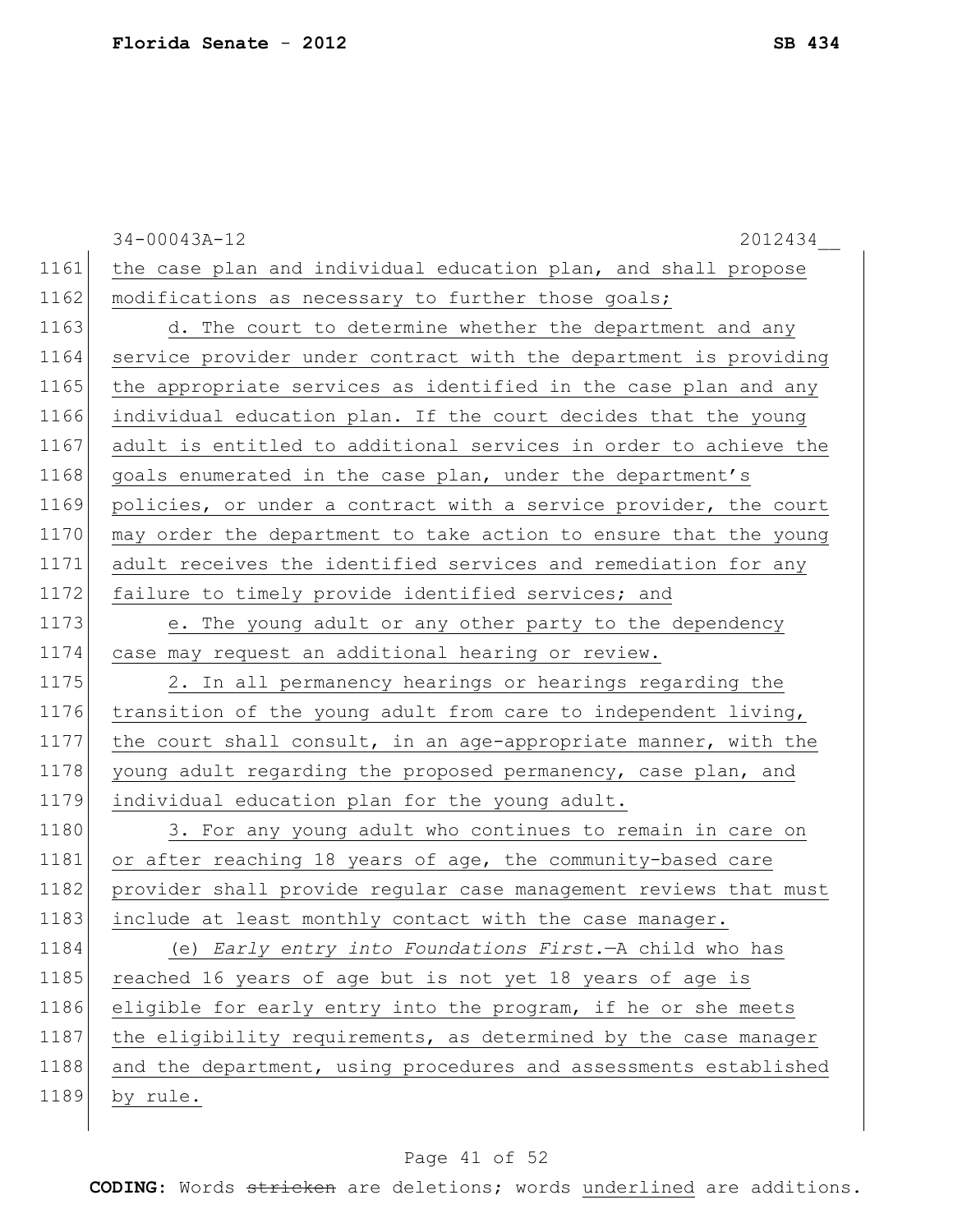|      | $34 - 00043A - 12$<br>2012434                                    |
|------|------------------------------------------------------------------|
| 1190 | (2) THE COLLEGE BOUND PROGRAM.-                                  |
| 1191 | (a) Purpose.-This program is designed for young adults who       |
| 1192 | are 18 years of age but are not yet 23 years of age, have        |
| 1193 | graduated from high school, have been accepted into a college, a |
| 1194 | Florida College System institution, or a vocational school, and  |
| 1195 | need minimal support from the state other than the financial     |
| 1196 | resources to attend college.                                     |
| 1197 | (b) Eligibility; termination; and reentry.-                      |
| 1198 | 1. A young adult who has earned a standard high school           |
| 1199 | diploma or its equivalent as described in s. 1003.43 or s.       |
| 1200 | 1003.435, has earned a special diploma or special certificate of |
| 1201 | completion as described in s. 1003.438, or has been admitted for |
| 1202 | full-time enrollment in an eligible postsecondary educational    |
| 1203 | institution as defined in s. 1009.533, and is 18 years of age    |
| 1204 | but is not yet 23 years of age is eligible for the College Bound |
| 1205 | Program if he or she:                                            |
| 1206 | a. Was living in care on his or her 18th birthday or is          |
| 1207 | currently living in care, or, after reaching 16 years of age,    |
| 1208 | was adopted from care or placed with a court-approved dependency |
| 1209 | guardian and has spent a minimum of 6 months in care within the  |
| 1210 | 12 months immediately preceding such placement or adoption; and  |
| 1211 | b. Spent at least 6 months in care before reaching his or        |
| 1212 | her 18th birthday.                                               |
| 1213 | 2. A young adult with a disability may attend school part        |
| 1214 | time and be eligible for this program.                           |
| 1215 | 3. A stipend is available to a young adult who is                |
| 1216 | considered a full-time student or its equivalent by the          |
| 1217 | educational institution in which he or she is enrolled, unless   |
| 1218 | that young adult has a recognized disability preventing full-    |
|      |                                                                  |

# Page 42 of 52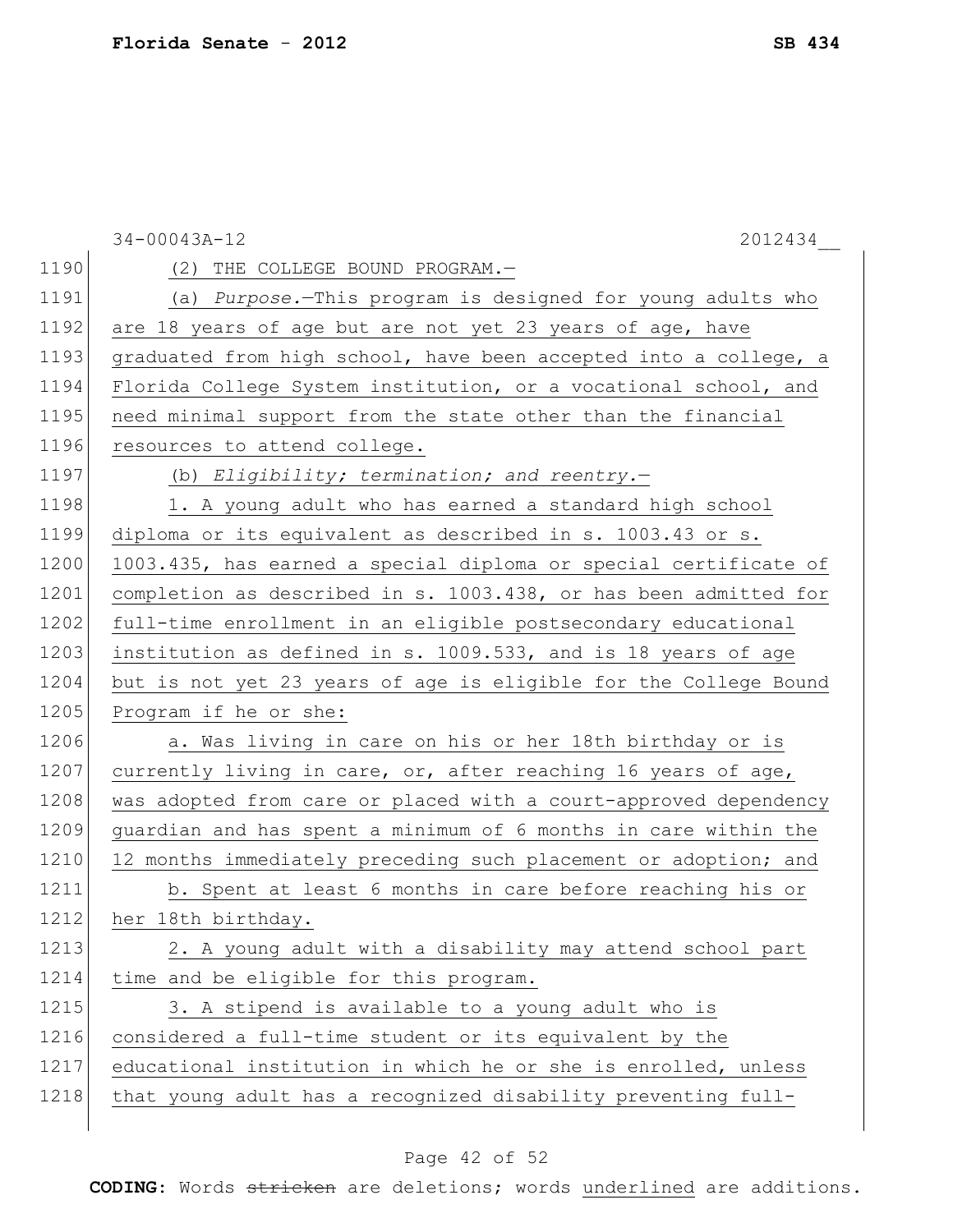34-00043A-12 2012434\_\_ 1219 time attendance. The amount of the award shall be determined 1220 based on an assessment of the funding needs of the young adult. 1221 This assessment must consider the young adult's living and 1222 educational costs based on the actual cost of attendance, and 1223 other grants, scholarships, waivers, earnings, or other income 1224 to be received by the young adult. An award is available only to 1225 the extent that other grants and scholarships are not sufficient 1226 to meet the living and educational needs of the young adult, but 1227 an award may not be less than \$25 in order to maintain Medicaid 1228 eligibility for the young adult as provided in s. 409.903. 1229 4. An eligible young adult may receive a stipend for the 1230 subsequent academic years if, for each subsequent academic year, 1231 the young adult meets the standards by which the approved 1232 institution measures a student's satisfactory academic progress 1233 toward completion of a program of study for the purposes of 1234 determining eligibility for federal financial aid under the 1235 Higher Education Act. Any young adult who is placed on academic 1236 probation may continue to receive a stipend for one additional 1237 semester if the approved institution allows the student to 1238 continue in school. If the student fails to make satisfactory 1239 academic progress in the semester or term subsequent to the term 1240 in which he received academic probation, the stipend assistance 1241 is discontinued for the period required for the young adult to 1242 be reinstated by the college or university. Upon reinstatement, 1243 a young adult who has not yet reached 23 years of age may 1244 reapply for financial assistance. 1245 (3) EMERGENCY ASSISTANCE. 1246 (a) Emergency assistance is available to assist young 1247 adults who were formerly in the care of the department in their

### Page 43 of 52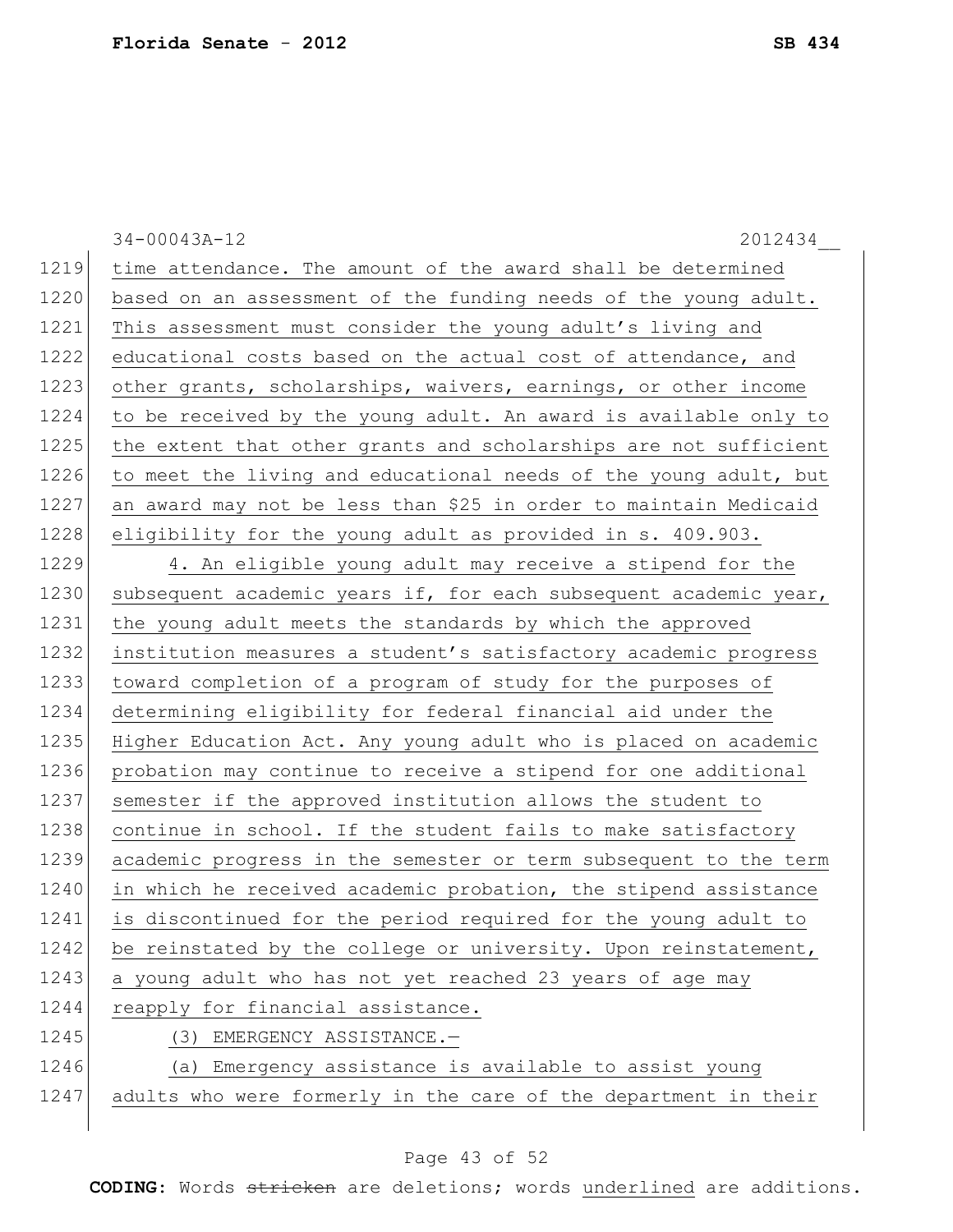|      | $34 - 00043A - 12$<br>2012434                                   |
|------|-----------------------------------------------------------------|
| 1248 | efforts to continue to develop the skills and abilities         |
| 1249 | necessary for independent living. Such assistance includes, but |
| 1250 | is not limited to, the following:                               |
| 1251 | 1. Mentoring and tutoring.                                      |
| 1252 | 2. Mental health services and substance abuse counseling.       |
| 1253 | 3. Life skills classes, including credit management and         |
| 1254 | preventive health activities.                                   |
| 1255 | 4. Parenting classes.                                           |
| 1256 | 5. Job and career skills training.                              |
| 1257 | 6. Counselor consultations.                                     |
| 1258 | 7. Temporary financial assistance.                              |
| 1259 | 8. Financial literacy skills training.                          |
| 1260 |                                                                 |
| 1261 | The specific services to be provided under this subparagraph    |
| 1262 | shall be determined by an assessment of the young adult and may |
| 1263 | be provided by the community-based care provider or through     |
| 1264 | referrals in the community.                                     |
| 1265 | (b) Temporary assistance provided to prevent homelessness       |
| 1266 | shall be provided as expeditiously as possible and within the   |
| 1267 | limitations defined by the department.                          |
| 1268 | (c) A young adult who is 18 years of age or older but is        |
| 1269 | not yet 23 years of age who leaves care but requests services   |
| 1270 | before reaching 23 years of age is eligible to receive such     |
| 1271 | services.                                                       |
| 1272 | $(4)$ APPEAL PROCESS. -                                         |
| 1273 | (a) The Department of Children and Family Services shall        |
| 1274 | adopt a procedure by which a young adult may appeal an          |
| 1275 | eligibility determination, the department's failure to provide  |
| 1276 | Road-to-Independence Program services, or the termination of    |
|      |                                                                 |

# Page 44 of 52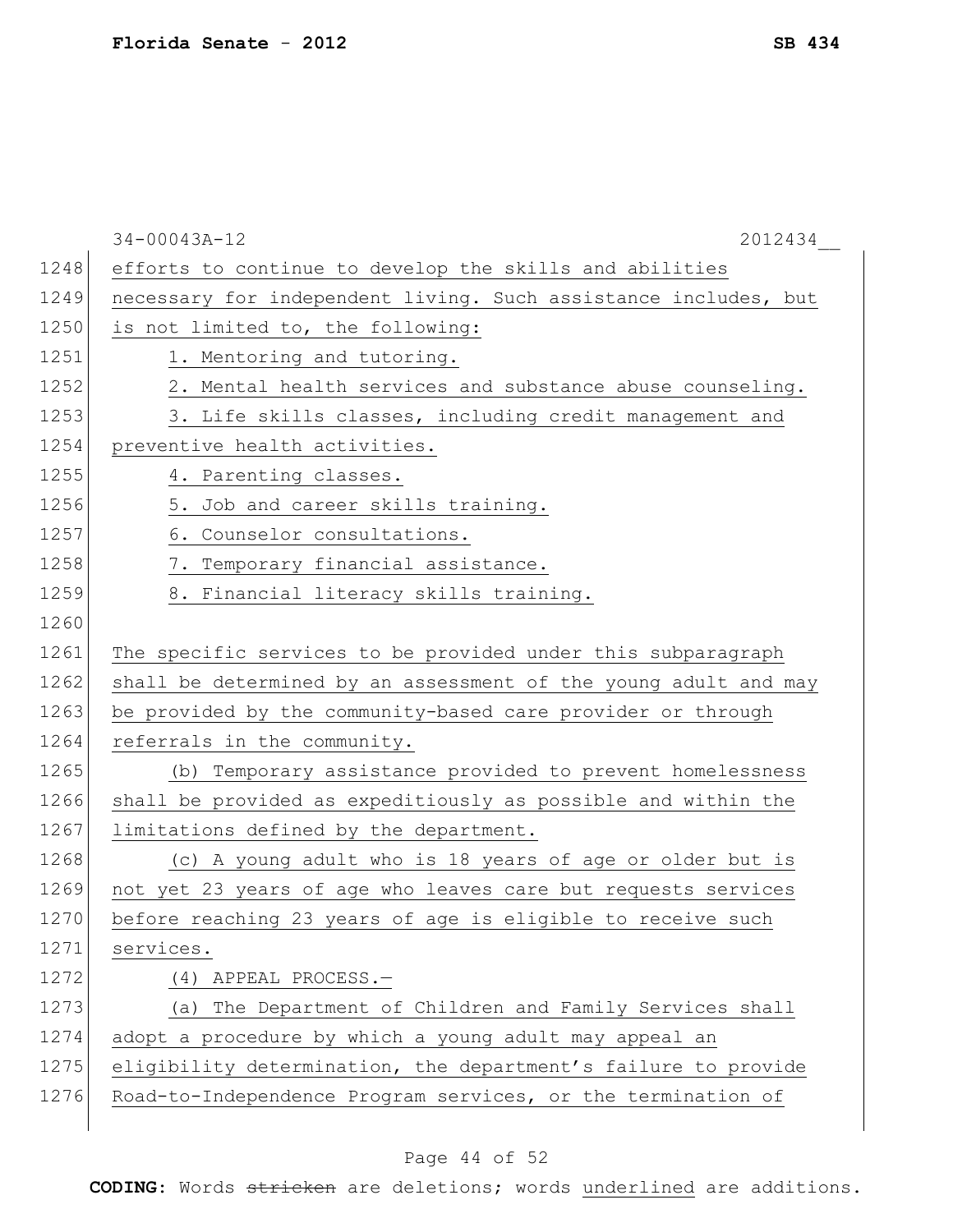|      | $34 - 00043A - 12$<br>2012434                                    |
|------|------------------------------------------------------------------|
| 1277 | such services, if funds for such services or stipend are         |
| 1278 | available.                                                       |
| 1279 | (b) The procedure must be readily accessible to young            |
| 1280 | adults, must provide for timely decisions, and must provide for  |
| 1281 | an appeal to the department. The decision of the department      |
| 1282 | constitutes final agency action and is reviewable by the court   |
| 1283 | as provided in s. 120.68.                                        |
| 1284 | (5) PORTABILITY. The services provided under this section        |
| 1285 | are portable across county and state lines.                      |
| 1286 | (a) The services provided for in the original transition         |
| 1287 | plan shall be provided by the county where the young adult       |
| 1288 | resides but shall be funded by the county where the transition   |
| 1289 | plan was initiated. The care managers of the county of residence |
| 1290 | and the county of origination must coordinate to ensure a smooth |
| 1291 | transition for the young adult.                                  |
| 1292 | (b) If a child in care under 18 years of age is placed in        |
| 1293 | another state, the sending state is responsible for care         |
| 1294 | maintenance payments, case planning, including a written         |
| 1295 | description of the programs and services that will help a child  |
| 1296 | 16 years of age or older prepare for the transition from care to |
| 1297 | independence, and a case review system as required by federal    |
| 1298 | law. The sending state has placement and care responsibility for |
| 1299 | the child.                                                       |
| 1300 | (c) If a young adult formerly in care moves to another           |
| 1301 | state from the state in which he or she has left care due to     |
| 1302 | age, the state shall certify that it will provide assistance and |
| 1303 | federally funded independent living services to the young adult  |
| 1304 | who has left care because he or she is 18 years of age. The      |
| 1305 | state in which the young adult resides is responsible for        |
|      |                                                                  |

# Page 45 of 52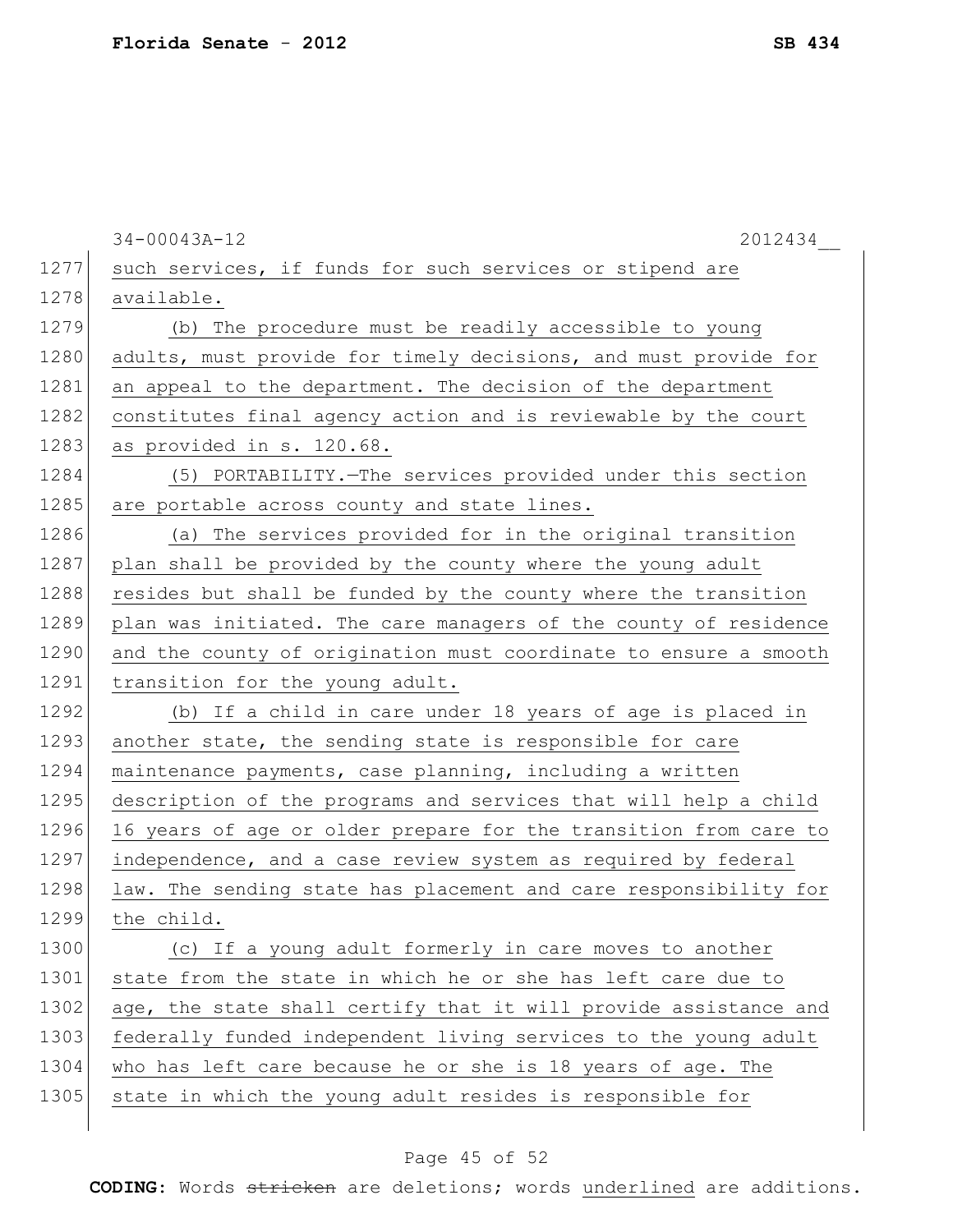|      | $34 - 00043A - 12$<br>2012434                                    |
|------|------------------------------------------------------------------|
| 1306 | services if the state provides the services needed by the young  |
| 1307 | adult.                                                           |
| 1308 | (6) ACCOUNTABILITY.-                                             |
| 1309 | (a) The community-based care lead agencies and their             |
| 1310 | contracted providers shall report the following information to   |
| 1311 | the department:                                                  |
| 1312 | 1. Out of the total number of young adults who remain in         |
| 1313 | care upon reaching 18 years of age, the number of young adults   |
| 1314 | who do not have a high school diploma or its equivalent, a       |
| 1315 | special diploma, or a certificate of completion. Out of those    |
| 1316 | young adults without a diploma or its equivalent, a special      |
| 1317 | diploma, or a certificate of completion, the number of young     |
| 1318 | adults who are receiving assistance through tutoring and other   |
| 1319 | types of support.                                                |
| 1320 | 2. Out of the total number of young adults who decided to        |
| 1321 | remain in care after reaching 18 years of age, a breakdown of    |
| 1322 | academic and career goals and type of living arrangement.        |
| 1323 | 3. The same information required in subparagraphs 1. and         |
| 1324 | 2., specific to young adults in care with a disability.          |
| 1325 | 4. Out of the total number of young adults remaining in          |
| 1326 | care, the number of young adults who are enrolled in an          |
| 1327 | educational or vocational program and a breakdown of the types   |
| 1328 | of programs.                                                     |
| 1329 | 5. Out of the total number of young adults remaining in          |
| 1330 | care, the number of young adults who are working and a breakdown |
| 1331 | of the types of employment held.                                 |
| 1332 | 6. Out of the total number of young adults remaining in          |
| 1333 | care, the number of young adults who have a disability and a     |
| 1334 | breakdown of how many young adults are in school, are training   |
|      |                                                                  |

# Page 46 of 52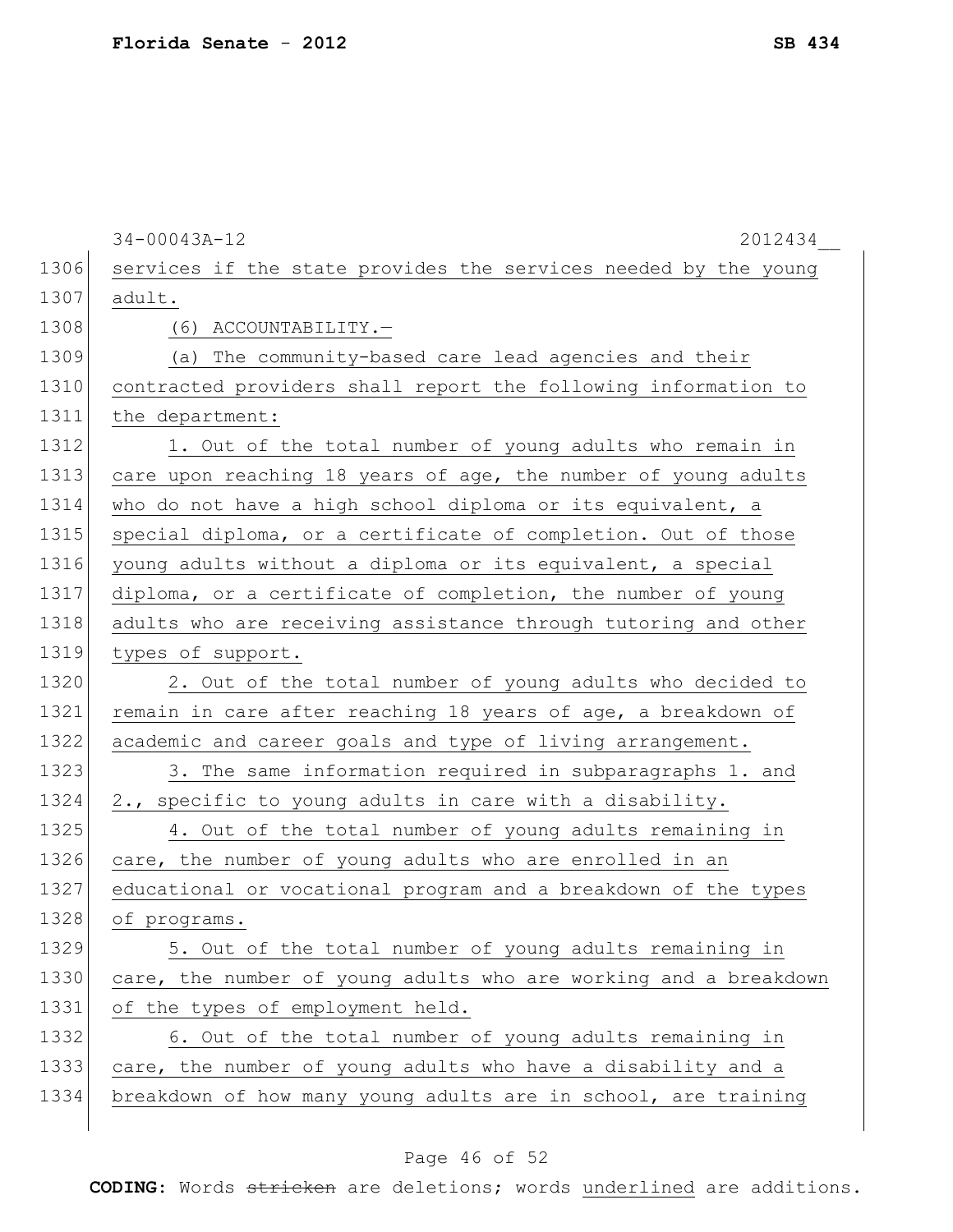|      | $34 - 00043A - 12$<br>2012434                                    |
|------|------------------------------------------------------------------|
| 1335 | for employment, are employed, or are unable to participate in    |
| 1336 | any of these activities.                                         |
| 1337 | 7. Evidence that the lead agency has established a working       |
| 1338 | relationship with the Department of Economic Opportunity and the |
| 1339 | regional workforce boards within the Division of Workforce       |
| 1340 | Services, the Able Trust, and other entities that provide        |
| 1341 | services related to gaining employment.                          |
| 1342 | 8. Out of the total number of young adults in care upon          |
| 1343 | reaching 18 years of age, the number of young adults who are in  |
| 1344 | the Road-to-Independence Program and a breakdown by the schools  |
| 1345 | or other programs they are attending.                            |
| 1346 | 9. Out of the total number of young adults who are in            |
| 1347 | postsecondary institutions, a breakdown of the types and amounts |
| 1348 | of financial support received from sources other than the Road-  |
| 1349 | to-Independence Program.                                         |
| 1350 | 10. Out of the total number of young adults who are in           |
| 1351 | postsecondary institutions, a breakdown of the types of living   |
| 1352 | arrangements.                                                    |
| 1353 | (b) Each community-based care lead agency shall provide its      |
| 1354 | report to the department and to the Independent Living Services  |
| 1355 | Advisory Council by September 30 of each year. The department    |
| 1356 | shall compile the reports from each community-based care lead    |
| 1357 | agency and provide them to the Legislature by December 31 of     |
| 1358 | each year, with the first report due to the Legislature on       |
| 1359 | December 31, 2012.                                               |
| 1360 | INDEPENDENT LIVING SERVICES ADVISORY COUNCIL. - The<br>(7)       |
| 1361 | secretary shall establish the Independent Living Services        |
| 1362 | Advisory Council for the purpose of reviewing and making         |
| 1363 | recommendations concerning the implementation and operation of   |
|      |                                                                  |

# Page 47 of 52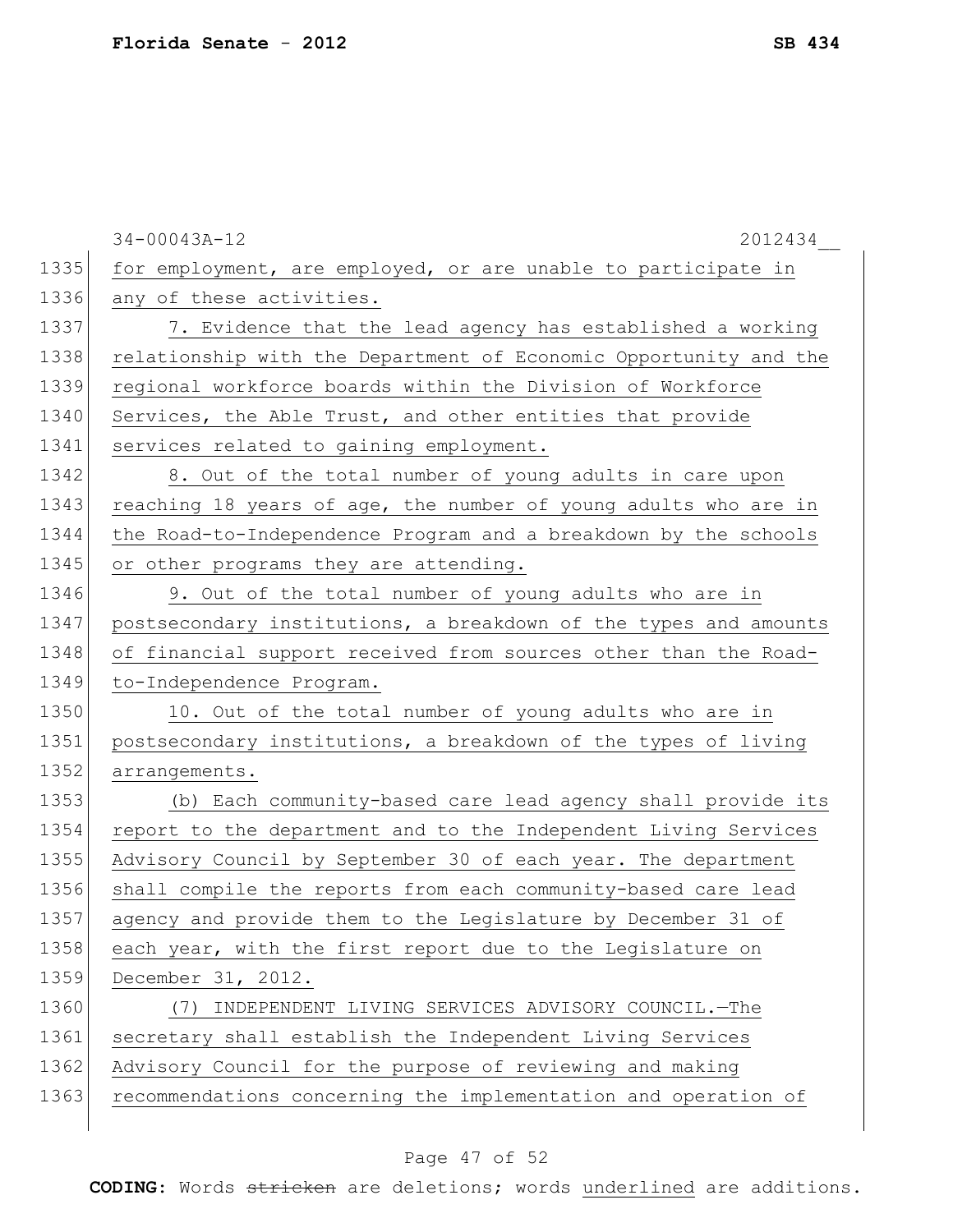34-00043A-12 2012434\_\_ 1364 the provisions of s. 39.6015 and the Road-to-Independence 1365 Program. The advisory council shall function as specified in 1366 this subsection until the Legislature determines that the 1367 advisory council can no longer provide a valuable contribution 1368 to the department's efforts to achieve the goals of the services 1369 designed to enable a young adult to live independently. 1370 (a) Specifically, the advisory council shall assess the 1371 implementation and operation of the provisions of s. 39.6015 and 1372 the Road-to-Independence Program and advise the department on 1373 actions that would improve the ability of those Road-to-1374 Independence Program services to meet the established goals. The 1375 advisory council shall keep the department informed of problems 1376 being experienced with the services, barriers to the effective 1377 and efficient integration of services and support across 1378 systems, and successes that the system of services has achieved. 1379 The department shall consider, but is not required to implement, 1380 the recommendations of the advisory council. 1381 (b) The advisory council shall report to the secretary on 1382 the status of the implementation of the Road-To-Independence 1383 Program; efforts to publicize the availability of the Road-to-1384 Independence Program; the success of the services; problems 1385 identified; recommendations for department or legislative 1386 action; and the department's implementation of the 1387 recommendations contained in the Independent Living Services 1388 Integration Workgroup Report submitted to the appropriate 1389 substantive committees of the Legislature by December 31, 2013. 1390 The department shall submit a report by December 31 of each year 1391 to the Governor and the Legislature which includes a summary of

1392 the factors reported on by the council and identifies the

#### Page 48 of 52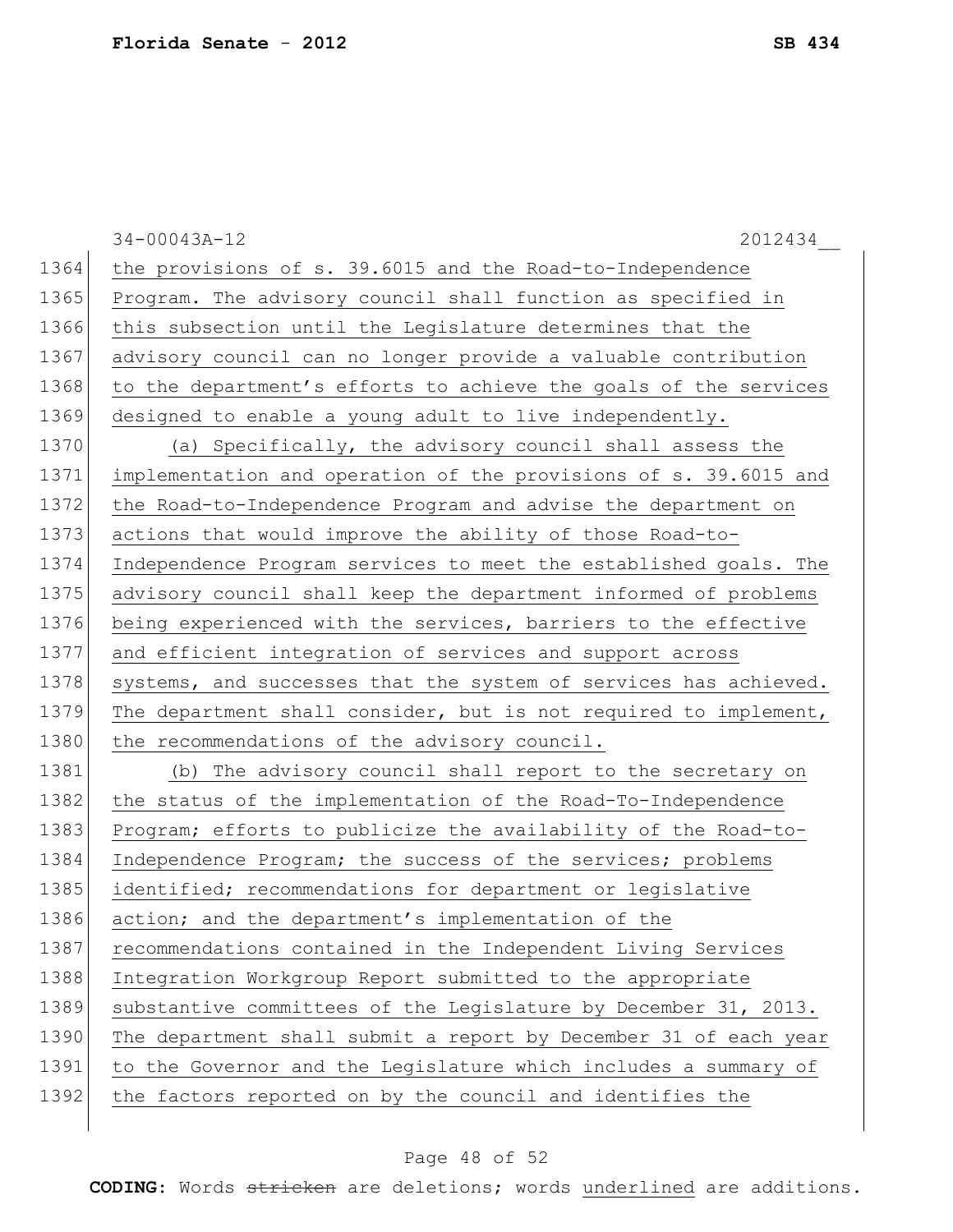34-00043A-12 2012434\_\_ 1393 recommendations of the advisory council and either describes the 1394 department's actions to implement the recommendations or 1395 provides the department's rationale for not implementing the 1396 recommendations. 1397 (c) Members of the advisory council shall be appointed by 1398 | the secretary of the department. The membership of the advisory 1399 council must include, at a minimum, representatives from the 1400 headquarters and district offices of the Department of Children 1401 and Family Services, community-based care lead agencies, the 1402 Department of Economic Opportunity, the Department of Education, 1403 the Agency for Health Care Administration, the State Youth 1404 Advisory Board, Workforce Florida, Inc., the Statewide Guardian 1405 Ad Litem Office, foster parents, recipients of services and 1406 funding through the Road-to-Independence Program, and advocates 1407 for children in care. The secretary shall determine the length 1408 of the term to be served by each member appointed to the 1409 advisory council, which may not exceed 4 years. 1410 (d) The department shall provide administrative support to 1411 the Independent Living Services Advisory Council to accomplish 1412 its assigned tasks. The advisory council shall be afforded 1413 access to all appropriate data from the department, each 1414 community-based care lead agency, and other relevant agencies in 1415 order to accomplish the tasks set forth in this section. The 1416 data collected may not include any information that would 1417 identify a specific child or young adult. 1418 (e) The advisory council report required under paragraph 1419 (b), shall include an analysis of the system of independent 1420 living transition services for young adults who reach 18 years 1421 of age while in care prior to completing high school or its

#### Page 49 of 52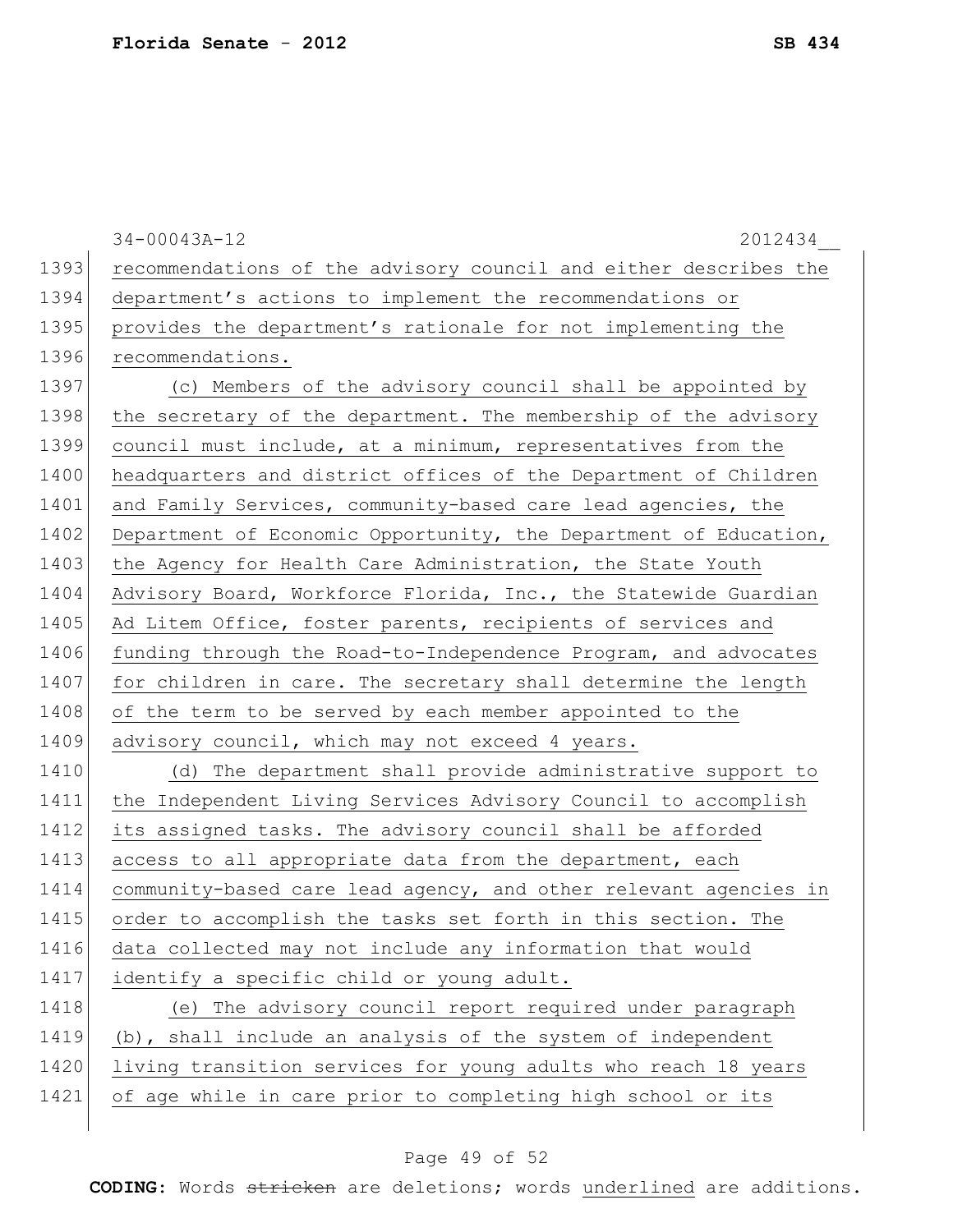|      | $34 - 00043A - 12$<br>2012434                                   |
|------|-----------------------------------------------------------------|
| 1422 | equivalent and recommendations for department or legislative    |
| 1423 | action. The council shall assess and report on the most         |
| 1424 | effective method of assisting these young adults to complete    |
| 1425 | high school or its equivalent by examining the practices of     |
| 1426 | other states.                                                   |
| 1427 | (8) PERSONAL PROPERTY. - Property acquired on behalf of a       |
| 1428 | young adult of this program shall become the personal property  |
| 1429 | of the young adult and is not subject to the requirements of    |
| 1430 | chapter 273 relating to state-owned tangible personal property. |
| 1431 | Such property continues to be subject to applicable federal     |
| 1432 | laws.                                                           |
| 1433 | (9) MEDICAL ASSISTANCE FOR YOUNG ADULTS FORMERLY IN CARE.-      |
| 1434 | The department shall enroll in the Florida Kidcare program,     |
| 1435 | outside the open enrollment period, each young adult who is     |
| 1436 | eligible as described in paragraph (1) (a) and who has not yet  |
| 1437 | reached his or her 19th birthday.                               |
| 1438 | (a) A young adult who was formerly in care at the time of       |
| 1439 | his or her 18th birthday and who is 18 years of age but not yet |
| 1440 | 19 years of age, shall pay the premium for the Florida Kidcare  |
| 1441 | program as required in s. 409.814.                              |
| 1442 | (b) A young adult who has health insurance coverage from a      |
| 1443 | third party through his or her employer or who is eligible for  |
| 1444 | Medicaid is not eligible for enrollment under this subsection.  |
| 1445 | (10) RULEMAKING. The department shall adopt rules to            |
| 1446 | administer this section. The rules shall provide the procedures |
| 1447 | and requirements necessary to administer the Road-to-           |
| 1448 | Independence Program. In developing the rules, the department   |
| 1449 | shall consider that the program is for young adults who remain  |
| 1450 | in care for an extended period of time or who are planning to   |
|      |                                                                 |

# Page 50 of 52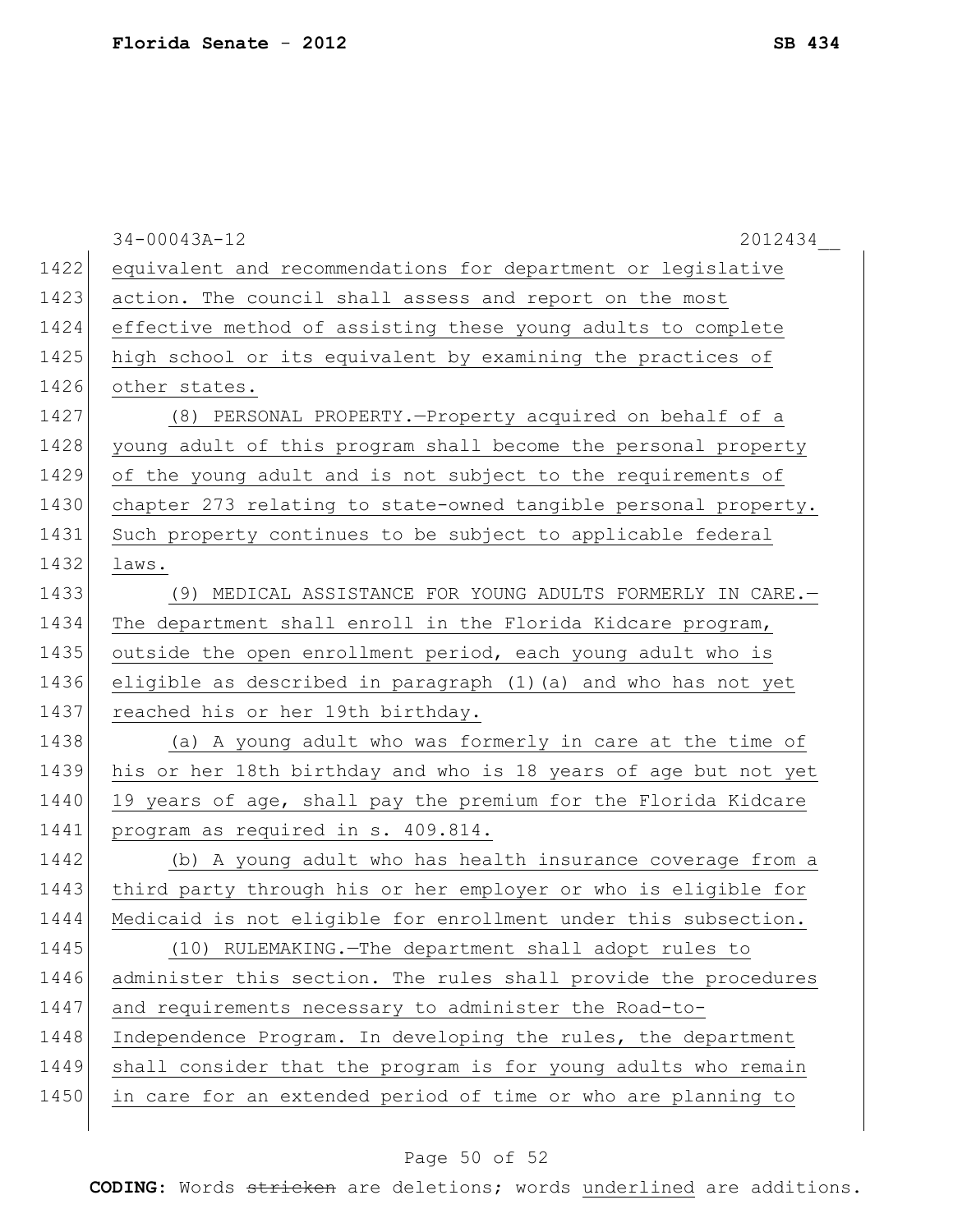|      | 2012434<br>$34 - 00043A - 12$                                    |
|------|------------------------------------------------------------------|
| 1451 | attain postsecondary education and accommodate a young adult's   |
| 1452 | busy life and schedule. The rules shall make the program easy    |
| 1453 | for a qualified young adult to access and facilitate and         |
| 1454 | encourage his or her participation.                              |
| 1455 | Section 6. Subsection (4) of section 409.903, Florida            |
| 1456 | Statutes, is amended to read:                                    |
| 1457 | 409.903 Mandatory payments for eligible persons. The agency      |
| 1458 | shall make payments for medical assistance and related services  |
| 1459 | on behalf of the following persons who the department, or the    |
| 1460 | Social Security Administration by contract with the Department   |
| 1461 | of Children and Family Services, determines to be eligible,      |
| 1462 | subject to the income, assets, and categorical eligibility tests |
| 1463 | set forth in federal and state law. Payment on behalf of these   |
| 1464 | Medicaid eligible persons is subject to the availability of      |
| 1465 | moneys and any limitations established by the General            |
| 1466 | Appropriations Act or chapter 216.                               |
| 1467 | (4) A child who is eligible under Title IV-E of the Social       |
| 1468 | Security Act for subsidized board payments, foster care, or      |
| 1469 | adoption subsidies, and a child for whom the state has assumed   |
| 1470 | temporary or permanent responsibility and who does not qualify   |
| 1471 | for Title IV-E assistance but is in foster care, shelter or      |
| 1472 | emergency shelter care, or subsidized adoption. This category    |
| 1473 | includes a young adult who is eligible to receive services under |
| 1474 | s. 409.1451(5), until the young adult reaches 21 years of age,   |
| 1475 | without regard to any income, resource, or categorical           |
| 1476 | eligibility test that is otherwise required. This category also  |
| 1477 | includes a person who as a child was eligible under Title IV-E   |
| 1478 | of the Social Security Act for foster care or the state-provided |
| 1479 | foster care and who is a participant in the Road-to-Independence |
|      |                                                                  |

# Page 51 of 52